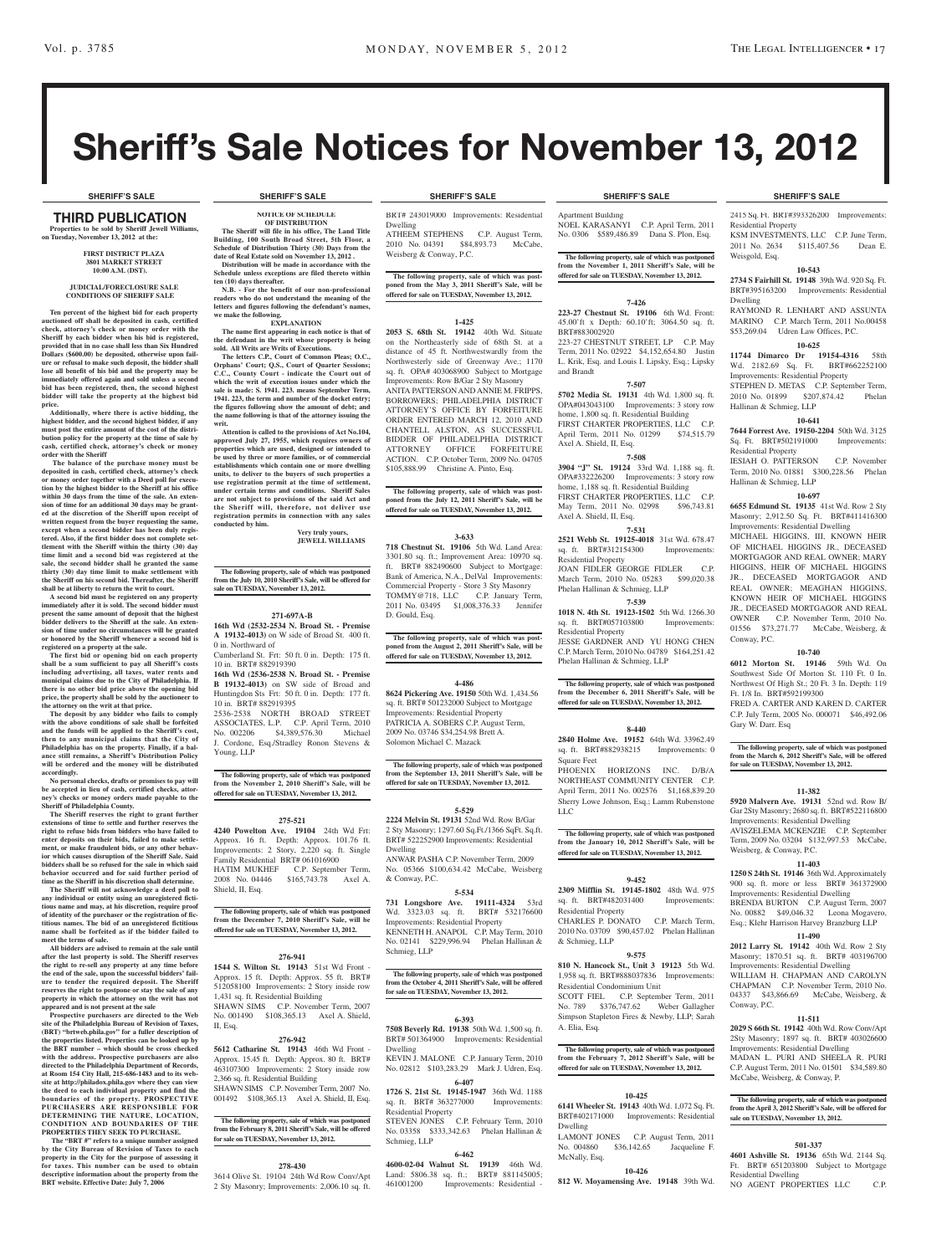November Term, 2011 No. 0924 \$153,130.49 0 No. 00754 \$48,516.86 Phelan Hallinan McCabe, Weisberg

# **501-427A-B**

**35th Wd. (4878 Roosevelt Blvd. a/k/a 4878 E. Roosevelt Blvd. – Premise A - 19124-2469)**  7525 Sq. Ft. BRT# 351026900 Residential Property

**35th Wd. (4876 E. Roosevelt Blvd. – Premise B - 19124-2469)** 3280 Sq. Ft. BRT# 351026800 Residential Property

JOHN R. LINDER C.P. May Term, 2011 No. 3320 \$193,970.17 Phelan Hallinan

# **501-473**

**729 W. Fisher Ave. 19120** 49th Wd. 1687.50 Sq. Ft. BRT# 492049000 Residential Dwelling

CHARLS GREGG C.P. January Term, 2010 No. 0075 \$78,211.69 Udren Law Offices

# **501-483**

**416 Van Kirk St. 19149** 35th Wd. 1924.80 Sq. Ft. BRT# 352092200 Residential Dwelling ALRICK G. WRIGHT C.P. August Term, 2006 No. 2436 \$160,922.19 Martha E. Von Rosenstiel, Esq.

### **501-514**

**117 S. 55th St. 19139** 60th Wd. 4317.26 Sq. Ft. BRT# 603163800 Subject to Rent Residential Dwelling

VICTOR MILBOURNE A/K/A VICTOR A. MILBOURNE JR. AND CYNTHIA T. CASSETT-MILBOURNE C.P. March Term, 2010 No. 2064 \$103,894.75 McCabe, Weisberg

# **501-580**

**1627 E. Barringer St. 19150** 10th Wd. 4100.25 Sq. Ft. BRT# 102311800 Residential Dwelling

KIM FRENCH C.P. November Term, 2010 No. 3866 \$160,879.54 Mitchell B. Klein, Esq.

### **501-618**

**2449 S. Woodstock St 19145-4221** 48th Wd. 729.24 Sq. Ft BRT# 262172300 Residential Property

CARMEN ACCARDO C.P. September Term, 2011 No. 2422 \$138,127.37 Phelan Hallinan

**The following property, sale of which was postponed from the May 1, 2012 Sheriff's Sale, will be offered for sale on TUESDAY, November 13, 2012.**

#### **502-313**

**1902 S Hollywood St. 19145** Two-story masonry with garage; 1122 Sq. Ft. BRT#482391900 Improvements: A Residential Dwelling RAYMONE MANN, SARY YIP, AND ROUN DOUNG BY DEED DATED 1/31/07 AND RECORDED 2/7/07 IN INSTRUMENT NO. 516274640 C.P. May Term, 2010 No. 004086 \$142,760.17 Federman & Associates, LLC

# **502-336**

**870 N 28th St., Unit 116 19130** 88th wd. 840 Sq. Ft. BRT#888152800 Subject to Mortgage Subject to Rent

DEFENDANT, STATE TRUSTEE SERVICES, LLC AS TRUSTEE OF 28TH ST. SILVER APPLE LAND TRUST C.P. October Term, 2011 No. 04026 \$48,267.16 Evan R. Bachove, Esq.

#### **502-345**

**604 E. Clementine St. 19134-2324** 33rd wd. 712.50 Sq. Ft. BRT#331009900 Improvements: Residential Dwelling EDICTO PIERALA C.P. October Term, 2011 No. 01178 \$12,431.25 Barbara A. Fein, Esq.

# **502-388**

**6518 Windsor St. 19142-1320** 40th wd. 1600 Sq. Ft. BRT#403081700 Improvements:

Residential Property VERNON JACKSON C.P. September Term, 2010 No. 01377 \$51,592.71 Phelan Hallinan & Schmieg, LLP

**502-392 2662 S. 65th St. 19142-2813** 40th wd. 1462.50 Sq. Ft. BRT#406004900 Improvements:

# Residential Property KAI BROWN C.P. November Term, 2011

No. 00305 \$59,079.35 Phelan Hallinan & Schmieg, LLP

# **502-406**

**6157 Catharine St. AKA 6157 Catherine St. 19143** 46th wd. 1758.89 Sq. Ft. BRT#032194200 Improvements: Residential Dwelling SAUNDRA E. JONES, ESTATE OF JOHNNIE

HOWARD C/O JOHN D. DOUGLAS, AS ADMINISTRATOR OF THE ESTATE OF JOHNNIE HOWARD C.P. February Term, 2010 No. 02989 \$72,115.49 Mark J. Udren, Esq.

# **502-433**

**971 N. 45th St. 19104-1265** 6th wd. 840 Sq. Ft. BRT#062356800 Residential Property

ROBERTA ROBINSON C.P. May Term, 2010 No. 04398 \$54,067.19 Phelan Hallinan & Schmieg, LLP

& Schmieg, LLP

**502-538 1114 S. Wilton St. 19143-4207** 51st wd. 1892.47 Sq. Ft. BRT#511211400 Improvements: Residential Property GRANT L. PALMER C.P. February Term, 2009 No. 02439 \$69,444.64 Phelan Hallinan & Schmieg, LLP

# **502-588 A-D**

**51st Wd. (5403 Chester Ave. – Premises A – 19143)** On northwest side of Chester Avenue, 16 ft Southwesterly of 54th St., front 19 ft, Depth 95 ft OPA #514126700 Improvements: Commercial Property

**51st Wd. (5405 Chester Ave. – Premises B – 19143)** On northwest side of Chester Avenue, 35 ft, southwest of 54th St, front 19 ft, depth 95 ft. OPA #514126800 Improvements: Commercial Property **40th Wd. (5349 Chester Ave. – Premises C**

**– 19143)** On the northwesterly side of Chester Ave and the northeasterly side of Fifty-fourth Street, front 65 ft, depth105 ft OPA #511276402 Improvements: Commercial Property

**51st Wd. (5403 Chester Ave. - Premises D - 19143).** 51st wd. On northwest side of Chester Ave. 16 ft, Southwesterly of 54th St, Front 19 ft, Depth 95 ft OPA #514126700 Improvements: Commercial Property FREDERICK A. COOPER AKA FREDERICK AUGUSTUS C.P. March Term, 2011 No.

03448 \$313,567.11 Kerry S. Schuman, Esq. **502-591 5033 Schuyler St. 19144** 13th wd. S/D w det gar 3 sty masonry; 6888 Sq. Ft. BRT#133158300 Improvements: Residential Dwelling CHERISE NICOLE WALL, ANTHO WALL, AND UNITED STATES OF AMERICA

C.P. July Term, 2008 No. 02738 \$167,156.68 McCabe, Weisberg, & Conway, P.C. **502-610**

**3513 N. 8th St. 19140** 43rd wd. Row 2 sty masonry; 2928.42 Sq. Ft. BRT#432098500 Improvements: Residential Dwelling GEARD MADDREY AKA GERARD R. MADDREY C.P. February Term, 2010 No. 00969 \$53,605.60 McCabe, Weisberg, &  $Convay$ , P.C.

**502-612**

**6029 Webster St. 19143** 3rd wd. Row 2 STY MASONRY; 3260.1 Sq. Ft. BRT#033019500 Improvements: Residential Dwelling PENDORIS WILLIAMS AND KENDRA WILLIAMS C.P. September Term, 2010 No. 02751 \$117,240.50 McCabe, Weisberg, & Conway, P.C.

# **502-631**

**328 Robbins St. 19111** 35th wd. Row B/GAR 2-sty, masonry; 2543.5 Sq. Ft. BRT#353017200 Improvements: Residential Dwelling RAUSHANAH JENKINS C.P. February Term, 2010 No. 01384 \$128,068.75 McCabe, Weisberg, & Conway, P.C.

# **502-652**

**218 S. 24th St. 19103** 8th wd. Res. Condo, 4STY MASONRY & CONDO PARKING SPACE; 1778 Sq. Ft. and 190 Sq. Ft. BRT#888085577 and 888085706 Improvements: A Residential Dwelling JOHN LANING AKA JOHN C. LANNING AND UNITES STATES OF AMERICA C/O UNITED STATES ATTORNEY FOR THE EASTERN DISTRICT OF PENNSYLVANIA

# C.P. July Term, 2009 No. 01375 \$664,038.57 McCabe, Weisberg, & Conway, P.C.

# **502-680**

**888 Scattergood St. 19124-1017** 35th wd. 1038.10 Sq. Ft. BRT#351160900 Improvements: Residential Property MICHELLE GUNTER C.P. November Term, 2009 No. 01707 \$92,303.70 Phelan Hallinan & Schmieg, LLP

**The following property, sale of which was postponed from the June 5, 2012 Sheriff's Sale, will be offered for sale on TUESDAY, November 13, 2012.**

### **1206-349**

**1310 N. 51st St. 19131-4402** 44th wd. 1161.12 Sq. Ft. BRT#442253900 Improvements: Residential Property SHAREEA M. TURNER C.P. August Term, 2009 No. 03843 \$91,202 Phelan Hallinan & Schmieg, LLP

### **1206-375**

**7777 State Rd. 19136** 65th wd. On Southeasterly side of State Rd. 1976.280 ft. from a tangent Northwardly of Bleigh Ave. OPA#884257530 Improvements: Commercial Property INDEPENDENCE POINTE COMMERCIAL DEVELOPMENT, L.P. AKA CHURCHILL COMMERCIAL DEVELOPMENT LP CP

February Term, 2012 No. 02216 \$1,682,171 Kerry S. Schuman, Esq. **1206-376A-B**

**51st wd. (5420-28 Paschall Ave. - Premises A**

# **SHERIFF'S SALE SHERIFF'S SALE SHERIFF'S SALE SHERIFF'S SALE SHERIFF'S SALE**

**1207-329 2328 N Opal St. aka 2328 N. Opal St. 19132**  16th wd. 712.50 sq. ft. BRT#162124900 Improvements: Residential Dwelling ALEXANDER GALYUZ AKAALEKSANDER GALYUZ C.P. January Term, 2012 No. 003480 \$48,726.25 Martha E. Von Rosenstiel, Esq. **1207-331 1829 N. 28th St.** 32nd wd. Beginning Point: 218'10" N MNTGMRY AV, row 2 sty masonry, 1,062 sq. ft. BRT#323202100 Subject to

**1207-387 4125 Aspen St. 19104** 6th wd. 1671.98 sq. ft. BRT#061152300 Improvements: Residential

C.P. February Term, 2009 No. 00629 \$225,396.39 Scott A. Dietterick, Esq.;

**1207-388 253 Lindley Ave. 19120** 42nd wd. 1200 sq. ft. BRT#422194500 Improvements: Residential

DEMETRIUS BROOKS AND KEISHA SMITH C.P. April Term, 2010 No. 003266 \$88,632.26 Christopher A. DeNardo, Esq. **1207-390 514 Poplar St. 19123** 5th wd. 1503.24 sq. ft. BRT#056161545 Improvements: Residential

**1207-395 5871 Woodcrest Ave. 19131** 52nd wd. Row w/det gar 2 sty masonry; 2722.72 sq. ft. BRT#522160600 Improvements: Residential

LORNELL B. MURPHY C.P. January Term, 2011 No. 04880 \$112,507.04 McCabe,

**1207-396 2923 Cecil B Moore Ave. 19121** 32nd wd. Row 3 sty masonry, 2965.93 sq. ft. BRT#324053900 Improvements: Residential Dwelling ROBERT E. FRENCH C.P. August Term, 2009 No. 04189 \$153,067.81 McCabe,

**1207-398 7439 E. Walnut Ln. 19138** 10th wd. 3075 sq. ft., Row b/gar 2sty masonry BRT#101204000 Improvements: Residential Dwelling BURNETTE BUSSEY AND KEITH BUSSEY C.P. February Term, 2011 No. 00627 \$115,044.43 McCabe, Weisberg, &

**1207-403 1546 S. 26th St. 19146-4403** 36th wd. 960 sq. ft. BRT#364266900 Improvements:

WALEED CALDWELL, STARSHEMA ROBINSON C.P. December Term, 2011 No. 03314 \$93,929.28 Phelan Hallinan &

**1207-406 2306 Stanwood St. 19152-2915** 56th wd. 6344 sq. ft. BRT#562050300 Improvements:

KENNETH MARINER, DEBRA MARINER C.P. December Term, 2011 No. 01548 \$286,180.18 Phelan Hallinan & Schmieg, LLP **1207-407 1911 E. Wensley St. 19134-2515** 45th wd. 1131.50 sq. ft. BRT#452060100 Improvements: Residential Property MARIA C. TORRES AND CARLOS ANDRES LOAIZA C.P. February Term, 2011 No. 02896 \$73,387.12 Phelan Hallinan & Schmieg, LLP **1207-408 4228 Elbridge St. 19135-3102** 55th wd. 1332 sq. ft. BRT#552086600 Improvements:

CLAUDIA TEJADA C.P. March Term, 2010 No. 04332 \$154,751.02 Phelan Hallinan &

**1207-409 7455 Ruskin Rd. 19151-2925** 1494 sq. ft. BRT#343166900 Improvements: Residential

CARETHA TARVER C.P. May Term, 2010 No. 04265 \$128,225.21 Phelan Hallinan &

**1207-411 225 s. 18TH St. Unit 1405, AKA 219-29 S. 18th St. 19103-7907** 8th wd. Being & designated as Unit 1405, together with a proporionate undivided interest in the Common Elements (as defined in such Declaration) as 0.16586%. BRT#888092892 Improvements:

EDWARD DOUGLAS WILBERDING C.P. October Term, 2011 No. 01507 \$305,085.79

**1207-414A-B 41St Wd. (7436 Torresdale Ave. – Premises A)** that certain lot situate Northwesterly side of Torresdale Ave 70 ft northeasterly of Vista St, front: 107' 10 3/8" depth: 76' 6 5/8" **41st. Wd. (7450 Torresdale Ave. – Premises B)** that certain lot situate Northwesterly side of Torresdale Ave 70 ft northeasterly of Vista St, front: 107' 10 3/8" depth: 76' 6 5/8" TORRESDALE CONVENIENCE, INC C.P. May Term, 2009 No. 01035 \$713,319.14

Phelan Hallinan & Schmieg, LLP

Max L. Lieberman, Esq.

CRYSTAL MARIE STEPHENS September Term, 2009 No. 1470 \$213,384.96 Scott A. Dietterick, Esq.; Kimberly A. Bonner, Esq.; Joel A. Ackerman, Esq.; Ashleigh L. Marin, Esq.; Ralph M. Salvia, Esq.; Jaime R. Ackerman, Esq.; Zucker, Goldberg &

Property

Property

Property

Ackerman, LLC

Weisberg, & Conway, PC

Weisberg, & Conway, PC

Conway, PC

Residential Property

Residential Property

Residential Property

Schmieg, LLP

Schmieg, LLP

Condominium

Property

Schmieg, LLP

Dwelling

Kimberly A. Bonner, Esq

CHARLES WELLS AND TANYA WELLS C.P. December Term, 2011 No. 02109 \$90,924.46 Patrick J. Wesner, Esq. **1207-333 5900 Woodbine Ave.** 52nd wd. 13414.29 sq. ft., det w/det gar 3 sty mason BRT#522175000

CHARLISA EDELIN AKA CHARLISA H. EDELIN AND KENNETH EDELIN C.P. March Term, 2011 No. 03313 \$533,067.24

**1207-336 5424 Harbison Ave. 19124** 62nd f/k/a part of the 23rd wd. 1237.27 sq. ft. BRT#622470300 Improvements: Residential Property RICHARD BARAG C.P. January Term, 2012 No. 01552 \$59,573.66 KML Law Group,

**1207-347 7324 Ogontz Ave.** 50th f/k/a part of the 42nd wd. Beginning Point: 700 ft 8 in on the westerly side of Ogontz Ave; semi/det 2.5 sty masonr

SUSIE A. TWEEDY C.P. November Term, 2011 No. 01502 \$200,535.24 Chandra M.

**1207-349 1300 E. Columbia Ave.** 18th wd. Beginning Point: S W C Thompson St; Row 3 sty, masonry

JOSEPH M. MCNICHOLS C.P. August Term, 2011 No. 03688 \$268,333.90 Katherine E.

**1207-354 1340 E. Steinber St. 19124** 33rd wd. 877.50 sq. ft. BRT#331244000 Improvements:

WILLIE L. JOHNSON C.P. April Term, 2011 No. 02675 \$95,577.11 KML Law

**1207-357 1235 Fillmore St. 19124** 23rd wd. 1830.27 sq. ft. BRT#234119100 Improvements:

LACEENIS FORDHAM-WASHINGTO C.P. May Term, 2011 No. 001794 \$186,947.68

**1207-359 3322 Primrose Rd. 19114** 57th wd. 4885.51 sq. ft., APT 2-4 unts, 2sty, masonr BRT#572125331 Improvements: Residential

YAKOV KANTAROVICH C.P. January Term, 2012 No. 01140 \$154,965.67 McCabe,

**1207-368 1635 W. End Dr. 19151** 34th wd. 2060.65 sq. ft. BRT#344435600 Improvements:

ANTHONY P. VIOLI C.P. December Term, 2011 No. 00189 \$35,705.98 Gregory

**1207-377 5036 Glenloch St. 19124-2111** 62nd wd. 770 sq. ft. BRT#622412900 Improvements:

MICHAEL J. MARINO, ANN MARIE MARINO C.P. July Term, 2009 No. 01769 \$65,285.38 Phelan Hallinan & Schmieg, LLP **1207-380 7242 Algon Ave. 19111-4115** 52nd wd. 2821.05 sq. ft. BRT#532434300 Improvements:

LEE ANN SCHILLER C.P. May Term, 2010 No. 02140 \$126,389.40 Phelan Hallinan &

**1207-382 338 W. Seymour St. 19144-4114** 13th wd. 1900 sq. ft. BRT#133073700 Improvements:

No. 02065 \$155,720.30 Phelan Hallinan &

**1207-386** 107 Arch St, Apt 5B Beginning point: All that certain unit designated as unit number 5B, being a unit in the Smythe Stores Condominium, situate in the City of Philadelphia & Commonwealth of Pennsylvania, as designated in Declaration of Condominium of the Smythe Stores Condo Subject to Mortgage Improvements: RES.

DANA D. WILLIAMS C.P. June Term, 2011 No. 02533 \$947,272.26 Chandra M.

C.P. March Term, 2010

Mortgage

P.C.

Subject to Mortgage

Patrick J. Wesner, Esq.

Subject to Mortgage

Subject to Mortgage

sq. ft. BRT#331244000 Residential Property

Knowlton, Esq.

Group, P.C.

Dwelling

Residential Dwelling

Martha E. Von Rosenstiel, Esq.

Weisberg, & Conway, PC

Residential Dwelling

Residential Property

Residential Property

Residential Property<br>HELEN TURNAGE

CONDO.5+STY MASONRY

Schmieg, LLP

Arkema, Esq.

Schmieg, LLP

Javardian, Esq.

Arkema, Esq.

**– 19143)** 170' Northeast of 55th St., Front: 130', Depth 195' BRT#884350840 Improvements: Commercial Property

**51st wd. (5430-44 Paschall Ave. – Premises B – 19143)** Intersection of the Southeasterly side of Paschall Ave. and the Northeasterly side of 55th St. Front: 170' Depth: 195' BRT#884350845 Improvements: Commercial Property

FREDERICK COOPER C.P. March Term, 2012 No. 0081 Kerry S. Schuman, Esq.

**1206-385 2644 S. Robinson St. 19142-3524** 40th wd. 1096 Sq. Ft. BRT#402097400 Improvements:

Residential Property STEPHEN T. LIBERTY C.P. October Term, 2007 No. 04076 \$76,005 Phelan Hallinan & Schmieg, LLP

# **1206-403**

**356 E. Wister St. 19144** 22nd wd. ROW B/GAR 2STY MASONRY; 2364 sq. ft. BRT#121051600 Improvements: Residential Dwelling ROSALIND SHELTON C.P. February Term,

2010 No. 01386 \$108,032 McCabe, Weisberg, & Conway, P.C. **1206-407**

**4837 Morris St. 19144** 12TH wd. APT 2-4 UNTS 3STY MASONR; 5307.48 sq. ft. BRT#133141740 Subject to Rent Improvements: Residential Dwelling SHIRLEY B. CHAPMAN C.P. August Term, 2009 No. 00361 \$181,571 McCabe, Weisberg, & Conway, P.C.

# **1206-408**

**1954 Beyer Ave. 19115** 56th wd. S/D W B/G 1 STY MASONRY; 4860.37 sq. ft. BRT#562299500 Improvements: Residential Dwelling TEDDY A. WILLIAMS AND JAENT D. WILLIAMS AKA JANET WILLIAMS C.P. November Term, 2010 No. 03640 \$223,368

# McCabe, Weisberg, & Conway, P.C. **1206-422**

**144 N. Robinson St. 19134** 34th wd. Row 2 Sty Masonry; 2266 Sq. Ft. BRT#342283800 Subject to Mortgage Improvements: Residential Dwelling CALVIN W. AKERS C.P. August Term, 2009 No. 01074 \$67,386 McCabe, Weisberg, & Conway, P.C.

**1206-464**

**979 N. 6th St. 19123-1405** 5th wd. 1266.5<br>Sq. Ft. BRT#057158500 Improvements: Sq. Ft. BRT#057158500 Residential Property ADAM H. KONIGSBERG C.P. March Term, 2009 No. 00898 \$591,433 Phelan Hallinan & Schmieg, LLP

# **1206-468**

**248 E. Mayfield St. 19134-2810** 70th wd. 609 Sq. Ft. BRT#071252400 Improvements: Residential Property MORRIS CLARK C.P. April Term, 2010 No. 02499 \$52,403 Phelan Hallinan & Schmieg, LLP

# **1206-494**

**1622 Brill St. 19124** 62nd wd. Row 2 sty, masonry; 2411 Sq. Ft. BRT#622141200 Improvements: Residential Dwelling KATRINA GOLDEN C.P. November Term, 2010 No. 04334 \$89,568 McCabe, Weisberg, & Conway, P.C. **1206-552**

**4223 Pechin St. 19128** 21st wd. Semi/Det 2.5

Sty Masonr; 3626.30 Sq. Ft. BRT#212175600 Improvements: Residential Dwelling WILLIAM PETITTI C.P. June Term, 2009

No. 02245 \$145,469 McCabe, Weisberg, & Conway, P.C.

# **The following property, sale of which was postponed from the July 10 2012 Sheriff's Sale, will be offered for sale on TUESDAY, November 13, 2012.**

# **1207-301**

**6647 Crowson St. 19119** 22nd wd. 1665 sq. ft. BRT#221241000 Improvements: Residential Property

EDWARD W. JONES, JR. C.P. August Term, 2010 No. 04198 \$122,241.74 KML Law Group, P.C.

#### **1207-307 5306 Cedar Ave 19143** 46th wd. Row 2

sty, masonry; 3030 sq. ft. BRT#462058801 Improvements: Residential Dwelling DENISE WHITE C.P. June Term, 2011 No. 01938 \$107,356.77 McCabe, Weisberg, & Conway, PC

#### **1207-321**

**163 N. 51st St.** 44th wd. Beginning point: Situate on the east side of 51st St at the distance of 470 ft, northward from the north side of Arch st in the 44th Ward of the city of Philadelphia, row 2 sty masonry Subject to Mortgage JACOB HASIS C.P. January Term, 2012 No. 03448 \$48,297.78 Katherine E. Knowlton, Esq.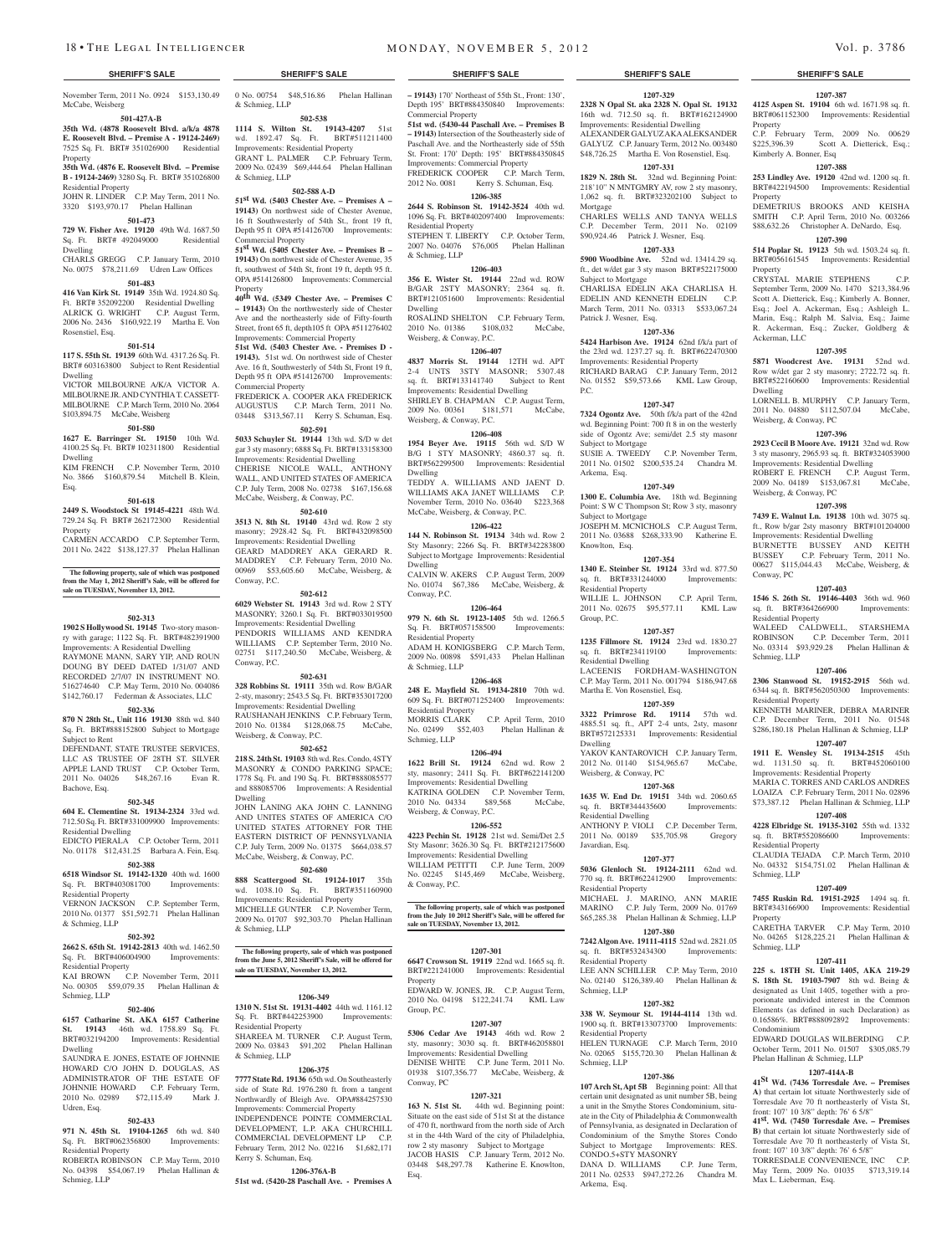### **1207-417**

& Schmieg, LLP

Conway, PC

Residential Property

Residential Property

Residential Property

Residential Property

Residential Property

Schmieg, LLP

& Schmieg, LLP

Residential Property

& Schmieg, LLP

Residential Property

Residential Property

Residential Property

Residential Property

Hallinan & Schmieg, LLP

& Schmieg, LLP

Schmieg, LLP

Phelan Hallinan & Schmieg, LLP **1207-549 1521 Clearview St. 19141-2303** 17th wd. 1318.12 sq. ft. BRT#171110700 Improvements: Residential Property ROBIN JOHNSON AKA R JOHNSON, INDIVIDAULLYAND IN HER CAPACITYAS HEIR OF LEROY JOHNSON, DECEASED. UNKNOWN HEIRS, SUCCESSORS, ASSIGNS, AND ALL PERSONS, FIRMS, OR ASSOCIATIONS CLAIMING RIGHT, TITLE OR INTEREST FROM OR UNDER LEROY JOHNSON, DECEASED C.P. January Term, 2012 No. 00408 \$69,655.07 Phelan Hallinan

Property

Hallinan & Schmieg, LLP

Schmieg, LLP

Schmieg, LLP

Hallinan & Schmieg, LLP

**1207-512 2418 N. Garnet St. 19132** 28 wd. Row 2 sty, masonry, 1749.84 sq. ft. BRT#162107500 Improvements: Residential Dwelling PAULA E. BROTHERS AND GREGO BROTHERS C.P. February Term, 2012 No. 02592 \$32,406.07 McCabe, Weisberg, &

**1207-516 5947 Reach St. 19120-1114** 35th wd. 1575 sq. ft. BRT#3522423000 Improvements:

PHILIP STEVEN APPENZELLER AND TAMMY MICHELLE LOWE C.P. January Term, 2012 No. 00447 \$107,142.38 Phelan

**1207-517 3011 N. Swanson St. 19134-2813** 7th wd. 637 sq. ft. BRT#071358100 Improvements:

EDER E. REALES C.P. December Term, 2011 No. 01737 \$53,214.76 Phelan Hallinan &

**1207-518 1018 Foster St. 19116-3408** 58th wd. 3410.77 sq. ft. BRT#582164300 Improvements:

VICTOR YAKUBETS AND MARINA KOULAEVA C.P. October Term, 2010 No. 02481 \$213,758.42 Phelan Hallinan &

**1207-523 3966 Reno St. 19104-4848** 24th wd. 1039.50 sq. ft. BRT#243130100 Improvements:

JAMES-BRIAN A. MILLER C.P. November Term, 2011 No. 01587 \$72,420.50 Phelan

**1207-541 7526 Brockston Rd. 19151-2825** 34th wd. 1760 sq. ft. BRT#343147700 Improvements:

WILLIE B. FORD C.P. November Term, 2009 No. 02163 \$115,821.70 Phelan Hallinan &

**1207-543 2524 W. Master St. AKA 2524 Master St 19121-4722** 29th wd. 945 sq. ft. BRT#291105700 Improvements: Residential

DANELLE S. COOPER-FRINK AND CHARLES A. WALKER C.P. October Term, 2011 No. 04264 \$74,939.56 Phelan Hallinan

**1207-547 1906 Fontain St. 19121-1510** 32nd wd. 900 sq. ft. BRT#321168700 Improvements:

JAMES GARDINER, JOANNE GARDINER C.P. January Term, 2012 No. 02567 \$144,417.80

**1207-553 6622 Walker St. 19135** 55th wd. 1289.43 sq. ft. BRT#552314500 Improvements:

WILLIAM J. DEARDEN, MARY ANN DEARDEN C.P. January Term, 2008 No. 00536 \$74,069.04 Phelan Hallinan &

**1207-556 1854 Mohican St. 19138-1206** 10th wd. 1256 sq. ft. BRT#102241600 Improvements:

THOMAS J. GREEN, PAULAY. PRUITT C.P. September Term, 2008 No. 01971 \$48,175.37

**1207-558**

sq. ft. BRT#433161600 Improvements:

CAMERON SCALES C.P. January Term, 2012 No. 03281 \$31,299.92 Phelan Hallinan

**1207-559 2700 Plover St. 19153-2218** 40th wd. 3152.70 sq. ft. BRT#406710101 Improvements:

HUY QUANG TRUONG C.P. August Term, 2010 No. 04692 \$147,743.39 Phelan

**1207-566 2521 S. 73rd St. 19142-1509** 40th wd. 1120

Phelan Hallinan & Schmieg, LLP

**1125 S. 60th St. 19143** 3rd wd. 2000 sq. ft. BRT#033204200 Improvements: Residential

Property JACOB HASIS C.P. May Term, 2009 No. 02592 \$90,294.63 Kristine M. Anthou, Esq

# **1207-440**

**417 E. Penn St. 19144-5803** 12th wd. 1297.60 sq. ft. BRT#122004100 Improvements:

Residential Property KARL MITCHELL C.P. February Term, 2010 No. 03379 \$37,969.19 Phelan Hallinan & Schmieg, LLP

# **1207-450**

**8500 Temple Rd. 19150-1909** 50th wd. 2362.50 sq. ft. BRT#501080300 Improvements:

Residential Property DAWN M. EVANS, AKA DAWN EVANS, AKA DAWN M. WARREN AND ORRIN EVANS AKA ORRIN M. EVANS C.P. October Term, 2010 No. 01675 \$110,459.48 Phelan Hallinan & Schmieg, LLP

#### **1207-453**

**127 Watkins St. 19148-1911** 1st wd. 705.57 sq. ft. BRT#011117200 Improvements: Residential Property RAYMOND DIRMAUSKAS C.P. December Term, 2011 No. 02543 \$86,305.17 Phelan

# Hallinan & Schmieg, LLP **1207-460**

**313 W. Earlham St. 19144** 22nd wd. 2429 sq. ft. BRT#124052500 Improvements:

Residential Property PATRICIA ANN CRABBE AND RHODA L. WILSON C.P. October Term, 2010 No. 00230 \$87,437.08 Richard M. Squire & Associates, LLC

# **1207-465**

**6530 N. 6th St. 19126** 61st wd. Det 2 sty stone, 9990 sq. ft. BRT#611136800 Improvements: Residential Dwelling

NATHANIEL ARRINGTON C.P. December Term, 2011 No. 01588 \$294,828.36 McCabe,

# Weisberg, & Conway, PC

**1207-469**

**6822-24 Old York Rd 19126** 61st wd. wd 2 sty masonry, 2818 sq. ft. OPA#611202301 Improvements: Commercial Property

LITTLE KINGDOM LAND, INC. December Term, 2006 No. 1881 \$199,079.99 Matthew A. Lipman, Esq.

# **1207-471**

**115-123 S. 46th St. 19139** 46th wd. On northeast corner of 46th & Sansom Streets, 104' of northerly Sansom St, front: 46'4" OPA#601073600 Improvements: Commercial Property

2ND CHANCE REALTY LLC C.P. April Term, 2008 No. 02727 \$1,066,672.09 Kerry S. Schuman, Esq.

# **1207-473**

**4303 Teesdale St. 19136** 41st wd. Row b/gar 2 sty masonry; 1953.5 sq. ft. BRT#412100600 Improvements: Residential Dwelling WILLIAM FURRY C.P. September Term, 2010 No. 02433 \$121,271.64 McCabe, Weisberg, & Conway, PC

### **1207-494**

**2018 N. Palethorp St. 19122** 18th wd. 792 sq. ft. BRT#183275100 Improvements: sq. ft. BRT#183275100 Residential Dwelling BRUNILDA RIVERA C.P. May Term, 2010

No. 02857 \$86,367.53 Mark J. Udren, Esq **1207-497**

# **4436 Pennypack St. 19136** 65th wd. 1786.02

sq. ft. BRT#652074420 Improvements: Residential Dwelling HARRY S. BLUM, LORRAINE BLUM C.P.

January Term, 2010 No. 00906 \$189,547.90 Mark J. Udren, Esq.

# **1207-500**

**6602 Cottage St. 19135** 55th f/k/a part of the 41st wd. 1423.55 sq. ft. BRT#552394000 Improvements: Residential Dwelling JENNIFER FOLEY C.P. January Term, 2012 No. 00870 \$159,067.92 Udren Law

# **1207-502**

Offices, PC

**34 N. Dewey St. 19138** 34 wd. 930 sq. ft. BRT#341159100 Improvements: Residential Dwelling RAMONA HUGHES C.P. October Term,

# 2009 No. 03003 \$88,876.92 Mark J. Udren, Esq. **1207-506**

**941 E. Dorset St. 19150-3601** 50th wd. 2448 sq. ft. BRT#502374600 Improvements: Residential Property

# ELIZABETH M. CHILDS C.P. October Term, 2011 No. 01048 \$129,479.08 Phelan Hallinan & Schmieg, LLP

# **1207-511**

**530 E. Johnson St. 19144-1001** 59 wd. 2950.57 sq. ft. BRT#592179900 Improvements: Residential Property

FRED A. DENNISON C.P. November Term, 2011 No. 01217 \$85,175.96 Phelan Hallinan

sq. ft. BRT#404070600 Improvements: Residential Property ROBIN TUCKER C.P. September Term, 2011 No. 02771 \$72,025.58 Phelan Hallinan & Schmieg, LLP

# **1207-567**

**5236 Walnut St. 19139** 16th wd. 1800 sq. ft. BRT#602056700 Improvements: Residential Property HENRY JACKSON C.P. June Term, 2009

No. 000097 \$55,430.59 Christopher A. DeNardo, Esq. **1207-572**

**5025 Lancaster Ave 19131** 52nd wd. 1488 sq. ft. BRT#521005100 Improvements: Residential Property TASHUA TAVARES C.P. November Term, 2009 No. 003534 \$85,217.53 Christopher A. DeNardo, Esq.

# **1207-573**

**2182 E. Cumberland St. 19125** 31st wd. 2291 sq. ft. BRT#314012200 Improvements: Residential Property SAMANTHA MAGUIRE C.P. January Term, 2010 No. 002935 \$129,380.94 Christopher A. DeNardo, Esq.

# **1207-578**

**217 E. Eleanor St. 19120-3907** 42nd wd. 1980 sq. ft. BRT#421103100 Improvements: Residential Property HOWARD T. BOZICH C.P. January Term, 2012 No. 00456 \$49,349.74 Phelan Hallinan & Schmieg, LLP

### **1207-581**

**8616 Rugby St. 19150-2706** 50th wd. 1534.40 sq. ft. BRT#502089500 Improvements:  $sq.$  ft. BRT#502089500 Residential Property LEONARD M. WAKEFIELD AKA LEONARD WAKEFIELD C.P. January Term, 2012 No. 04366 \$157,843.37 Phelan Hallinan & Schmieg, LLP

# **1207-583**

**65 E. Clapier St. 19144-5932** 12th wd. 1580 sq. ft. BRT#121028200 Improvements: Residential Property ROY SMITH, BRANDY HOLDEN C.P.

November Term, 2011 No. 01034 \$176,269.50 Phelan Hallinan & Schmieg, LLP **1207-587**

**5925 N. 3rd St. 19120-1842** 61st wd. 1232.80 sq. ft. BRT#612388800 Improvements: Residential Property JOHN A P SCHMIDS, DIANE M. SCHMIDS C.P. January Term, 2012 No. 01852 \$54,345.34 Phelan Hallinan & Schmieg, LLP

# **1207-593**

**5852 Brush Rd. 19138-1904** 59th wd. 1292.80 sq. ft. BRT#591227500 Improvements: Residential Property LORRAINE EVANS C.P. November Term, 2011 No. 01769 \$94,416.94 Phelan Hallinan & Schmieg, LLP

# **1207-595**

**7781 Hasbrook Ave. 19111-2407** 63rd wd. 3756 sq. ft. BRT#631092300 Improvements: Residential Property PATRICK O'BRIEN C.P. October Term, 2009

No. 01519 \$232,270.75 Phelan Hallinan & Schmieg, LLP

# **1207-600**

**2124 S. Daggett St. 19142** 40th wd. 14x50 BRT#403018300 Improvements: Residential Property DLORES J. BUTLER, TITLE TO SAID PREMISES IS VESTED IN DOLORES J. BUTLER BY DEED FROM DOLORES FAHY AND JOSEPH FAHY, WIFE AND

HUSBAND, DATED DECEMBER 28, 2000 AND RECORDED JANUARY 2, 2001 IN THE OFFICE OF THE RECORDER OF DEEDS IN AND FOR PHILADELPHIA COUNTY AT INSTRUMENT NUMBER 50192791 C.P. September Term, 2011 No. 01538 \$129,020.43 Martin S. Weisberg, Esq.

### **1207-602**

**1737 N. Lindenwood St. 19131-3617** 52nd wd. 750 sq. ft. BRT#521317200 Improvements: Residential Property

# KIMBERLY BARKLEY, JAMES BARKLEY C.P. June Term, 2009 No. 00162 \$65,984.97 Phelan Hallinan & Schmieg, LLP **1207-604**

**4023 N. 12th St. 19140-2101** 43rd wd. 1305 **5320 Webster St. 19143** 46th wd. 1552 sq. ft. BRT#462120700 Improvements: Residential Dwelling

> SYNDEY ANN GIDDINGS AKA SIDNEY DUGAN, INDIVIDUALLY AND IN HER CAPACTIY AS HEIR TO RAMONA DUGAN, DECEASED; UNKNOWN HEIRS, SUCCESSORS, ASSIGNS, AND ALL PERSONS, FIRMS, OR ASSOCIATIONS CLAIMING RIGHT, TITLE, OR INTEREST FROM OR UNDER RAMONA DUGAN, DECEASED C.P. May Term, 2010 No. 03932 \$54,900.31 Udren Law Offices, PC

# **1207-608**

## **6678 Lincoln Dr. 19119-3118** 22nd wd. 11375

**SHERIFF'S SALE SHERIFF'S SALE SHERIFF'S SALE SHERIFF'S SALE SHERIFF'S SALE**

Residential Property

Residential Dwelling

Group, P.C.

McNally, Esq.

Property

Group, PC

Group, PC

Property

Dwelling

Residential Property

Residential Dwelling

Dwelling

Dwelling

Dwelling

& Conway, P.C.

Esq.

ANGELIA CURTIS C.P. February Term, 2012 No. 02239 \$116,147.54 KML Law

**1208-355 8249 Forrest Ave. 19150** 50th wd. 2035.31 Sq Ft BRT#502226400 Improvements:

TRACEY D. JACKSON C.P. May Term, 2009 No. 002557 \$62,037.62 Jacqueline F.

**1208-366 403 S. 17th St. 19146** 8th wd. 229.50 Sq Ft BRT#081167400 Improvements: Residential

JOHN A CORTESE, JR. C.P. June Term, 2010 No. 03464 \$312,188.18 KML Law

**1208-371 463 E. Cheltenham Ave. 19120** 35th wd. 2749.68 Sq Ft BRT#352004600 Improvements: Residential Property DOREEN GREENIDGE C.P. January Term 2012 No. 03682 \$173,930.29 KML Law

**1208-374 1313 S. Fairhill St. 19147** 1st wd. 731.25 Sq Ft BRT#011340000 Improvements: Residential

KEVIN M. PRICE C.P. May Term, 2010 No. 04495 \$178,859.71 KML Law Group, PC **1208-402 850 Independence Ct.** 2nd wd. 1917.22 Sq Ft BRT#022109445 Improvements: Residential

JOAN F. HARRISON C.P. June Term, 2011 No. 1212 \$562,477.04 Gregory Javardian,

**1208-404 4725 Shelmire Ave. 19136** 65th wd. 1280 Sq Ft BRT#651054600 Improvements:

SUZANNE N. BROWN C.P. September Term, 2011 No. 2336 \$84,278.76 Scott A. Dietterick, Esq., Kimberly A. Bonner, Esq., Joel A. Ackerman, Esq., Ashleigh L. Marin, Esq., Ralph M. Salvia, Esq., Jaime R. Ackerman, Esq., Zucker, Goldberg & Ackerman, LLC **1208-409 644 E. Courtland St. 19120** 42nd wd. 1131.20 Sq Ft BRT#421025000 Improvements:

FRANCELEEN A. RESTO C.P. February Term, 2012 No. 02743 \$90,901.12 Gregory Javardian, Esq.; Powers, Kirn & Javardian, LLC **1208-417 4801 A St.reet 19120** 42nd wd. s/d w det gar 2 sty, masonry+, 2921.3 Sq Ft BRT#421298700 Subject to Mortgage Improvements: Residential

EDMUND PLUMMER C.P. June Term, 2010 No. 02851 \$107,527.46 McCabe, Weisberg,

**1208-425 4722 Upland St. 19143** 27th wd. 930 Sq Ft BRT#273135300 Improvements: Residential

CELAL KAYA C.P. January Term, 2012 No. 04894 \$79,110.68 Udren Law Offices, P.C. **1208-442 1835 S. 12th St. 19148** 39th wd. 960 Sq Ft BRT#394591300 Improvements: Residential

RO SEMARIE SCRENCI AKA ROSA MARIE SCRENCI AND CARLO V. SCRENCI C.P. August Term, 2010 No. 000872 \$125,544.66

**1208-443 9456 Fairgreen Ln 19114** apartment 2-4 units, 2 story OPA#572197388 Improvements:

CHARLES FRANK AND LORETTA FRANK, HIS WIFE \$105,218.91 Kenneth E.

**1208-451 938 Brill St. 19124** 35th wd. 1057 Sq Ft BRT#351178300 Improvements: Residential

TERESA DOUGLAS C.P. November Term, 2011 No. 01514 \$39,808.23 KML Law

**1208-458 4010 Marple St. 19136** 65th wd. Situate on the southwest side of Marple St (40' wide) at the distance of 155' 1/4" northwest from the northwest side of Erdrick St (50' wide) in the 65th ward of the City of Philadelphia; 2847.8

PAVITTAR SINGH C.P. March Term, 2012 No. 2287 \$97,165.62 Alan C. Gershenson,

**1208-461 5824 Brush Rd. 19138** 22nd wd. Row b/gar 2 sty, masonry; 2512.8 Sq Ft BRT#591226100 Subject to Mortgage Improvements: Residential

MARY ANN FARRELL, EXECUTRIX OF

Jacqueline F. McNally, Esq.

Residential Dwelling

West, Esq.

Property

Group, PC

Esq.

Dwelling

Sq Ft BRT#651087200

#### sq. ft. BRT#223276200 Improvements: Residential Dwelling RENEE M R JENKINS, IN HER CAPACITY AS HEIR OF JAMES A. JENKINS, JR, DECEASED; UNKNOWN HEIRS, SUCCESSORS, ASSIGNS, AND ALL PERSONS, FIRMS, OR ASSOCIATIONS CLAIMING RIGHT, TITLE, OR INTEREST FROM OR UNDER JAMES A JENKINS, JR, DECEASED; ALEXIS POINDEXTER IN HER CAPACITY AS HEIR OF JAMES A. JENKINS, JR., DECEASED C.P. July Term, 2010 No. 01281 \$412,479.64 Udren Law Offices, PC

### **1207-609 7805 Buist Ave. 19153** 40th wd. 1792.80 sq. ft.

BRT#405755878 Improvements: Residential Dwelling DAWN S. BROWN C.P. July Term, 2010 No.

02774 \$76,659.65 Udren Law Offices, PC **1207-610**

**5026 Cedar Ave. 19153** 46th wd. 2090 sq. ft. BRT#462052000 Improvements: Residential Dwelling DIABATE MAMADOU AKA MAMADOU DIABATE MARIAM KOITA C.P. May Term,

2010 No. 02372 \$80,410.66 Udren Law Offices, PC **1207-612**

# **3054 Salmon St. 19134** 25th wd. 756 sq. ft. BRT#251193600 Improvements: Residential Dwelling

Kelly Shama, in her capacity as heir of Mahamed Shama AKA Mahamed Shameh, deceased, unknown heirs, successors, assigns, and all persons, firms, or association claiming right, title, or interest from or under Mohamed Shama AKA Mohamed Shameh, Deceased C.P. August Term, 2010 No. 00224 \$73,896.76 Udren Law Offices, PC

# **1207-616**

**267 S. Cecil St. 19139** 60th wd. 900 sq. ft. BRT#604274100 Improvements: Residential Dwelling KUMBA JANGA C.P. February Term, 2012 No. 02480 \$92,913.21 Stern & Eisenberg, PC

**1207-621 244 W. Somerville Ave. 19120** 42nd wd. Sem det, 2 sty, masonry 3553.3 sq. ft. BRT#422272600 Improvements: Residential

Dwelling QASIM EDWARDS AND TOREY EDWARDS C.P. November Term, 2010 No. 04365 \$140,611.37 McCabe, Weisberg, & Conway, PC

**The following property, sale of which was postponed from the August 7, 2012 Sheriff's Sale, will be offered for sale on TUESDAY, November 13, 2012.**

# **1208-308**

**1554 S. Bailey St. 19146** 36th wd. 1467 Sq Ft BRT#364275400 Improvements: Commercial Real Estate GREGORY K. LOGAN C.P. March Term, 2012 No. 001772 \$71,265.44 Stern & Eisenberg, P.C.

# **1208-309**

**2221 S. Broad St.** 39th wd. Located on East side of Broad St, 250 '0" south of Jackson St, 26'0", depth 125 '0"

DAMAR JOINT VENTURE C.P. January Term, 2012 No. 04214 \$555,051.89 Phillip D. Berger, Esq

#### **1208-310 220 Locust St., PH #2S 19106** 5th wd. 1253

Sq Ft BRT#888051852 DEFENDANT, CLIFFORD LEE VAN SYOC C.P. November Term, 2011 No. 155032 \$8,996.00 Evan R. Bachove, Esq.

# **1208-311 416 Markle St. 19128-3605** 21st wd. 749.76 Sq Ft BRT#212022500 Improvements:

FRANK W. KENNEDY C.P. June Term, 2010 No. 03935 \$51,958.20 Phelan Hallinan &

**1208-321 2751 Pennsylvania Ave., Unit #B109 19130-1743** 88th wd. Together with a proportionate undivided interest in the Common Elements as defined in such Declaration of 2.870%. BRT#888151733 Improvements:

JOSEPH A. CANUSO C.P. May Term, 2009 No. 01765 \$221,368.15 Phelan Hallinan &

**1208-324 2410 E. Boston St. 19125-3000** 31st wd. 928 Sq Ft BRT#313175010 Improvements:

DANIELLE ANDRE AND HAROLD T. BOOKER C.P. September Term, 2010 No. 03378 \$323,116.40 Phelan Hallinan &

**1208-353 1028 E. Durham St. 19150** 50th wd. 8437.50 Sq Ft BRT#502452400 Improvements:

Residential Property

Schmieg, LLP

Condominium

Schmieg, LLP

Schmieg, LLP

Residential Property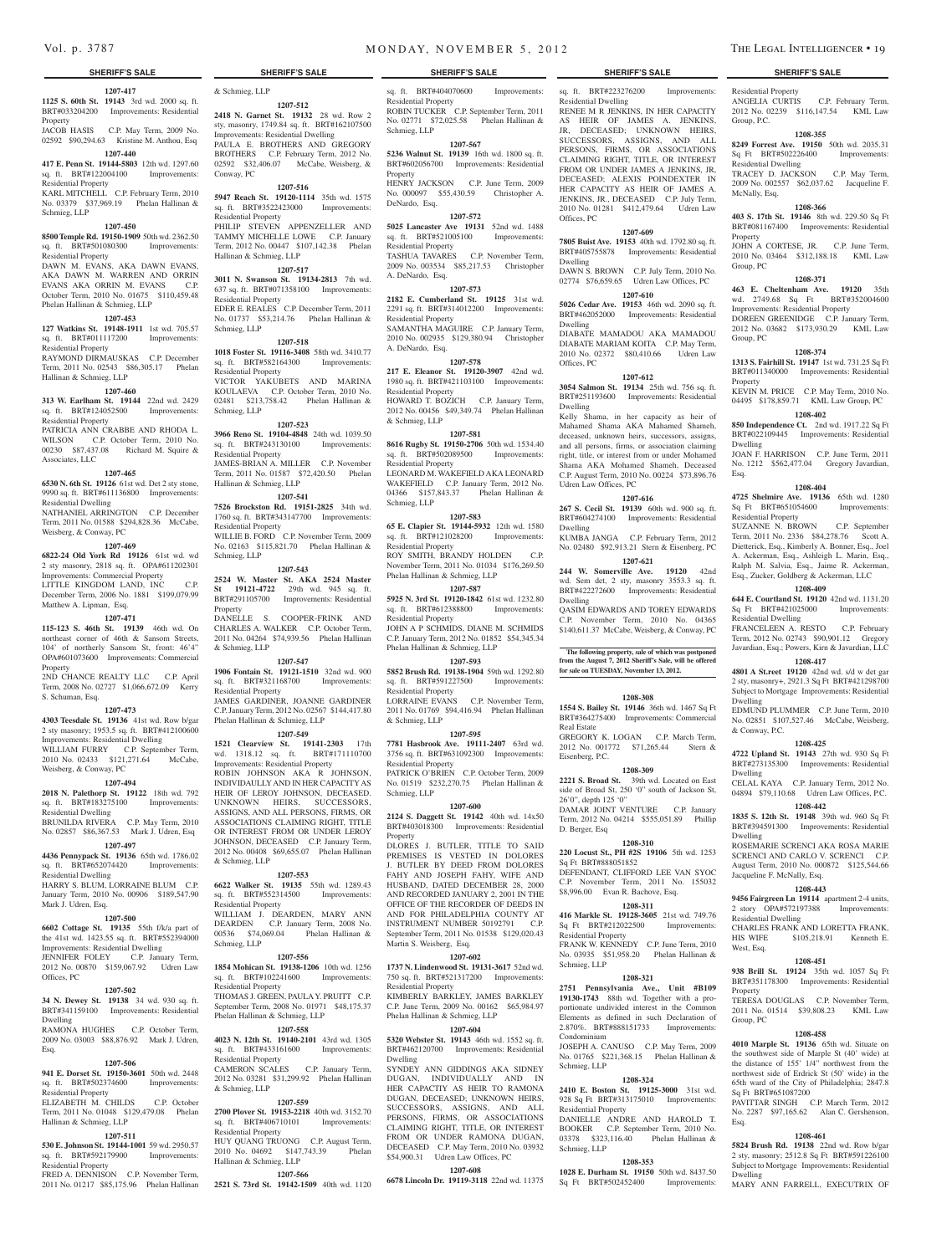THE ESTATE OF ALBERTA M. RANTON, DECEASED MORTGAGOR AND REAL OWNER C.P. February Term, 2012 No. 02274 \$61,685.92 McCabe, Weisberg, & Conway, P.C.

# **1208-462**

**2532 S. Claymont St. 19153** 40th wd. Row b/gar, 2 sty, masonry; 2392.91 Sq Ft BRT#404156254 Improvements: Residential Dwelling JARMAL ARTHUR AKA JAMAL D.

#### ARTHUR C.P. September Term, 2009 No. 02721 \$117,944.57 McCabe, Weisberg, & Schmieg, LLP

# **1208-465**

Conway, P.C.

**1610 W. Wingohocking St. 19140** 13th wd. 941.28 Sq Ft BRT#132360400 Improvements: Residential Property

# TAWANDA ROACH C.P. August Term, 2009 No. 04011 \$88,025.33 KML Law Group, PC

# **1208-472**

**6140 Lebanon Ave. 19151** 34th wd. 2090<br> **Sq** Ft BRT#342126400 Improvements: Sq Ft BRT#342126400 Residential Property

JAMES P. BROWN, JR. C.P. April Term, 2010 No. 000541 \$149,173.84 Christopher A. DeNardo, Esq.

# **1208-472**

**6140 Lebanon Ave. 19151** 34th wd. 2090 Sq Ft BRT#342126400 Improvements: Residential Property JAMES P. BROWN, JR. C.P. April Term, 2010 No. 000541 \$149,173.84 Christopher

# **1208-478**

A. DeNardo, Esq.

**3052 Aramingo Ave. 19134** 25th wd. 1027.5 Sq Ft BRT#251477100 Improvements: Residential Dwelling

JUAN RIVERA C.P. February Term, 2012 No. 03811 \$100,296.77 Udren Law Offices, P.C.

# **1208-480**

**1044 Camas Dr.. 19115** 63rd wd. 7488 Sq Ft BRT#632086700 Improvements: Residential Dwelling

MOHAMMAD YAGHNAM AND NIMEH YAGHNAM C.P. August Term, 2010 No. 03784 \$336,785.53 Udren Law Offices, P.C. **1208-490**

**4351 Pearce St. 19124** 23rd wd. 2587.65 Sq Ft BRT#231062800 Improvements: Residential Property

# KEITH JELLEYMAN AND CHRISTI M. STRUNK C.P. February Term, 2012 No.

03344 \$134,705.23 KML Law Group, PC **1208-504**

# **5807 Fernwood St. 19143-3920** 3rd wd.

1266.40 Sq Ft BRT#034032600 Improvements: Residential Property

BARBARA MORRIS IN HER CAPACITY AS EXECUTRIX AS DEVISEE OF THE ESTATE OF PRISCILLA MCCASKILL AKA PRICILLA MCGASKILL AKA PRISILLA MCGASKILL C.P. February Term, 2012 No. 03688 \$33,568.86 Phelan Hallinan & Schmieg, LLP

#### **1208-510**

**158 Fountain St. 19127-1932** 21st wd. 2184.97 Sq Ft BRT#212288510 Improvements: Residential Property DANIELLE P. LEHMAN C.P. December

Term, 2009 No. 01097 \$428,570.60 Phelan Hallinan & Schmieg, LLP **1208-511**

**7112 Cottage St. 19135-1202** 41st wd. 1440 Sq Ft BRT#412284600 Improvements: Residential Property MARYELLEN R. LEARY AND DOUGLAS

LEARY, JR. C.P. January Term, 2012 No. 04900 \$139,704.85 Phelan Hallinan & Schmieg, LLP

# **1208-526**

**1822 S. Newkirk St. 19145-1629** 48th wd. 836.07 Sq. Ft. BRT#482367700 Improvements: Residential Property<br>NANCY VONGBANDITH C.P. October NANCY VONGBANDITH Term, 2011 No. 00046 \$132,971.44 Phelan Hallinan & Schmieg, LLP

# **1208-527**

**6213 Ogontz Ave. 19141-1412** 17th wd. 2208 Sq Ft BRT#172242800 Improvements: Residential Property

KARLA M. KITCHEN, AKA KARLA KITCHEN IN HER CAPACITY AS EXECUTRIX, TRUSTEE, AND DEVISE OF THE ESTATE OF DEANNA KITCHEN AKA DEANNA L. KITCHEN. RODNEY C. KITCHEN, IN HIS CAPACITY AS DEVISEE OF THE ESTATE OF DEANNA KITCHEN, AKA DEANNA L. KITCHEN. JOSEPH A. KITCHEN IN HIS CAPACITY AS DEVISEE OF THE ESTATE OF DEANNA KITCHEN AKA DEANNA L. KITCHEN C.P. August Term, 2011 No. 01744 \$81,795.48 Phelan Hallinan & Schmieg, LLP

# **1208-539**

**854 N. 21st St. 19130-1431** 15th wd. 1042.50 Sq Ft. BRT#151128700 Improvements:

# **SHERIFF'S SALE SHERIFF'S SALE SHERIFF'S SALE SHERIFF'S SALE SHERIFF'S SALE**

Residential Property EDWARD J. FURLONG, JR. AKA EDWARD J. FURLONG C.P. August Term, 2009 No. 03149 \$67,531.33 Phelan Hallinan & Schmieg, LLP

### **1208-542 6651 Erdrick St. 19135-2601** 55th wd. 1292.68 Sq Ft BRT#552277900 Improvements:

Residential Property SCOTT WENDEL AND ELIZABETH P. WENDEL C.P. November Term, 2009 No. 03981 \$64,525.26 Phelan Hallinan &

**1208-544 5007 Woodland Ave. 19143** 27th wd. 2220 Sq Ft BRT#273146200 Improvements: Residential Property JACOB HASIS C.P. January Term, 2012

No. 002936 \$164,505.54 Christopher A. DeNardo, Esq. **1208-545**

**1421 S. 20th St. 19146** 36th wd. 1352 Sq Ft BRT#363228600 Improvements: Residential Property ROBERT LOSS C.P. February Term, 2012 No. 001404 \$143,555.37 Christopher A. DeNardo, Esq.

### **1208-560**

**803 N. 66th St. 19151** 34th wd. 1076.02 Sq Ft BRT#344356900 Improvements: Residential Property MELODY SHERLOCK C.P. January Term, 2010 No. 02523 \$73,907.37 KML Law Group, P.C.

# **1208-573**

**1309 S. 17th St. 19146** 36th wd. 1674 Sq Ft BRT#365190000 Improvements: Residential Dwelling ANTHONY M. BUONOMO C.P. January Term, 2012 No. 03282 \$170,362.54 Gregory Javardian, Esq.; Powers, Kirn & Javardian, LLC

# **1208-576**

**2130 S. Lambert St. 19145** 48th wd. 1316 Sq Ft BRT#481355300 Improvements: Residential Property ERIC LE C.P. September Term, 2011 No. 000472 \$164,821.42 Christopher A. DeNardo, Esq.

#### **1208-580**

**377 E. Cliveden St. 19119-2321** 22nd wd. 1287.72 Sq Ft BRT#221051400 Improvements: Residential Property STOCKTON T. DUPONT C.P. October Term, 2010 No. 03307 \$30,508.40 Phelan Hallinan & Schmieg, LLP

# **1208-595**

**3604 Genessee Pl** 66th wd. Southwesterly side of Genessee Pl 69' 9-3/8" northwestwardly from the southwesterly side of Genessee Dr, front Irregular, deputy: irregular Improvements:

Single Family Residence JESSICA KNAUSS C.P. November Term, 2010 No. 00443 \$212,118.79 Stephen M. Hladik, Esq.

#### **1208-608**

**6356 Jackson St. 19135-3225** 55th wd. 1627.20 Sq Ft BRT#552463800 Residential Property DANIEL HUNTER C.P. July Term, 2010 No. 00866 \$91,492.82 Phelan Hallinan & Schmieg, LLP

# **1208-619**

**915 Flanders Rd. 19151-3011** 34th wd. 2819 Sq Ft BRT#344410800 Improvements: Residential Property GAIL CASTRO AND HIRAM CASTRO C.P.

April Term, 2010 No. 04209 \$77,040.58 Phelan Hallinan & Schmieg, LLP **1208-625**

**1811 N. 17th St. 19121-3307** 32nd wd. 1683 Sq Ft BRT#321110000 Improvements: Residential Property RAY WALKER C.P. June Term, 2010 No.

02039 \$294,142.26 Phelan Hallinan & Schmieg, LLP **1208-633**

# **1550 Beverly Rd. 19138-1615** 10th wd. 1566.40

Sq Ft BRT#102163200 Improvements: Residential Property UNKNOWN HEIRS, SUCCESSORS, ASSIGNS, AND ALL PERSONS, FIRMS, OR ASSOCIATIONS CLAIMING RIGHT, TITLE, OR INTEREST FROM OR UN SADIE LUCILLE EDWARDS, DECEASED. CORNELIUS EARL EDWARDS IN HIS CAPACITY AS HEIR OF SADIE LUCILLE EDWARDS, DECEASED C.P. December Term, 2011 No. 03310 \$77,881.53 Phelan Hallinan & Schmieg, LLP

# **1208-653**

**926 Tustin St. 19111-1431** 63rd wd. 4100 Sq Ft BRT#632033189 Improvements: Residential Property

ANDREW YAREMCHUK C.P. March Term, 2012 No. 01732 \$163,218.53 Phelan Hallinan & Schmieg, LLP

**1209-324** side of Trotter St 372 ft 6 in, northeast from the northeast side of Deveraux Ave, front 18 ft 0 in, depth 81 ft, 5.5 in; rear 18 ft 1.25 in, depth 83 ft 4.5 in BRT#531235500 Improvements: Single

JESUS M DIAZ C.P. March Term, 2012 No. 03491 \$32,281.43 KML Law Group, P.C. **1209-364 2329 S. Bucknell St.** 48th wd. Easterly side of Bucknell St 200 ft 2 in south from the south side of Wolf St front 14 ft 2 in, depth 48 ft, 6 in

KENNETH J CASTAGNA C.P. August Term, 2008 No. 002754 \$58,002.90 Vincent T

**1209-367 2138 E. Clearfield St. 19134-3747** 25th wd. 1531.80 Sq Ft PRCL#252232600 Improvements: Residential Property DONALD ORLEN AND LESLIE ORLEN C.P. March Term, 2010 No. 01173 \$79,821.81

**1209-369 2041 Lansing St. 19152-3609** 56th wd. 2519.95 Sq Ft PRCL#561482000 Improvements:

BHUMIBEN T PATEL AKA BHUMIBEN PATEL AKA BHUMIBENT PATEL AND TUSHAR R. PATEL AKA TUSHAR PATEL C.P. October Term, 2011 No. 01483 \$146,106.00 Phelan Hallinan & Schmieg, LLP **1209-370 3158 Aramingo Ave. 19134-4422** 25th wd. 1110.34 Sq Ft PRCL#251482200 Improvements: Residential Property NEPTALI INTRIAGO C.P. March Term, 2012 No. 00757 \$106,112.33 Phelan Hallinan &

**1209-371 4442 Loring St. 19136** 41st wd. Row b/gar 2sty masonry; 2159.81 Sq ft BRT#412171600 Subject to Mortgage Improvements: Residential

LAURIE HORN C.P. August Term, 2009 No. 01572 \$116,924.57 McCabe, Weisberg, &

**1209-372 126 W. Ashdale St. 19120** 42nd wd. Row b/gar 2sty masonry; 2398.23 Sq Ft BRT#422170300 Improvements: Residential Dwelling NILSA GONZALEZ C.P. December Term, 2011 No. 03520 \$56,651.84 McCabe,

**1209-374 3056 Magee Ave. 19149-2532** 55th wd. 1622.82 Sq Ft PRCL#551087300 Improvements:

NICOLE F. BUFFINGTON C.P. November Term, 2011 No. 00362 \$112,136.03 Phelan

**1209-378 4317 Bleigh Ave. AKA 4317 Bleigh St. 19136- 3926** 41st wd. 1219.95 Sq Ft PRCL#412155500 Improvements: Residential Property ALEXANDRA BLITMAN C.P. February Term, 2012 No. 02698 \$132,985.19 Phelan

**1209-382 6840 Gorsten St. 19119** 22nd wd. 5400 Sq Ft BRT#222260500 Improvements: Residential

INEZ A DUSSARD AKA INEZ DUSSARD AND SHIRLEY JOHNSON C.P. July Term, 2010 No. 02160 \$347,097.06 Udren Law

**1209-384 6121 Marsden St. 19135** 41st wd. 1600 Sq Ft BRT#411262600 Improvements: Residential

JOHN J HENDERSON AND KATHLEEN HENDERSON C.P. February Term, 2012 No. 00016 \$103,679.09 Udren Law Offices, P.C. **1209-385 4530 Sheffield Ave. 19136** 41st wd. 1376.96<br>Sq. Ft. BRT#651135400 Improvements:

KIMBERLY A. O'CONNOR C.P. November Term, 2011 No. 00779 \$167,393.06 Udren

**1209-386 3154 Friendship St. 19149** 55th wd. 1714.65 Sq Ft BRT#551405000 Improvements:

J. SCOTT CUMMINGS AND VICKI J. CUMMINGS C.P. December Term, 2009 No. 03358 \$171,709.97 Mark J. Udren, Esq. **1209-388**

BRT#532413200 Improvements: Residential

STACEY A. MORGAN AKA STACEY MORGAN C.P. January Term, 2011 No. 03230

**1209-390 429 Sigel St. 19148** 1st wd. 840 Sq Ft BRT#011402200 Improvements: Residential

FARNK SANTANGELO C.P. February Term, 2012 No. 001874 \$160,566.63 Christopher

**1209-392 2015 S. 11th St. 19148** 39th wd. 1600 Sq Ft

\$130,269.78 Mark J. Udren, Esq.

*ar St. 19111* 8th wd. 2502.02 Sq Ft

Phelan Hallinan & Schmieg, LLP

Residential Property

Schmieg, LLP

Dwelling

Conway, P.C.

Weisberg, & Conway, P.C.

Residential Property

Hallinan & Schmieg, LLP

Hallinan & Schmieg, LLP

Sq Ft BRT#651135400 Residential Dwelling

Law Offices, P.C.

Residential Dwelling

Dwelling

Property

A. DeNardo, Esq.

Dwelling

Offices, P.C.

Dwelling

Subject to Mortgage

Cieslik, Esq.

SHAMELLE L ROBERSONAKA SHAMELLE ALEXANDER BAZLEY AKA SHAMELLE LYNETTE ALEXANDER BAZLEY AKA SHAMELLE LYNETTE BAZLEY AKA SHAMELLE LYNETTE ALEXANDER C.P. April Term, 2012 No. 00535 \$162,702.33

**1209-325 270 S. Cecil St. 19139** 60th wd. 900 Sq Ft BRT#604280700 Improvements: Residential

KIM BURTON C.P. March Term, 2012 No. 000075 \$58,348.73 Heather Riloff, Esq. **1209-331 5344 Baltimore Ave. 19143** 51st wd. 2290.26 Sq Ft BRT#511080300 Improvements:

LEROY IRVIN JR AND CATHERINE BOLTON IRVIN C.P. July Term, 2010 No. 00248 \$45,599.40 KML Law Group, P.C **1209-332 9236 Andover Rd. 19114** 57th wd. (formerly part of the 35th) 6000 Sq Ft BRT#572277100

MARC FERRIS AND EMILY ROSE JEWELL-FERRIS C.P. January Term, 2009 No. 03643 \$185,925.21 KML Law Group, P.C.. **1209-334 644 N. Frazier St. 19131** 4th wd. 1184.54 Sq Ft BRT#043075000 Improvements: Residential

PATRICIA S ABDULLAH AKA SHAKIRA ABDULLAH C.P. October Term, 2009 No. 01204 \$41,063.28 KML Law Group, P.C. **1209-335 7923-31 Ridge Ave. Unit #39, A/K/A 7925 Ridge Ave. Unit #39 19128** 21st wd. PRCL#888210839

POLA M. YU C.P. February Term, 2012 No. 03874 \$186,010.77 Phelan Hallinan &

**1209-339 567 E. Carver St. 19120** 35th wd. 1057.50 Sq Ft BRT#351248200 Improvements:

APRIL K YOUNG C.P. July Term, 2010 No. 01445 \$115,642.43 Mark J. Udren, Esq. **1209-340 3426 Rosehill St. 19134-1641** 7th wd. 574 Sq Ft PRCL#073123800 Improvements:

MARIA T LUGARDO, IN HER CAPACITY AS HEIR OF TERESA CORDERO, DECEASED; CANDIDO LUGARDO IN HER CAPACITY AS HEIR OF TERESA CORDERO, DECEASED: MARGARITA LUGARDO IN HER CAPACITY AS HEIR OF TERESA CORDERO, DECEASED; EVELYN PEREZ, IN HER CAPACITY AS HEIR OF TERESA CORDERO, DECEASED; UNKNOWN HEIRS, SUCCESSORS, ASSIGNS, ANDALL PERSONS, FIRMS, OR ASSOCIATIONS CLAIMING RIGHT, TITLE, OR INTEREST FROM OR UNDER TERESA CORDERO, DECEASED. C.P. January Term, 2008 No. 00477 \$37,855.59

**Improvements: Residential Property** 

Improvements: Condominium Unit

Family Residence

William E Miller, Esq.

Residential Property

Dwelling

Property

Schmieg, LLP

Residential Dwelling

Residential Property

Phelan Hallinan & Schmieg, LLP

Sq Ft BRT#343352600 Residential Property

KML Law Group, P.C.

Residential Property

Residential Property

Property

Goldberg & Ackerman, LLC

Group, P.C.

Property

**209-349 1850 Farrington Rd. 19151** 34th wd. 2550

PAUL G SHUEBROOK C.P. February Term, 2012 No. 03368 \$109,683.78 KML Law

**1209-351 3183 Memphis St. 19134** 25th wd. 798 Sq Ft BRT#251501000 Improvements: Residential

JAMES MEINTEL AKA JAMES C MEINTEL C.P. March Term, 2012 No. 03550 \$47,585.65

**1209-352 1946 S. Iseminger St. 19148-2207** 39th wd. 644 Sq Ft PRCL#394408000 Improvements:

KIMMARIE S SANTOSUSSO C.P. March Term, 2012 No. 02386 \$37,258.94 Phelan Hallinan & Schmieg, LLP **1209-361 5945 Frontenac St. 19149-3632** 53rd wd. 1695.16 Sq Ft BRT#531268900 Improvements:

ZOLLIE SWAIN C.P. January Term, 2012 No. 0136 \$122,805.66 Scott A. Dietterick, Esq., Kimberly A. Bonner, Esq., Joel A. Ackerman, Esq., Ashleigh L. Marin, Esq., Ralph M. Salvia, Esq., Jaime R. Ackerman, Esq., Zucker,

**1209-362 3943 N. 7th St. 19140** 43rd wd. 1110 Sq Ft BRT#433090000 Improvements: Residential

**1208-661 324 Devereaux Ave. 19111** 35th wd. 1430.10 **6241 Trotter St.** 53rd wd. on the southeast Sq Ft BRT#352192700 Improvements: Residential Property

ESTATE OF ROBERT LARRY, JR. DECEASED, RHONDA K. LARRY, KETURAH LARRY AND ROBERT LARRY, III C.P. November Term, 2000 No. 00159 \$83,643.89 Phelan Hallinan & Schmieg, LLP

# **1208-666**

**3243 Rawle St. 19149** 55th wd. Row b/gar 2sty masonry; 3242.62 Sq Ft BRT#551186200 Improvements: Residential Dwelling ELIZABETH KILGALLEN Term, 2010 No. 03961 \$182,424.29 McCabe,

Weisberg, & Conway, P.C.

# **1208-671**

**3415 Morrell Ave. 19114** 19th wd. Apartment 2-4 units sty, mas+O; 3936.83 Sq Ft BRT#661139100 Improvements: Residential Dwelling

YAKOV KANTAROVICH C.P. March Term, 2012 No. 00080 \$142,523.16 McCabe, Weisberg, & Conway, P.C.

# **1208-676**

**6620 Malvern Ave. 19151** 34th wd. Row 2sty, mas + other; 2606 Sq Ft BRT#344075700 Improvements: Residential Dwelling MICHAEL O. TUNSTALL C.P. March Term, 2012 No. 00272 \$105,456.45 McCabe, Weisberg, & Conway, P.C.

**The following property, sale of which was postponed from the September 4, 2012 Sheriff's Sale, will be offered for sale on TUESDAY, November 13, 2012.**

# **1209-301**

**5329 Wakefield St. 19144** 12th wd. 2550 Sq Ft BRT#122144700 Improvements: Residential Property BOSTON ROBERTSON C.P. January Term,

2011 No. 000787 \$123,426.97 Christopher A. DeNardo, Esq. **1209-302**

**5231 Horrocks St. 19124** 62nd wd. 1401 Sq Ft BRT#621327100 Improvements: Residential Property

JOHN HARPER III C.P. September Term, 2009 No. 000378 \$108,792.72 Christopher A. DeNardo, Esq.

#### **1209-303**

**6478 Anderson St. 19119** 22nd wd. 1888 Sq Ft BRT#221313500 Improvements: Residential Property

GINA M. WALTON AND DEVON M. WALTON C.P. April Term, 2009 No. 003994 \$221,937.35 Christopher A. DeNardo, Esq.

# **1209-308 235 W. Rockland St. 19120** 42nd wd. 1438 Sq Ft BRT#422118100 Improvements:

Residential Property NDUBUISI OKORO C.P. April Term, 2009 No. 01108 \$65,507.92 Scott A. Dietterick, Esq., Kimberly A. Bonner, Esq., Joel A. Ackerman, Esq., Ashleigh L. Marin, Esq., Ralph M. Salvia, Esq., Jaime R. Ackerman, Esq., Zucker, Goldberg & Ackerman, LLC

# **1209-310**

**313 S. Frazier St. 19143** 60th wd. 2 sty masonry, 1410 Sq ft BRT#604233300 Improvements: Residential Dwelling GARFIELD G VASSELL C.P. March Term 2012 No. 00070 \$104,625.78 Federman &

Associates, LLC **1209-314 8408 Fayette St. 19150** 50th wd. 1284 Sq Ft

BRT#502298100 Improvements: Residential Property MARY H COOK C.P. November Term, 2008 No. 002618 \$49,337.21 Christopher A.

**1209-316 1930 S. Redfield St. 19143** 40th wd. 889 Sq Ft BRT#401067700 Improvements: Residential

JOHN MUHLANGA C.P. April Term, 2012 No. 00316 \$51,248.83 Udren Law Offices, P.C. **1209-317 6338 Martin Mills Rd.** 35th wd. Row 2 sty, masonry; Premises A Situate on the southwest side of Martin Mills Rd at the distance of 259'3/4" southeastwardly from the southeast side of Montour St. Premises B beginning at a point in the northwesterly side of a certain 20 ft wide proposed driveway extending Northeastwardly into Martin Mills Road (50 feet

COLEEN MCDONNELL C.P. August Term, 2010 No. 02334 \$164,064.97 Katherine E.

**1209-322 439 E. Somerset St. 19134** 33rd wd. 784 Sq Ft BRT#071206900 Improvements: Residential

DAISY RIVERA C.P. April Term, 2012 No. 001981 \$42,102.04 Heather Riloff, Esq.

wide) Subject to Mortgage

Knowlton, Esq.

Dwelling

DeNardo, Esq.

Dwelling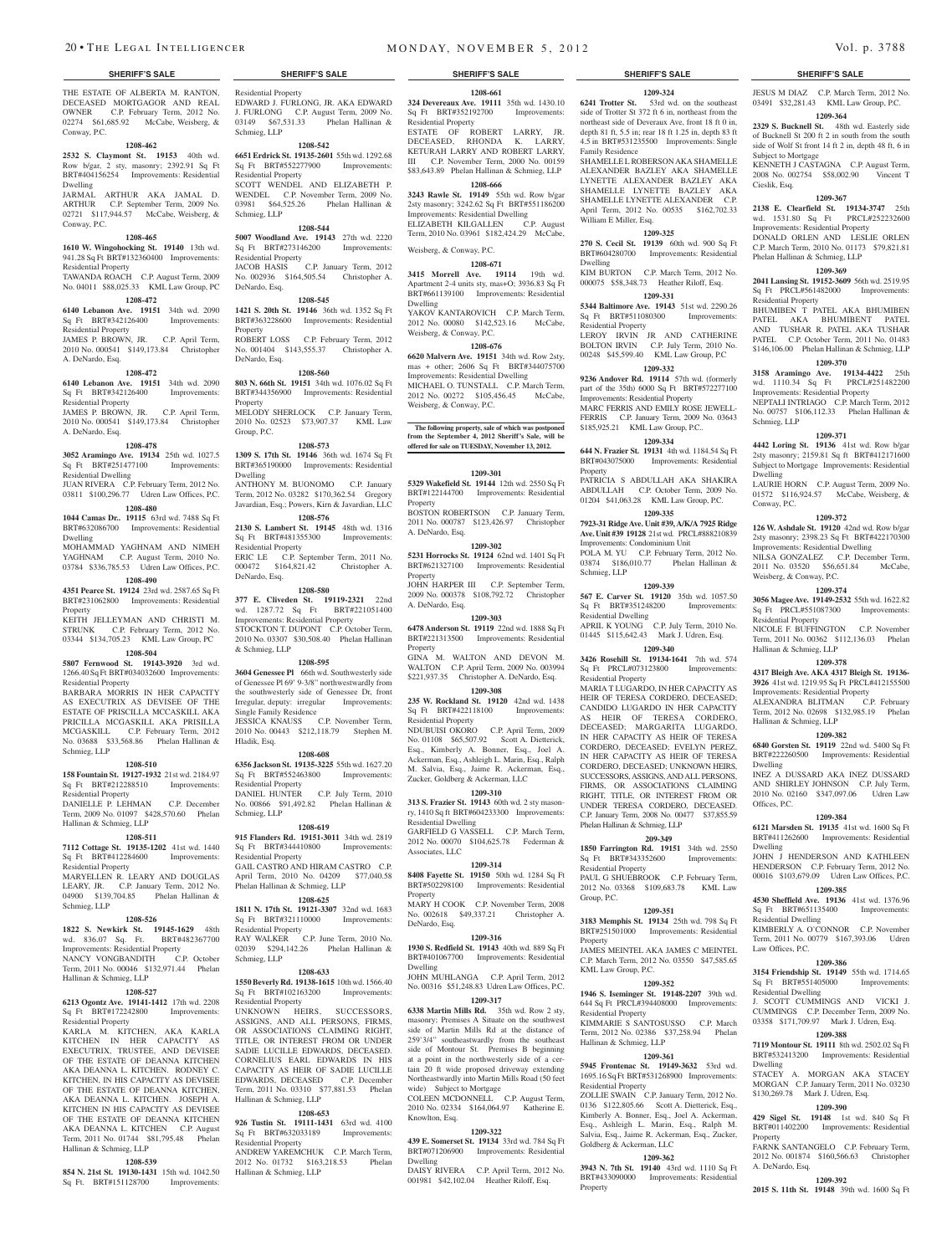BRT#394172800 Improvements: Residential Property ANNETTE M OAKLEY C.P. April Term,

2010 No. 004355 \$312,769.00 Christopher A. DeNardo, Esq.

# **1209-393**

# **4150-4152 Paul St. 19124** 23rd wd. 847 Sq Ft & 826 Sq Ft BRT#232510900 & BRT#232511000 Improvements: Residential Property

RICHARD SCHLESINGER AND EVAN SCHLESINGER C.P. March Term, 2012 No. 3947 \$106,316.34 Christopher A. DeNardo, Esq.

### **1209-394**

**2021 Carpenter St. 19146** 30th wd. 1220 Sq Ft BRT#301235800 Improvements: Residential Property

FRANCIS SANTANGELO AKA FRANK SANTANGELO C.P. March Term, 2012 No. 000964 \$307,874.57 Christopher A. DeNardo, Esq.

#### **1209-395**

**131 N. Paxon St. 19139** 44th wd. 1476 Sq Ft BRT#441109700 Improvements: Residential Property

LINDA KIDD C.P. February Term, 2012 No. 2673 \$73,467.60 Christopher A. DeNardo, Esq. **1209-396**

**2900 S. Smedley St. 19145** 26th wd. 1216 Sq Ft BRT#261349700 Improvements: Residential Property JOHN MCDEVITT C.P. March Term, 2009 No. 000942 \$206,841.65 Christopher A.

#### **1209-397**

DeNardo, Esq.

**140 W. Ashdale St. 19120** 42nd wd. 1152 Sq Ft BRT#422171000 Improvements: Residential Property

# LEONARD HILL C.P. December Term, 2011 No. 001822 \$115,688.39 Christopher A. DeNardo, Esq.

# **1209-398**

**5123 Cottage St. 19124** 1165 Sq Ft

BRT#622382400 Improvements: Residential Property HECTOR M. ORTIZ, SR C.P. January Term, 2012 No. 002670 \$30,406.28 Christopher A.

DeNardo, Esq. **1209-400**

**8525 Marsden St. 19136** 65th wd. 1088 Sq Ft BRT#652312100 Improvements: Residential Property JAMES A. STEVENS AND ERMA LATHROP

C.P. January Term, 2012 No. 004594 \$62,394.25 Christopher A. DeNardo, Esq.

# **1209-404**

**112 S. 58 St.** 60th wd. Situate on the west side of 58 St at the distance of 40 ft northward from the north side of Sansom St in the 60th Ward of the city of Philadelphia. Containing in front or breadth on the said 58th St, 20 ft and extending of that width in length or depth Westward between parallel lines at right angles to the said 58th Street 83 feet 3 inches to a certain 3 feet wide alley leading Southward into Sansom Street. BRT#604291400 Subject to Mortgage Improvements: Semi det 2 sty masonry AMINA MASSAQUOI C.P. October Term, 2010 No. 02436 \$60,235.59 Patrick J. Wesner, Esq.

# **1209-409**

**2315 S. 11th St. 19148** 39th wd. Row 2 sty masonry; 2320 Sq Ft BRT#394177700 Improvements: Residential Dwelling ANTHONY GRANATO III AND ELIZABETH

# GRANATO C.P. April Term, 2011 No. 01053 \$47,772.98 McCabe, Weisberg, & Conway, P.C. **1209-410**

**7150 Jackson St. 19135** 41st wd. row b/gar 2sty, masonry; 2778.40 sq ft BRT#412310300 Improvements: Residential Dwelling ANDRE JEAN SIMON C.P. February Term, 2012 No. 02121 \$105,296.32 McCabe,

# Weisberg, & Conway, P.C. **1209-411**

**644 E. Tabor Rd. 19120** 42nd wd. 1443.6 Sq Ft BRT#421201200 Subject to Mortgage Improvements: Residential Dwelling TROY BUDD C.P. March Term, 2010 No. 02211 \$133,438.63 Mark J. Udren, Esq.

# **1209-418**

**4841 Pulaski Ave. 19144-4128** 13rd wd. 5815.31 Sq Ft PRCL#133110400 Improvements: Residential Property

KENNETH GILLIARD, SR. AND LATONYA M. GILLIARD C.P. March Term, 2012 No.<br>01741 \$193.850.83 Phelan Hallinan & Phelan Hallinan & Schmieg, LLP

# **1209-432**

**2130 N. Front St.** 19th wd. 1050 Sq Ft BRT#191001300 Improvements: Vacant Land JC GENERAL CONSTRUCTION CORPORATION C.P. April Term, 2012 No. 1399 \$345,473.22 Weber Gallagher Simpson Stapleton Fires & Newby, LLP, Sarah A. Elia, Esq.

# **1209-435**

**1614 N. 60 St. 19151** 34th wd. 21 ft frontage x

# **SHERIFF'S SALE SHERIFF'S SALE SHERIFF'S SALE SHERIFF'S SALE SHERIFF'S SALE**

90 ft depth BRT#342212600 Improvements:

ALBERT GEIGER C.P. December Term, 2011 No. 03110 \$124,200.03 Richard M. Squire

**1209-439 2815 Normandy Dr 19154** 66th wd. Det 1-1/2 sty frame, 7100 Sq Ft BRT#662495900 Subject to Mortgage Improvements: Residential

JORGE L OYOLA C.P. September Term, 2009 No. 02910 \$331,501.59 McCabe, Weisberg,

**1209-442 3210 Fanshawe St.** 57th wd. 1648.50 Sq Ft BRT#551116600 Subject to Mortgage Improvements: Residential Dwelling GERI ALLMOND C.P. March Term, 2012 No. 3503 \$52,887.74 Gregory Javardian, Esq. **1209-444 5239 Westford Rd. 19120** 42nd wd. Row B/gar, 2sty, masonry; 3007.6 Sq Ft BRT#421408500 Improvements: Residential Dwelling JEAN J RENARD C.P. January Term, 2012 No. 03411 \$132,014.68 McCabe, Weisberg,

**1209-447 6644 Boyer St. 19119** 22nd wd. BRT#221276200 Improvements: Residential

THE PROPERTY OF CHARLES AJ HALPIN, III ESQUIRE AND ADMINISTRATOR OF THE ESTATE OF JAMES A FINNEY, DECEASED C.P. February Term, 2012 No. 02588 \$253,807.55 Gregory Javardian, Esq.;

**1209-453 1030 Wagner Ave. 19141** 49th wd. Row b/gar, 2sty, masonry; 3731.1 Sq Ft BRT#492012300 Improvements: Residential Dwelling MARRAE G DARGAN C.P. February Term, 2010 No. 00970 \$99,187.40 McCabe,

**1209-456 1103 Tree St. 19148** 39th wd. Row 2 sty, masonry; 1834 Sq Ft BRT#394069700 Subject to Mortgage Improvements: Residential

ROXANN M MUNI AKA ROXANN M COLANGELO C.P. March Term, 2011 No. 02089 \$35,180.01 McCabe, Weisberg, &

**1209-457 6708 N. 12 St. 19126** 61st wd. 4200 Sq Ft BRT#611191900 Improvements: Residential

RUTH MILES AND KENNETH MILES C.P. January Term, 2012 No. 000837 \$415,673.58

**1209-458 8101 Large St. 19152** 56th wd. Det w/d gar 1.5 sty mas+0; 6914.42 Sq Ft BRT#562439100 Improvements: Residential Dwelling GILBERT SOARES AND UNITED STATES OF AMERICA C.P. October Term, 2011 No. 03994 \$320,788.62 McCabe, Weisberg, &

**1209-466 2200 N. 2 St.** 19th wd. 3330 Sq Ft BRT#191135000 Subject to Mortgage Improvements: Mixed use

JC GENERAL CONSTRUCTIO CORPORATION C.P. April Term, 2012 No. 1419 \$345,473.22 Weber Gallagher Simpson Stapleton Fires & Newby, LLP, Sarah A. Elia, Esq. **1209-468 233 S. 6th St., Unit 211D 19106** 5th wd. 1001 Sq Ft BRT#888054525 Subject to Mortgage Subject to Rent Improvements: residential con-

DANYELLE BLACKWELL-NOTIN C.P. July Term, 2010 No. 000334 \$15,780.00 W.

**1209-470 3902 Howland St. 19124** 33rd wd. Row b/gar, 2sty, masonry; 2046.25 Sq Ft BRT#332360300 Subject to Rent Improvements: Residential

DMITRY KIPERVAS C.P. March Term, 2012 No. 01094 \$79,713.12 McCabe, Weisberg,

**1209-473 5854 Oakland St. 19149-3414** 62nd wd. 4816.52 Sq Ft PRCL#621396900 Improvements: Residential Property EUGENE TAYLOR C.P. February Term, 2012 No. 03885 \$56,402.89 Phelan Hallinan &

**1209-484 362 W. Milne St. AKA 362 Milne St. 19144- 4206** 13rd wd. 1364.16 Sq Ft PRCL#133003400 Improvements: Residential Property BRENDA ESPINOSA C.P. February Term, 2012 No. 03456 \$88,471.87 Phelan Hallinan

**1209-485 803 N. 63 St. 19151-3437** 34th wd. 5125 Sq Ft

Christopher A. DeNardo, Esq.

Powers, Kirn & Javardian, LLC

Weisberg, & Conway, P.C.

Dwelling

Conway, P.C.

Property

Conway, P.C.

property

dominium unit

Dwelling

& Conway, P.C.

Schmieg, LLP

& Schmieg, LLP

Christian Moffitt, Esq.

Residential Property

& Associates, LLC

Dwelling

& Conway, P.C.

& Conway, P.C.

Dwelling

PRCL#342360200 Improvements: Residential

Property JOSEPH A. DEREEF, SR, AKA JOSEPH DEREEF, SR, AKA JOSEPH A. DEREEF, LESLIE DEREEF AND JOSEPH A. DEREEF, JR C.P. December Term, 2011 No. 02311 \$117,908.56 Phelan Hallinan & Schmieg, LLP

# **1209-487**

**6014 Ogontz Ave. 19141-1312** 17th wd. 1744 Sq Ft PRCL#172253800 Improvements: Residential Property BELLA WILSON, ADMINISTRATRIX A HEIR OF THE ESTATE OF DAMIAN WILSON AKA DAMIAN CHRISTOPHER WILSON, UNKNOWN HEIRS, SUCCESSORS, ASSIGNS, AND ALL PERSONS, FIRMS, OR ASSOCIATIONS CLAIMING RIGHT, TITLE, OR INTEREST FROM OR UNDER DAMIAN WILSON AKA DAMIAN CHRISTOPHER WILSON, DECEASED C.P. May Term, 2009 No. 02851 \$139,808.87 Phelan Hallinan & Schmieg, LLP

### **1209-489**

**1016 S. Chadwick St. 19146-2008** 13rd wd. 800 Sq Ft PRCL#301321100 Improvements: Residential Property PERRY M JACKSON C.P. March Term, 2010 No. 06069 \$253,296.91 Phelan Hallinan & Schmieg, LLP

# **1209-492**

**1322 Robbins St. 19111-5822** 53rd wd. 1254.40 Sq Ft PRCL#531040800 Improvements: Residential Property OMAYRA SANCHEZ AND ANDRES SANCHEZ C.P. July Term, 2011 No. 02369 \$72,060.42 Phelan Hallinan & Schmieg, LLP

# **1209-504**

**2859 S. Sydenham St. 19145-4920** 26th wd. 712.50 Sq Ft PRCL#261232400 Improvements: Residential Property GEORGE CALLE C.P. March Term, 2012 No. 03386 \$174,381.93 Phelan Hallinan & Schmieg, LLP

# **1209-505**

**5334 Willows Ave. 19143-4128** 51st wd. 1232 Sq Ft PRCL#511120400 Improvements: Residential Property MUZAMIL ELHAG C.P. March Term, 2012 No. 02139 \$81,603.37 Phelan Hallinan & Schmieg, LLP

# **1209-506**

**1724 Watkins St. 19145-2119** 36th wd. 665 Sq Ft PRCL#365396200 Improvements: Residential Property RICHARD RHODOMOYER C.P. November Term, 2011 No. 02954 \$44,770.68 Phelan Hallinan & Schmieg, LLP

# **1209-507**

**2131 Montrose St. 19146-2527** 13rd wd. 700 Sq Ft PRCL#302194300 Improvements: Residential Property TYNETTA S FAUST C.P. March Term, 2012 No. 00217 \$62,156.73 Phelan Hallinan & Schmieg, LLP

# **1209-516**

**4108 J Street 19124-5214** 33rd wd. 2119.56 Sq Ft PRCL#332232600 Improvements: Residential Property HENRY E CRUZ C.P. February Term, 2012 No. 03622 \$96,107.10 Phelan Hallinan & Schmieg, LLP

# **1209-517**

**2716 Kirkbride St. 19137-2122** 45th wd. 997.8 Sq Ft PRCL#453121000 Improvements: Residential Property DANIEL A HAWTHORNE AND ANDREA

D. HAWTHORNE C.P. February Term, 2012 No. 03407 \$76,347.87 Phelan Hallinan & Schmieg, LLP

# **1209-519**

**2414 E. Allegheny Ave. 19134-4403** 25th wd. 2437.26 Sq Ft PRCL#251137300 Improvements: Residential Property JOHN M KOBA C.P. March Term, 2012 No. 02906 \$123,438.31 Phelan Hallinan & Schmieg, LLP

#### **1209-520**

**3412 Crystal St. 19134-1207** 33rd wd. 598.26 Sq Ft PRCL#331256200 Improvements: Residential Property

JOEL W. RILEY JR C.P. March Term, 2012 No. 01875 \$60,757.04 Phelan Hallinan & Schmieg, LLP

### **1209-521**

**2716 N. 23rd St. 19132-3218** 11st wd. 878.99 Sq Ft PRCL#111370200 Improvements: Residential Property

FRANK W BROOKS, III INDIVIDUALLYAND IN HIS CAPACITY AS HEIR OF THE ESTATE OF LISA Y BROOKS; CAROLE LIVELY IN HER CAPACITY AS ADMINSTRATOR OF THE ESTATE OF LISA Y BROOKS; FAKIRA A. BROOKS IN HER CAPACITY AS HEIR OF THE ESTATE OF LISA Y BROOKS; MIKELL F LIVELY, IN HIS CAPACITY AS HEIR OF THE ESTATE OF LISA Y BROOKS UNKNOWN HEIRS, SUCCESSORS, ASSIGNS, AND ALL PERSONS, FIRMS, OR

3304 \$171,883.52 Scott A. Dietterick, Esq., Kimberly A. Bonner, Esq., Joel A. Ackerman, Esq., Ashleigh L. Marin, Esq., Ralph M. Salvia, Esq., Jaime R. Ackerman, Esq., Zucker,

**1209-569 7016 Jackson St. 19135** 55th wd. 2243.7 Sq Ft BRT#552470400 Improvements: Residential

TIMOTHY LEACH C.P. August Term, 2011 No. 2826 \$132,415.55 Scott A. Dietterick, Esq., Kimberly A. Bonner, Esq., Joel A. Ackerman, Esq., Ashleigh L. Marin, Esq., Ralph M. Salvia, Esq., Jaime R. Ackerman, Esq., Zucker, Goldberg & Ackerman, LLC **1209-572 173 Fern St. AKA W. Fern St. 19120** 61st wd. 1027 Sq Ft BRT#612209000 Improvements:

RICARDO KELLY JR C.P. January Term, 2012 No. 0692 \$66,316.37 Scott A. Dietterick, Esq., Kimberly A. Bonner, Esq., Joel A. Ackerman, Esq., Ashleigh L. Marin, Esq., Ralph M. Salvia, Esq., Jaime R. Ackerman, Esq., Zucker, Goldberg & Ackerman, LLC **1209-576 1843 E. Washington Ln. 19138** 10th wd. 1530.75 Sq Ft BRT#102282600 Subject to Mortgage Improvements: Residential Property BYRON K ALSTON C.P. September Term,<br>2011 No. 3206 \$150,946.63 Scott A.

Dietterick, Esq., Kimberly A. Bonner, Esq., Joel A. Ackerman, Esq., Ashleigh L. Marin, Esq., Ralph M. Salvia, Esq., Jaime R. Ackerman, Esq., Zucker, Goldberg & Ackerman, LLC **1209-577 7342 Hasbrook Ave. 19111** 63rd wd. 5924.32 Sq Ft BRT#631081900 Subject to Mortgage Improvements: Residential Dwelling LOAN THI NGUYEN C.P. August Term, 2010 No. 02871 \$178,153.82 Mark J. Udren, Esq. **1209-580 2054 E. Haines St. 19138** 10th wd. 2120.4 Sq Ft BRT#102119400 Improvements:

MARGARET E WEBB C.P. January Term, 2011 No. 04830 \$133,022.49 Udren Law

**1209-585 4626 Tampa St. 19120-4636** 42nd wd. 1353.6 Sq Ft PRCL#421571200 Improvements:

CINDY MORALES C.P. February Term, 2012 No. 03877 \$72,821.82 Phelan Hallinan &

**1209-586 541 Unruh Ave. 19111-4653** 35th wd. 3500 Sq Ft PRCL#353129800 Improvements:

NOVLETTE BROWN MILLER C.P. November Term, 2011 No. 02685 \$151,549.70

**1209-587 3247 Salmon St. 19134-5921** 45th wd. 525 Sq Ft PRCL#451169700 Improvements:

GAYLE S BONNER AKA GAYLE BONNER C.P. February Term, 2012 No. 03633 \$126,647.11 Patrick J. Wesner, Esq **1209-591 4174 Poplar St. 19104-1244** 42nd wd. 1408 Sq Ft PRCL#062151900 Improvements:

BARBARA GRANT AND ROBERT PROCTOR C.P. April Term, 2009 No. 00751 \$128,264.67

**1209-596 2644 S. 62 St. 19142-3030** 40th wd. 1144 Sq Ft PRCL#402112000 Improvements: Residential

MAULVI REDDICK C.P. September Term, 2011 No. 01774 \$23,403.78 Phelan Hallinan

**1209-602 4838 N. Camac St. 19141-3412** 49th wd. 1297.50 Sq Ft PRCL#491491300 Improvements: Residential Property CHARLES HINES C.P. June Term, 2010 No. 00769 \$33,012.07 Patrick J. Wesner, Esq. **1209-612 3527 Vinton Rd. 19154** 66th wd. 2000 Sq Ft BRT#663130400 Improvements: Residential

TIMOTHY ANDREW WEST (MORTGAGO AND REAL OWNER) C.P. April Term, 2010<br>No. 001343 \$178,413.57 Jacqueline F.

**1209-613 618 E. Lippincott St. 19134** 33rd wd. 1064 Sq Ft BRT#331017800 Improvements:

YITZCHOK MEYER C.P. November Term, 2009 No. 002007 \$36,319.09 Christopher A.

**1209-614 6828 Cobbs Creek Pkwy 19142** 40th wd. 1600 Sq Ft BRT#403228100 Improvements:

No. 001343 \$178,413.57

Goldberg & Ackerman, LLC

Residential Property

2011 No. 3206 \$150,946.63

Residential Dwelling

Residential Property

Residential Property

Residential Property

Residential Property

Property

Dwelling

McNally, Esq.

Residential Property

DeNardo, Esq.

& Schmieg, LLP

Phelan Hallinan & Schmieg, LLP

Phelan Hallinan & Schmieg, LLP

Schmieg, LLP

Offices, P.C.

Property

ASSOCIATIONS CLAIMING RIGHT, TITLE OR INTEREST FROM OR UNDER LISA Y BROOKS, DECEASED C.P. January Term, 2012 No. 04659 \$21,262.64 Phelan Hallinan & Schmieg, LLP

# **1209-524**

**222 W. Coulter St. 19144-3916** 22nd wd. 2992.80 Sq Ft PRCL#124036200 Improvements: Residential Property ANTONIO W ZACHARY AND JO ZACHARY C.P. February Term, 2012 No. 03119 \$156,909.98 Phelan Hallinan & Schmieg, LLP

# **1209-532**

**3424 Brighton St. 19149-2006** 55th wd. (formerly 35) 1648 Sq Ft PRCL#551360500 Improvements: Residential Property KIMYATTA N CHANEY C.P. January Term, 2012 No. 04618 \$162,373.26 Phelan Hallinan & Schmieg, LLP

# **1209-535**

**1118 N. Union St. 19104-1122** 24th wd. 534.87 Sq Ft PRCL#243229200 Improvements: Residential Property LEGITIME BRUNOT C.P. March Term, 2012 No. 04103 \$42,544.14 Phelan Hallinan & Schmieg, LLP

# **1209-545**

**8622 Dicks Pl. 19153-1530** 40th wd. 4680 Sq Ft PRCL#405124411 Improvements: Residential Property FRANCIS NELSON C.P. August Term, 2009 No. 00792 \$215,636.79 Phelan Hallinan & Schmieg, LLP

# **1209-547**

**5120 N. Marvine St.** 49th wd. Beginning at a point on the westerly side of Marvine St at the distance of 267 east six inches southwardly from the southerly side of Duncannon Ave Subject to Mortgage Improvements: Semi det 2 sty masonry RICHARD NEWSOME C.P. March Term,

2011 No. 01898 \$89,635.71 Chandra M. Arkema, Esq. **1209-553**

# **6215 Washington Ave. 19143** 3rd wd. 2152.50

Sq Ft BRT#033111500 Improvements: Residential Dwelling DANA MYERS; DAVID MYERS; DAVID C. MYERS; PATRICIA MYERS C.P. December Term, 2011 No. 03784 \$49,638.24 Udren Law Offices, P.C.

# **1209-555**

**1318 Reese St. 19147** 1st wd. 731.25 Sq Ft BRT#01137900 Subject to Mortgage Improvements: row 2 story masonry JOHN TORRES C.P. June Term, 2011 No. 01168 \$50,333.75 Thomas D Kenny, Esq.

**1209-557 4325 Tackawanna St. 19124** 23rd wd. 2604 Sq Ft BRT#232346100 Improvements:

Residential Property KENNETH J. HAINES, SR C.P. September Term, 2011 No. 2245 \$44,069.76 Scott A. Dietterick, Esq., Kimberly A. Bonner, Esq., Joel A. Ackerman, Esq., Ashleigh L. Marin, Esq., Ralph M. Salvia, Esq., Jaime R. Ackerman, Esq., Zucker, Goldberg & Ackerman, LLC

### **1209-558**

**6355 Theodore St. 19142** 40th wd. 888 Sq Ft BRT#402247500 Improvements: Residential Property UNKONWN HEIRS ANDADMINISTRATORS

OF THE ESTATE OF CLARENCE T CARR C.P. November Term, 2010 No. 2519 \$36,175.80 Scott A. Dietterick, Esq., Kimberly A. Bonner, Esq., Joel A. Ackerman, Esq., Ashleigh L. Marin, Esq., Ralph M. Salvia, Esq., Jaime R. Ackerman, Esq., Zucker, Goldberg & Ackerman, LLC

# **1209-561**

**3900 Brown St. 19104** 24th wd. 1466.08 Sq Ft BRT#243067200 Improvements: commercial real estate

LEAH M. LEATHERBURY C.P. March Term, 2012 No. 02750 \$144,271.45 Stern & Eisenberg, PC

# **1209-562**

**1142 Anchor St. 19124** 62nd wd. 1209.60<br>Sq Ft BRT#621063700 Improvements: Sq Ft BRT#621063700 Residential Real Estate

LUCHY ADONIS C.P. March Term, 2012 No. 01295 \$91,798.62 Stern & Eisenberg, PC **1209-564**

#### **6834 Ogontz Ave. 19138** 10th wd. 5382 Sq Ft Improvements: Residential Dwelling TO BE SOLD AS THE PROPERTY OF

DERRICK WILLIAMS AS ADMINISTRATOR OF THE ESTATE OF AARON WILLIAMS, DECEASED. C.P. December Term, 2011 No. 00211 \$129,917.72 Gregory Javardian, Esq **1209-566 402 Parlin St. 19116** 58th wd. 2841 Sq Ft BRT#582048300 Improvements: Residential

MARIAMMA ABRAHAM AND BIJU ABRAHAM C.P. December Term, 2011 No.

Property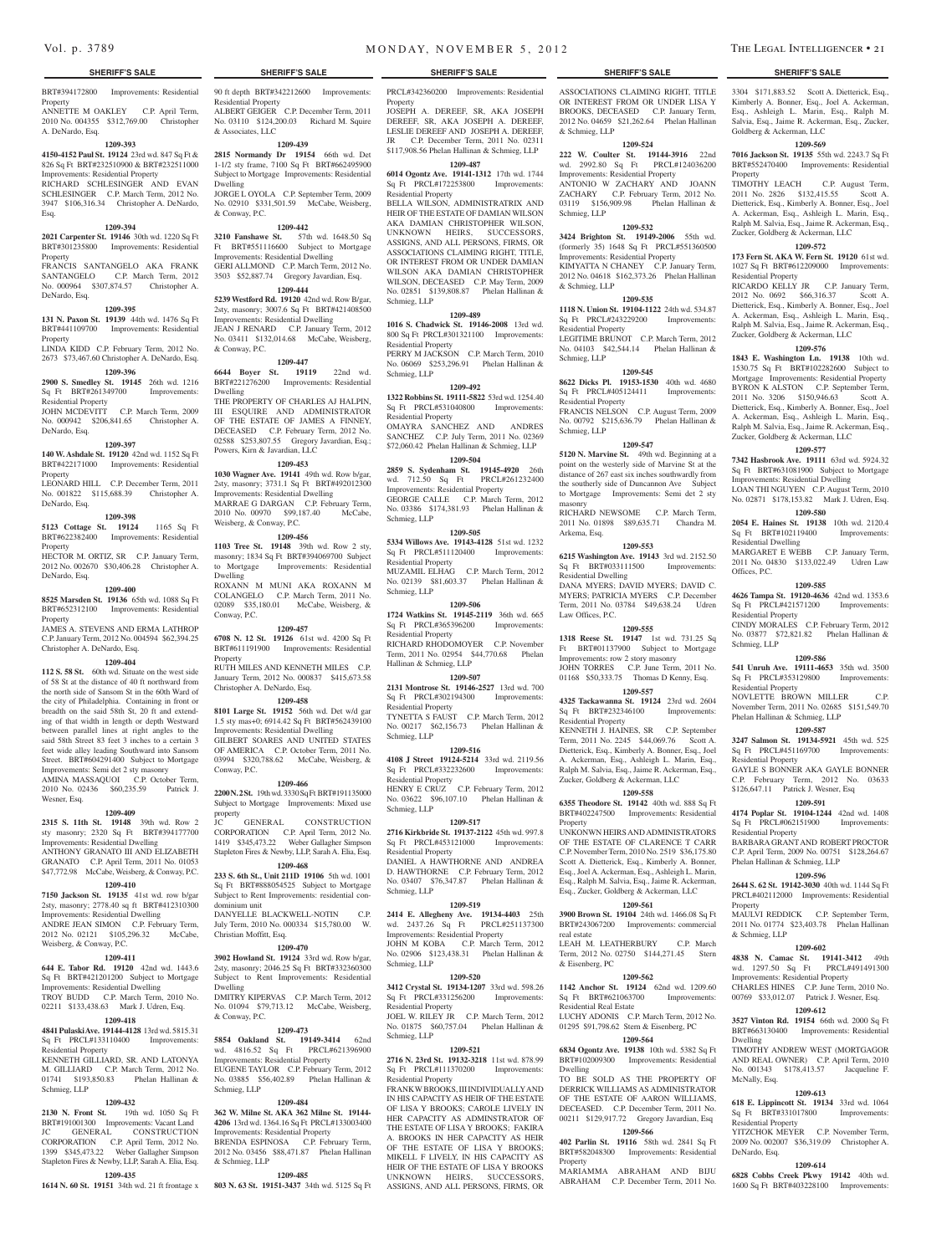Residential Property ROASHON SMITH C.P. July Term, 2009 No. 000851 \$59,498.01 Christopher A. DeNardo, Esq.

### **1209-617**

**6350 Henry Ave. 19128** 21st wd. 1771 Sq Ft BRT#213247570 Improvements: Residential Dwelling

PHILIP J. RUGGIERO JR AND ROSEMARY A RUGGIERO C.P. March Term, 2012 No. 1261 \$141,152.44 Weber Gallagher Simpson Stapleton Fires & Newby, LLP, James H. Curry, III, Esq.

# **1209-618**

**1707 Belfield Ave. 19141-1506** 17th wd. 2057 Sq Ft BRT#1710004210 Improvements: Residential Property

TAMMY HAIRSTON; JEFFERY WARREN C.P. December Term, 2011 No. 3596 \$130,457.92 Scott A. Dietterick, Esq., Kimberly A. Bonner, Esq., Joel A. Ackerman, Esq., Ashleigh L. Marin, Esq., Ralph M. Salvia, Esq., Jaime R. Ackerman, Esq., Zucker, Goldberg & Ackerman, LLC

#### **1209-622**

**401-405, 409 and 411 W. Norris St. 19122**  18th wd. (FKA part of 19) PRCL#183207100, PRCL#183207200, & PRCL#183207420 Improvements: Property

ERIC ORTIZ, TITLE TO SAID PREMISES IS VESTED IN JOSE RODRIGUEZ AND ERIC ORTIZ, FATHER AND SON, BY FEE SIMPLE DEED DATED JANUARY 20, 2006 AND RECORDED FEBRUARY 10, 2006 IN THE OFFICE OF THE RECORDER OF DEEDS IN AND FOR PHILADELPHIA COUNTY AS INSTRUMENT NUMBER 51376972, GRANTED AND CONVEYED UNTO ERIC ORTIZ, IN FEE C.P. September Term, 2010 No. 01025 \$220,592.85 Martin S. Weisberg, Esq.

**The following property, sale of which was postponed from the October 2, 2012 Sheriff's Sale, will be offered for sale on TUESDAY, November 13, 2012.**

#### **1210-305**

**725 Rhawn St. 19111** 63rd wd. 2402 Sq Ft BRT#631309100 Improvements: Residential Property

ALTAGRACIA CABRERA C.P. June Term, 2010 No. 01348 \$177,429.21 Brian M. Kile, Esq.

# **1210-312**

**6416 Vine St. 19139** 34th wd. 1393 Sq Ft BRT#343008000 Improvements: Residential Property

CRAIG OVERTON C.P. November Term, 2009 No. 3803 \$125,706.55 Scott A. Dietterick, Esq., Kimberly A. Bonner, Esq., Joel A. Ackerman, Esq., Ashleigh L. Marin, Esq., Ralph M. Salvia, Esq., Jaime R. Ackerman, Esq., Zucker, Goldberg & Ackerman, LLC

# **1210-314**

**2500 Shelmire Ave.** 56th wd. On the southwesterly side of Shelmire Ave TXPRCL#148N823 Improvements: Single Family Residence JASON GIMBEL AKA JASON RICHARD GIMBEL, SR, AND SHIRLEY GIMBEL C.P. April Term, 2012 No. 00536 \$241,303.54 Stephen M. Hladik, Esq.

**1210-320**

**4926 Pulaski Ave. 19144** 22nd wd. 1660 Sq Ft BRT#133121400 Improvements: Residential Property

UNKNOWN HEIRS, SUCCESSORS, ASSIGNS, AND ALL PERSONS, FIRMS, OR ASSOCIATIONS CLAIMING RIGHT, TITLE OR INTEREST FROM OR UNDER PHILIP WHITE, DECEASED C.P. November Term, 2011 No. 000634 \$51,490.52 Christopher A. DeNardo, Esq.

# **1210-321**

**3635 N. 21 St. 19140** 13th wd. 3034.36 Sq Ft BRT#131294600 Improvements: Residential Property

GARNER BANNISTER C.P. August Term, 2009 No. 02901 \$46,290.08 KML Law Group, P.C.

#### **1210-322**

**5411 N. Water St. 19120** 42nd wd. 5113.92 Sq Ft BRT#421286300 Improvements: Residential Property

# TRIFRENA V ARMSTRONG, SYLVIA R. JONES, AND CHARLES W JONES January Term, 2012 No. 04559 \$129,204.36

KML Law Group, P.C. **1210-328 3903 K St. 19124** 3rd wd. 1131.20 Sq Ft

BRT#332320900 Improvements: Residential Property ADELINE SAINT-CYR C.P. February Term,

2010 No. 03566 \$94,512.64 KML Law Group, P.C. **1210-329 1003 S. 8th St. 19147** 2nd wd. 640 Sq Ft

BRT#021499500 Improvements: Residential Property HOANG THAI NGUYEN C.P. January Term,

2012 No. 02723 \$297,566.79 KML Law Group, P.C. **1210-341**

**750 Gray St. AKA 750 E. Gray St. 19144- 1306** 12nd wd. 1507.74 Sq Ft BRT#122079800 Improvements: Residential Property<br>LORRAINE HARDING C.P. November LORRAINE HARDING Term, 2011 No. 2665 \$66,128.98 Scott A. Dietterick, Esq., Kimberly A. Bonner, Esq., Joel A. Ackerman, Esq., Ashleigh L. Marin, Esq., Ralph M. Salvia, Esq., Jaime R. Ackerman, Esq., Zucker, Goldberg & Ackerman, LLC

**1210-343 3450 Cottman Ave. 19149-1604** 55th wd. 1600 Sq Ft BRT#551219200 Improvements: Residential Property WALTER MARCHOWSKY AKA WALTER

MARCHOWSKY, III AND JASON G HARRISON C.P. January Term, 2012 No. 00708 \$136,830.94 Scott A. Dietterick, Esq., Kimberly A. Bonner, Esq., Joel A. Ackerman, Esq., Ashleigh L. Marin, Esq., Ralph M. Salvia, Esq., Jaime R. Ackerman, Esq., Zucker, Goldberg & Ackerman, LLC

# **1210-356**

**1812 Beverly Rd. 19138-1202** 10th wd. 1648.50 Sq Ft TXPRCL#102164200 Improvements: Residential Property ANTHONY MIDDLETON C.P. April Term, 2009 No. 00183 \$100,779.44 Phelan Hallinan & Schmieg, LLP

# **1210-358**

**4718 Disston St. 19135-1919** 41st wd. 3140.56 Sq Ft PRCL#412037000 Improvements: Residential Property WILLIAM BIRDSONG AKA WILLIAM R BIRDSONG, JR., IN HIS CAPACITY AS HEIR OF GERALDINE ANNE BIRDSONG-FABER, DECEASED. UNKNOWN HEIRS, SUCCESSORS, ASSIGNS, AND ALL PERSONS, FIRMS, OR ASSOCIATIONS CLAIMING RIGHT, TITLE, OR INTEREST FROM OR UNDER GERALDINE ANNE BIRDSONG-FABER, DECEASED C.P. November Term, 2010 No. 03875 \$138,882.99

Phelan Hallinan & Schmieg, LLP **1210-360**

**4920 Princeton Ave. 19135-2029** 41st wd. 1162.50 Sq Ft PRCL#412052100 Improvements: Residential Property TERESA NEVROTSKI AND THOMAS NEVROTSKI C.P. October Term, 2011 No. 02846 \$66,797.87 Phelan Hallinan & Schmieg, LLP

**1210-374 2016 Buckius St. 19124-5011** 45th wd. 1078 Sq Ft TXPRCL#452210500 Improvements: Residential Property MANUEL RIVERAAND MARIA SANTIAGO C.P. March Term, 2010 No. 04856 \$59,477.21 Phelan Hallinan & Schmieg, LLP

# **1210-385**

**5816 Tulip St. 19135-4208** 41st wd. 2000 Sq Ft PRCL#411420800 Improvements: Residential Property ANGELIC VIERA C.P. January Term, 2012 No. 00482 \$135,862.71 Phelan Hallinan &

# Schmieg, LLP **1210-397**

**2217 N. 33 St. 19132** 28th wd. 1600 Sq Ft BRT#282235300 Improvements: Residential Property TRACIE STOKES C.P. May Term, 2010 No. 02542 \$114,583.50 KML Law Group, P.C.

**1210-398 9561B James St. #20B 19114** 65th wd. 0 Sq Ft BRT#888651450 Improvements: Residential Property

KENNY YERETZIAN C.P. March Term, 2012 No. 02550 \$213,416.71 KML Law Group, P.C.

# **1210-401**

**6129 Walton Ave. 19143** 46th wd. 2250 Sq Ft BRT#032168800 Improvements: Residential **Property** VENEDA SAMUEL C.P. July Term, 2010 No. 00740 \$52,966.21 KML Law Group, P.C.

# **1210-404**

**2846 Belgrade St. 19134** 25th wd. 2720 Sq Ft BRT#251346100 Improvements: Residential Property NO AGENT PROPERTIES, LLC C.P. January Term, 2011 No. 01674 \$111,706.82 KML

Law Group, P.C. **1210-407 2518 S. Felton St. 19142** 40th wd. 1038 Sq Ft

BRT#402119100 Improvements: Residential Property LISA M. PLUMMER C.P. November Term

2011 No. 1174 \$25,366.32 Scott A. Dietterick, Esq., Kimberly A. Bonner, Esq., Joel A. Ackerman, Esq., Ashleigh L. Marin, Esq., Ralph M. Salvia, Esq., Jaime R. Ackerman, Esq., Zucker, Goldberg & Ackerman, LLC

# **1210-408**

**1517 E. Cheltenham Ave. 19124-1103**  62nd wd. 1320.70 Sq Ft BRT#621083700 Improvements: Residential Property

FRENEIC YOUNG C.P. December Term, 2011 No. 3417 \$142,360.59 Scott A. Dietterick, Esq., Kimberly A. Bonner, Esq., Joel A. Ackerman, Esq., Ashleigh L. Marin, Esq., Ralph M. Salvia, Esq., Jaime R. Ackerman, Esq., Zucker, Goldberg & Ackerman, LLC

# **1210-414**

**1201 Konrad Pl 19116** 58th wd. 4785.95 Sq Ft BRT#582017446 Improvements: Residential Property CHRISTOPHER B COSTELLO C.P. April Term, 2009 No. 02825 \$205,221.68 KML Law Group, P.C.

### **1210-422**

**1362 Fanshawe St. 19111** 53rd wd.(formerly 35th) 1203.53 Sq Ft BRT#532034900 Improvements: Residential Property WAYNE M. CROZIER AKA WYANE M CROZIER AKA WAYNE CROZIE SR C.P. June Term, 2008 No. 04734 \$91,863.48 KML Law Group, P.C.

**1210-425 1610 S. Ithan St. 19143** 51st wd. 941.70 Sq Ft BRT#514038400 Improvements: Residential

**Property** LAWRENCE BRANTLEY C.P. April Term, 2009 No. 01844 \$39,176.14 KML Law Group, P.C.

# **1210-427**

**2647 E. Toronto St. 19134** 25th wd. 763 Sq Ft BRT#251085600 Improvements: Residential **Property** MAUREEN P MCGOVERN C.P. October

Term, 2009 No. 00644 \$108,023.46 KML Law Group, P.C.

# **1210-429**

**615 Washington Ave. 19147** 2nd wd. 1632 Sq Ft BRT#021144400 Improvements: Residential Property<br>LEE QUACH C.I C.P. June Term, 2009 No.

000101 \$315,081.95 Christopher A. DeNardo, Esq. **1210-432**

**162 W. Manheim St. 19144** 12th wd. 3300 Sq Ft BRT#123071100 Improvements: Residential Real Estate YOLANDA EDWARDS C.P. August Term, 2011 No. 000566 \$197,188.06 Stern & Eisenberg, P.C.

#### **1210-441**

**7910 Temple Rd. 19150** 50th wd. 1634.40<br>
Sq Ft BRT#501063100 Improvements: Sq Ft BRT#501063100 Residential Property TOBY WHITE C.P. November Term, 2011 No. 01523 \$169,618.95 KML Law Group,

P.C. **11210-447**

**4921 C St. 19120** 42nd wd. 1288.6 Sq Ft BRT#421375100 Improvements: Residential Dwelling YEFIM YUSUPOV C.P. May Term, 2012 No. 01832 \$58,062.71 Udren Law Offices, P.C.

# **1210-451**

**4737 Loring St. 19136** 65th wd. 1260 Sq Ft BRT#651030000 Improvements: Residential Property SVETLANA YANKOVSKY C.P. January

Term, 2010 No. 2379 \$90,959.05 Scott A. Dietterick, Esq., Kimberly A. Bonner, Esq., Joel A. Ackerman, Esq., Ashleigh L. Marin, Esq., Ralph M. Salvia, Esq., Jaime R. Ackerman, Esq., Zucker, Goldberg & Ackerman, LLC

# **1210-455**

**1334 E. Columbia Ave. 19125** 18th wd. 1584 Sq Ft BRT#181096200 Improvements: Residential Real Estate BERNADETTE J O'BRIEN C.P. May Term, 2012 No. 00697 \$185,724.48 Stern & Eisenberg, P.C.

# **1210-457**

**6628 Dorel St. 19142** 40th wd. 16'4" frontage x 70' depth BRT#406347800 Improvements: Residential Property CHARLES V WHIPPLE AND WALTER SPENCER, DECEASED C.P. August Term, 2011 No. 01308 \$82,804.23 Richard M.

# **1210-461**

Squire & Associates, LLC

**2923 Kip St. 19134** 7th wd. 14 ft frontage x 70 ft depth BRT#071388900 Improvements: Residential Property ELIZABETH SANTIAGO C.P. October Term,

2011 No. 03927 \$34,901.59 Richard M. Squire & Associates, LLC

# **1210-467**

**2812 Chase Rd. 19152-1602** 57th wd. 1164 Sq Ft PRCL#571068400 Improvements: Residential Property LOUIS A. THOMAS AND CHRISTINE

DELLACROCE-THOMAS C.P. November Term, 2009 No. 04340 \$166,998.11 Phelan Hallinan & Schmieg, LLP

### **1210-469**

**2819 Willits Rd. 19114-3405** 57th wd. 3698 Sq Ft PRCL#572079719 Improvements: Residential Property

TANIKA ALEXANDER AND PAMELA

# **SHERIFF'S SALE SHERIFF'S SALE SHERIFF'S SALE SHERIFF'S SALE SHERIFF'S SALE**

ALEXANDER C.P. April Term, 2010 No. 02284 \$219,496.23 Phelan Hallinan & **7122 Theodore St. 19142** 40th wd. 1245.28 Schmieg, LLP

Sq Ft PRCL#511222900 Improvements:

MARLENE E HALEY AND DEMORA DOBSON C.P. February Term, 2012 No. 02702 \$64,909.52 Phelan Hallinan &

**1210-474 6311 Marsden St. 19135-3208** 41st wd.<br>1104.48 Sq Ft TXPRCL#411267200

**1210-479 1827 67th Ave. 19126-2625** 50th wd. 1576.08 Sq Ft BRT#101245700 Improvements:

TAKISHA LEE C.P. February Term, 2012 No. 02164 \$146,287.95 Phelan Hallinan &

**1210-480 1918 Montrose St. 19146-2629** 30th wd. 960 Sq Ft TXPRCL#301219500 Improvements:

HENRY WELCH, DECEASED; ISOLENE WELCH, DECEASED C.P. May Term, 2010 No. 03329 \$41,658.37 Phelan Hallinan &

**1210-481 1259 Kerper St. 19111-4927** 53rd wd. 1780.80 Sq Ft PRCL#532107400 Improvements:

JOSE DE LOS SANTOS C.P. May Term, 2009 No. 00121 \$204,771.25 Phelan Hallinan &

**1210-483 557 Anchor St. 19120-1705** 35th wd. 1136 Sq Ft PRCL#351276200 Improvements:

SELENA POOLE C.P. January Term, 2012 No. 04908 \$115,929.07 Phelan Hallinan &

**1210-484 411 W. Ashdale St. 19120-3805** 42nd wd. 1067.76 Sq Ft PRCL#422184500 Improvements: Residential Property MARY MARCIAL C.P. November Term, 2003 No. 02888 \$66,419.85 Phelan Hallinan

**1210-488 13085 Bustleton Ave., Unit #608-A 19116** 58th wd. TXPRCL#888581710 Improvements:

ANGELIQUE DELUISI AKA ANGELIQUE M DELUSI C.P. May Term, 2009 No. 01044 \$165,019.09 Phelan Hallinan & Schmieg,

**1210-489 422 McClellan St. 19148-1817** 1st wd. 762.45 Sq Ft PRCL#011397000 Improvements:

STEPHEN PETTIWAY C.P. March Term, 2012 No. 02619 \$95,694.22 Phelan Hallinan

**5916 N. 7th St.** 61st wd. 1342 Sq Ft BRT#612241300 Subject to Mortgage Improvements: Residential Property TRINA S. STERLING C.P. December Term, 2004 No. 00714 \$79,916.65 Pressman &

**1210-502 1737 McKean St.** 48th wd. 960 Sq Ft BRT#481094600 Improvements: Residential

DHARMADI A. LIEM C.P. August Term, 2009 No. 01026 \$154,156.90 Pressman &

**1210-503 2244 Seybert St. 19128** 29th wd. 870 Sq Ft OPA#291057200 Subject to Mortgage Improvements: Residential Property JAMES JOHNSON C.P. December Term, 2011 No. 01607 \$436,694.59 Brett A. Solomon, Esq. And Michael C. Mazack, Esq. **1210-504 6606 Paschall Ave.** 40th wd. Situate on the southeasterly side of Paschall Ave at the distance of Forty-five feet southwestwardly from the southwesterly side of Sixty-Sixth Street Subject to Mortgage Improvements: row 2

BEATRIC E DAVIS (DECEASED) C.P. December Term, 2011 No. 03411 \$74,293.56

**1210-501**<br>**1.** 61st wd. 1342 Sq Ft

**1210-490 2254 N. Sydenham St. 19132-4429** 16th wd. 630 Sq Ft TXPRCL#161051400 Improvements: Residential Property LORENZO ABREU C.P. April Term, 2012 No. 01463 \$59,701.92 Phelan Hallinan &

Improvements: Residential Property JESUS SAUCEDO AND RACHEL SAUCEDO C.P. June Term, 2011 No. 03212 \$100,809.57

Phelan Hallinan & Schmieg, LLP

Residential Property

Residential Property

Residential Property

Residential Property

Schmieg, LLP

Schmieg, LLP

Schmieg, LLP

& Schmieg, LLP

Condominium

Residential Property

& Schmieg, LLP

Schmieg, LLP

Doyle, LLC

Property

Doyle, LLC

sty masonry

Chandra M. Arkema, Esq.

LLP

Schmieg, LLP

TXPRCL#411267200

**1210-509** Sq Ft BRT#404257000 Improvements:

VICTOR WILSON C.P. February Term, 2009 No. 02960 \$82,468.32 Scott A. Dietterick, Esq., Kimberly A. Bonner, Esq., Joel A. Ackerman, Esq., Ashleigh L. Marin, Esq., Ralph M. Salvia, Esq., Jaime R. Ackerman, Esq., Zucker, Goldberg & Ackerman, LLC **1210-514 2749 Willits Rd. 19114** 57th wd. 3150.03 Sq Ft BRT#571158206 Improvements:

LINDA L LATIMORE AKA LIN LATIMORE C.P. November Term, 2098 No. 03574 \$207,980.24 KML Law Group, P.C. **1210-516 2827 N. 12th St. 19133** 37th wd. 1358 Sq Ft BRT#372251200 Improvements: Residential

PATRICIA A. LEWIS C.P. April Term, 2012 No. 01111 \$51,252.80 KML Law Group, P.C. **1210-518 42nd wd. That certain lot, Situate on the south side of Olney Ave,** 14' 11 1/8" southwardly of Olney Ave, 100 ft and on the west line along the East Side of Palethorp St. Front: 100' 1/2" Depth: including 12 ft driveway leading to

JAE SUK KIM AND BO KIM, H/W C.P. April Term, 2012 No. 03433 \$269,712.83 Max L.

**1210-519 6816 Finch Pl 19142** 40th wd. All that certain lot or piece of ground. Situate in the 40th Ward of the City of Philadelphia, described according to a survey and Plan of Properties made for New Eastwick Corporation by Maurice H. Goldich, Surveyor and Regulator of the 10th District, dated 05/10/1963 to wit: Beginning at a point on the Southeasterly side of Finch Place (50 feet wide) measured South 49 degrees 27 minutes 30 seconds West along the Southeasterly side of Finch Place, the distance of One hundred ninetyfive and eight hundred eighty one-thousandths feet from the Southwesterly side of 68th Street (64 feet wide). Containing in front of or breadth Southwestwardly along the said Southeasterly side of Finch Place Eighteen and fourty onethousandths feet and extending of that width in length or depth Southeastwardly between parallel lines at right angles to said Finch Place 90 feet. The Northeasterly and Southwesterly lines passing through party walls between Northeast

BOBBIE GIVENS C.P. September Term, 2011 No. 01969 \$116,232.72 Anthony R. Distasio, Esquire, Linton, Distasio & Edwards, P.C. **1210-526 13070 Townsend Rd., Unit #E3 19154-1001**  66th wd. PRCL#888660151 Improvements:

JASON BRABAZON AND NICOLE CARMAN-BRABAZON C.P. March Term, 2012 No. 02141 \$70,785.23 Phelan Hallinan

**1210-530 1516 East Duval St. 19138-1104** 10th wd. 2250 Sq Ft PRCL#102286200 Improvements:

TAMARA A. ROSS AKA TAMARA A. ROSS-GRANT AND BILLY L. GRANT AKA BILLY GRANT C.P. December Term, 2008 No. 01129 \$228,494.15 Phelan Hallinan &

**1210-532 6108 Pine St. 19143-1010** 61st wd. 2408.62 Sq Ft PRCL#032047600 Improvements:

GEORGE HATFIELD C.P. August Term, 2009 No. 00341 \$75,506.16 Phelan Hallinan

**1210-536 3112 Stouton St. 19134-3134** 25th wd. 633.60 Sq Ft PRCL#252546700 Improvements:

JANICE BALEN C.P. February Term, 2012 No. 01826 \$16,155.87 Phelan Hallinan &

**1210-538 1702 Wolf St. 19145-4326** 26th wd. 1160 Sq Ft PRCL#262246400 Improvements:

JUSTIN MENNA C.P. March Term, 2009 No. 05454 \$231,192.40 Phelan Hallinan &

**1210-540 2349 Saint Albans Pl 19146-1716** 30th wd. 992 Sq Ft PRCL#302067900 Improvements:

JOHN MCCARTHY AKA JOHN TAIT MCCARTHY AND JAIMEE A SEABURY AKA JAMIEE SEABURY C.P. February Term, 2012 No. 03695 \$438,194.52 Phelan

Residential Property

Residential Property

Property

Palethorp St

Lieberman, Esq.

and Southwest.

Condominium

& Schmieg, LLP

Residential Property

Schmieg, LLP

Residential Property

Residential Property

Residential Property

Residential Property

Hallinan & Schmieg, LLP **1210-544 3365 Holme Ave. 19114-3807** 57th wd. 2274.52

Schmieg, LLP

Schmieg, LLP

& Schmieg, LLP

# **1210-472 1209 S. 53rd St. 19143-4815** 51st wd. 1941

Residential Property

Schmieg, LLP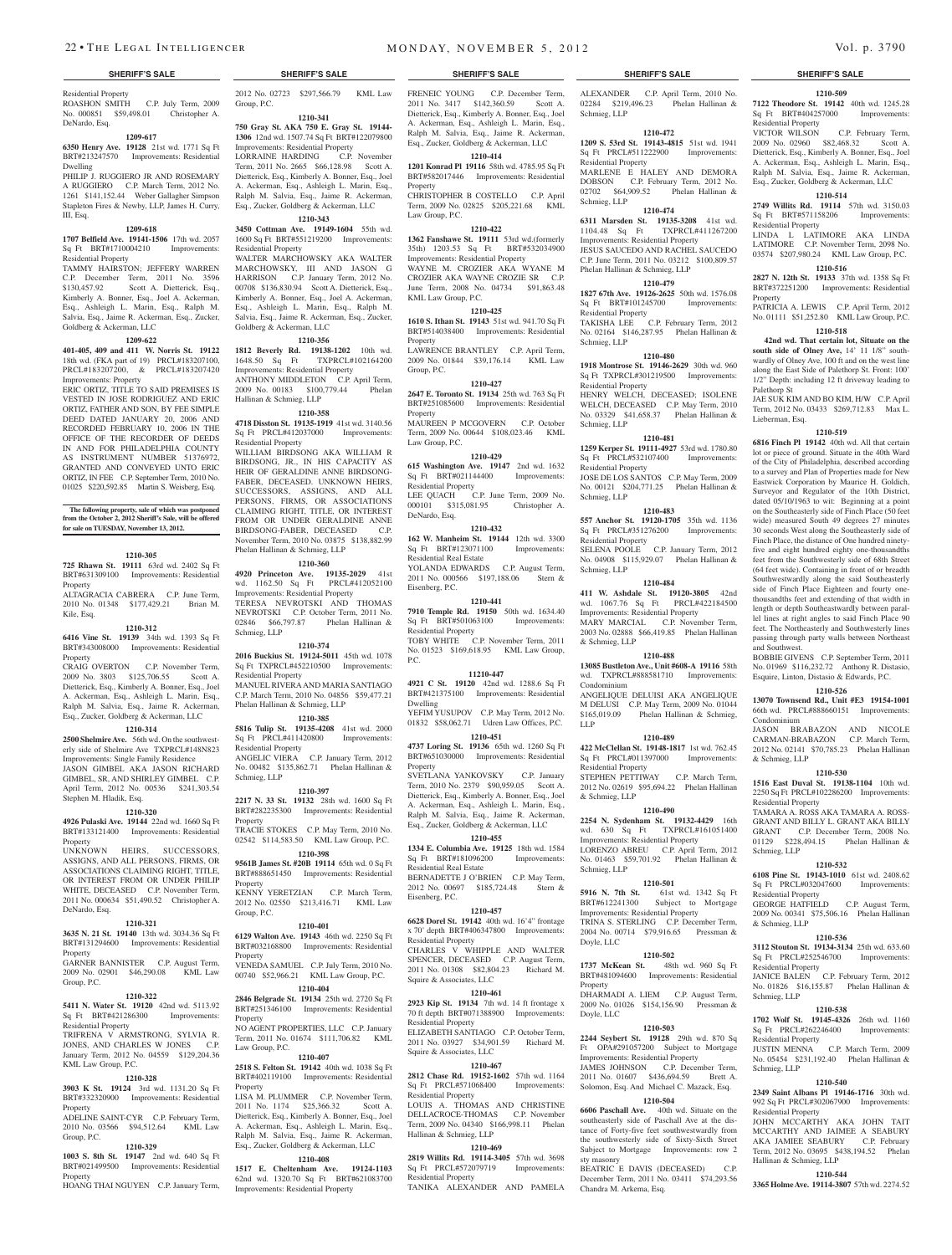Sq Ft TXPRCL#572039600 Improvements: Residential Property DIANA P GARCIA C.P. March Term, 2012 No. 03562 \$175,221.45 Phelan Hallinan & Schmieg, LLP

# **1210-552**

**2016 Watkins St. 19145** 36th wd. Row 2sty, masonry; 1622 Sq Ft BRT#363142000 Subject<br>to Mortgage Improvements: Residential Improvements: Residential Dwelling SAMUEL ROZENBERG C.P. March Term,

#### 2012 No. 03996 \$48,757.43 McCabe, Weisberg, & Conway, P.C.

#### **1210-553**

**6319 Horrocks St. 19149** 54th wd. Row B/Gar, 2sty, masonry; 2411.37 Sq Ft BRT#541234500 Improvements: Residential Dwelling DAN MARINO C.P. August Term, 2011 No. 03458 \$35,416.92 McCabe, Weisberg, & Conway, P.C.

### **1210-554**

**314 Dickinson St. 19147** 1st wd. Row 3 sty masonry; 6760 Sq Ft BRT#011264700 Improvements: Residential Dwelling JANINE WISNIEWSKI AKA JANINE WISHIEWSKI AND FRANK J. GALLO AKA FRANK JOSEPH GALLO, SR. C.P. September Term, 2011 No. 02101 \$560,544.84 McCabe, Weisberg, & Conway, P.C.

# **1210-561**

**1858 Georges Lane 19131** 52nd wd. Row 2 sty, masonry; 2248 Sq Ft BRT#521355300 Improvements: Residential Dwelling ROSE A DUNHAM AND LONNIE DUNHAM C.P. March Term, 2012 No. 03681 \$78,745.10 McCabe, Weisberg, & Conway, P.C.

# **1210-566**

**2748 South Marshall St. 19148** 39th wd. Row conv/apartment 2sty, masonry; 1880 Sq Ft BRT#39517400 Improvements: Residential Dwelling

TONY TSANG C.P. July Term, 2009 No. 02563 \$100,956.26 McCabe, Weisberg, & Conway, P.C.

#### **1210-568**

**3850 Woodhaven Rd., Apartment 407 19154**  66th wd. Res condo, 2sty, mas+othe; 1133<br>Sq Ft BRT#888660289 Improvements: Sq Ft BRT#888660289 Condominium

IGOR KUDRYAVTSEV C.P. April Term, 2012 No. 03614 \$132,006.32 McCabe, Weisberg, & Conway, P.C.

# **1210-571**

**1236 E. Price St. 19138** 59th wd. Row b/gar, 2sty masonry; 2085 Sq Ft BRT#591075900 Improvements: Residential Dwelling CYNTHIA T BAPTISTE, EXECUTRIX OF THE ESTATE OF ANNETTE C MCINTOSH, DECEASED MORTGAGOR AND REAL

OWNER C.P. April Term, 2012 No. 01757 \$67,839.01 McCabe, Weisberg, & Conway, P.C. **1210-572**

**2035 S. 68th St. 19142** 40th wd. Row b/ gar, 2 sty, masonry; 1140 Sq Ft/1140 Sq Ft BRT#403068000 Improvements: Residential Dwelling

LILLIAN STRICKLAND C.P. December Term, 2010 No. 00437 \$67,671.91 McCabe, Weisberg, & Conway, P.C.

#### **1210-573**

**3 North Columbus Boulevard 19106**  88th wd. Res condo, 4sty masonry; 2000 Sq Ft BRT#888061064 Improvements: Condominium

ROBERT M RODGERS AND MICHELE W RODGERS C.P. January Term, 2010 No. 02800 \$308,309.67 McCabe, Weisberg, & Conway, P.C.

# **1210-576**

**130 North Edgewood St. 19139** 34th wd. Row 2 sty, masonry; 2030.5 Sq Ft BRT#341104700 Subject to Rent Improvements: Residential Dwelling

GENNADIY GERSHANOVICH AKA GENNADY GERSHANOVICH C.P. January Term, 2012 No. 01889 \$79,622.25 McCabe, Weisberg, & Conway, P.C.

# **1210-592**

**1244 E. Colona St.** 18th wd. Beginning at a point of interesection said point formed by the intersection of the northeasterly side of Susquehanna Avenue (50 feet wide) and the southeasterly side of Thompson Street (50 feet wide), thence extending from said point of beginning, North 67 degrees, 29 minutes, 38 seconds East along the Southeasterly side of said Thompson St, the distance of 108.083 feet to a point at the intersection of the Southeasterly side of said thompson St and the Southwersterly side of Colona St (15 feet wide); thence extending South 20 degrees, 50 minutes, 22 seconds East along the Southwesterly side of said Colona St, the distance of 36.000 feet to a point ; thence extending South 67 degrees, 29 minutes, 38 seconds West, the distance of 46.000 feet to a point; thence extending North 20 degrees, 50 minutes, 22 seconds West, the distance of 18.000 feet to a point ; thence extending South 67 degrees, 29 minutes, 38 seconds West

the distance of 62.083 feet to a point on the Northeasterly side of said Susquehanna Ave; thence extending north 20 degrees, 50 minutes, 22 seconds West along the Northeasterly side of Susquehanna Ave, the distance of 18.000 feet to the first mentioned point and place of beginning. BRT#181254605 Subject to Mortgage Improvements: Det 2 sty, masonry

MEHMET YILMAZ C.P. October Term, 2009 No. 02792 \$266,286.27 Patrick J. Wesner, Esq.

# **1210-600**

**9908 Crestmont Ave. 19114** 66th wd. Row b/gar, 2sty, mason +other; 2862 Sq Ft BRT#661289504 Improvements: Residential Dwelling ANDREA M. MCNICHOL AND WILLIAM J. MCNICHOL C.P. December Term, 2009 No. 02562 \$226,057.04 McCabe, Weisberg, & Conway, P.C.

**1210-603**

**535 Arthur St. 19111** 63rd wd. Row 2 sty masonry; 3148 Sq Ft BRT#63134390 Improvements: Residential Dwelling FRANCIS ELLIOT AND PATRICIA ELLIOT AKA PATRICIA A MEREDITH C.P. June Term, 2009 No. 03161 \$163,244.76 McCabe, Weisberg, & Conway, P.C.

# **1210-604**

**5780 Dunlap St. 19131** 52nd wd. Row b/gar 2sty, masonry; 2565 Sq Ft BRT#043238100 Improvements: Residential Dwelling TERITA D MATHIS C.P. April Term, 2012 No. 00819 \$57,434.20 McCabe, Weisberg, & Conway, P.C.

# **1210-606**

**7915 Walker St. 19136** 65th wd. S/D w det gar 2sty mason; 3351.06 Sq Ft BRT#651239100 Subject to Rent Improvements: Residential Dwelling DANIEL STANGO C.P. April Term, 2012 No. 02235 \$151,835.83 McCabe, Weisberg, &

Conway, P.C. **1210-610**

**656 W. Rittenhouse St. 19144** 59th wd. Apt 2-4 units 2sty; mas+O; 5245.25 Sq Ft BRT#593028300 Subject to Rent Improvements: Residential Dwelling RHONDA ALEXANDER C.P. September Term, 2009 No. 02838 \$193,126.30 McCabe, Weisberg, & Conway, P.C.

**1210-612**

**6913 Garman St. 19142** 40th wd. Row b/gar 2sty, masonry; 2098 Sq Ft BRT#406262600 Improvements: Residential Dwelling BYRON JONES C.P. June Term, 2009 No. 00559 \$107,773.35 McCabe, Weisberg, & Conway, P.C.

# **1210-614**

**2546 Montrose St. 19146** 30th wd. Row 2sty, masonry; 1662 Sq Ft BRT#302217100 Subject to Mortgage Subject to Rent Improvements: Residential Dwelling LISA MULDER AKA LISA FOREMAN C.P. April Term, 2010 No. 03707 \$255,587.66

McCabe, Weisberg, & Conway, P.C. **1210-617**

**151 Sigel St. 19148** Row 2sty; masonry; 1387.5 Sq Ft BRT#011157300 Subject to

Mortgage Improvements: Residential Dwelling THERESA A. AFRICANO C.P. April Term, 2011 No. 00614 \$52,493.49 McCabe, Weisberg, & Conway, P.C.

# **1210-621**

**1531 Ellsworth St. 19146** 26th wd. Row 3 sty, masonry; 3141 Sq Ft BRT#365264900 Subject to Rent Improvements: Residential Dwelling DMITRY TROFIMOVA AKA DMITRY TROFIMOV AND MARIA TROFIMOVA C.P. February Term, 2012 No. 01491 \$305,795.78 McCabe, Weisberg, & Conway, P.C.

# **1210-623**

**572 Hermitage St. 19128** 21st wd. 1334 Sq Ft BRT#213290200 Improvements: Residential Property

JAMES V. ELWELL AND LAUREN ELWELL C.P. March Term, 2012 No. 002562 \$78268.51 Christopher A. DeNardo, Esq.

# **SHERIFF'S SALE OF TUESDAY, NOVEMBER 13, 2012**

### 1**211-301**

**3842 J Street 19124** 33rd wd. 1320 Sq Ft BRT#332225300 Improvements: Residential Property

SPARKLE L. PENDER AKA SPARKLE L. DOLIVIERA C.P. September Term, 2011 No. 1687 \$78,322.61 Scott A. Dietterick, Esq., Kimberly A. Bonner, Esq., Joel A. Ackerman, Esq., Ashleigh L. Marin, Esq., Ralph M. Salvia, Esq., Jaime R. Ackerman, Esq., Zucker,

Goldberg & Ackerman, LLC

# **1211-302**

**2333 East Hagert Street 19125** 31st wd. 1325 Sq Ft BRT#313211700 Improvements: Residential Property THE UNKNOWN HEIRS AND

ADMINISTRATORS OF THE ESTATE VIOLA F. HARTMAN C.P. September Term, 2008 No. 04164 \$76,117.19 Scott A. Dietterick, Esq., Kimberly A. Bonner, Esq., Joel A. Ackerman, Esq., Ashleigh L. Marin, Esq., Ralph M. Salvia, Esq., Jaime R. Ackerman, Esq., Zucker, Goldberg & Ackerman, LLC

# **1211-303**

**3519 North 23rd Street** 11th wd. 25'x100' BRT#112314600 Improvements: single Family home DAVID B. STEINER C.P. June Term, 2012 No. 03086 \$119,401.37 John J. Kelly, Jr.

# **1211-304**

**2848 South Simpson Street 19142-3320**  40th wd. 1527.60 Sq Ft PRCL#406001282 Improvements: Residential Property LOAN DOAN C.P. April Term, 2012 No. 00765 \$123,680.13 Phelan Hallinan & Schmieg, LLP

# **1211-305**

**592 Alcott Street 19120** 35th wd. 1020 Sq Ft PRCL#352057700 Improvements: Residential Property MARCUS HARRIS C.P. March Term, 2011 No. 03130 \$42,369.77 Phelan Hallinan & Schmieg, LLP

# **1211-306**

**3549 Tudor Street 19136-3814** 64th wd. 1616 Sq Ft PRCL#642138300 Improvements: Residential Property SCOTT FRIEDMAN C.P. August Term, 2011

No. 03114 \$123,569.65 Phelan Hallinan & Schmieg, LLP **1211-307**

**3462 North Lee Street 19134-1638** 7th wd. 960 Sq Ft PRCL#073020400 Improvements: Residential Property KATHLEEN GALLELLI C.P. April Term,

2012 No. 00561 \$24,567.75 Phelan Hallinan & Schmieg, LLP **1211-308**

**4451 Morris Street 19144-4207** 13th wd. 1368.64 Sq Ft PRCL#133135700 Improvements: Residential Property JANICE FRISBY C.P. March Term, 2012 No. 02144 \$116,026.09 Phelan Hallinan & Schmieg, LLP

# **1211-309**

**4327 Cheltenham Avenue AKA 4327 East Cheltenham Avenue 19124-1415** 23rd wd. 2116.80 Sq Ft PRCL#622162800 Improvements: Residential Property LORRIE T. SHANK C.P. February Term, 2011 No. 03841 \$46,924.35 Phelan Hallinan & Schmieg, LLP

# **1211-310**

**6631 North 3rd Street 19126-3121** 61st wd. 8400 Sq Ft PRCL#611055900 Improvements: Residential Property JEAN S. JEOBOHAM C.P. March Term, 2012 No. 02128 \$251,471.12 Phelan Hallinan & Schmieg, LLP

# **1211-311**

**109 East Phil Ellena Street 19119** 22nd wd. 1401.84 Sq Ft BRT#222002400 Improvements: Residential Property SANDRA WHITE C.P. December Term, 2011 No. 03159 \$76,205.46 KML Law Group, P.C.

#### **1211-312**

**11740 Academy Place 19154-2533** 66th wd. 2341.17 Sq Ft PRCL#662043100 Improvements: Residential Property DANIEL C. OATES AND JOAN OATES C.P. April Term, 2012 No. 01455 \$183,902.49 Phelan Hallinan & Schmieg, LLP

# **1211-313**

**6931 Ardleigh Street 19119-1315** 22nd wd. 3255.25 Sq Ft PRCL#222249000 Improvements: Residential Property DAWN MILLS C.P. May Term, 2012 No. 00778 \$195,651.28 Phelan Hallinan & Schmieg, LLP

# **1211-314**

**936 Wolf Street 19148-3132** 39th wd. 1017.76 Ft PRCL#393343400 Improvements: Residential Property MIN LIU C.P. April Term, 2012 No. 01147 \$141,354.95 Phelan Hallinan & Schmieg, LLP

# **1211-315 7616 Rugby Street 19150-2610** 10th wd. 1431.55 Sq Ft PRCL#102463300 Improvements: Residential Property

DAYNA PARKER C.P. April Term, 2012 No. 01451 \$99,428.79 Phelan Hallinan & Schmieg, LLP

# **1211-316**

**6058 Loretto Avenue 19149-3209** 53rd wd. 1402.50 Sq Ft PRCL#531313800

# **SHERIFF'S SALE SHERIFF'S SALE SHERIFF'S SALE SHERIFF'S SALE SHERIFF'S SALE**

Improvements: Residential Property MADILISE GEDEON C.P. April Term, 2012 No. 00026 \$124,163.20 Phelan Hallinan & Schmieg, LLP

Residential Dwelling

Offices, P.C.

Dwelling

Property

Residential Property

Law Group, P.C.

Residential Property

KML Law Group, P.C.

Property

Property

Group, P.C.

Group, P.C.

Residential Property

Residential Property

Residential Dwelling

LLC

D. Berger, Esq

Residential Property

Sq Ft BRT#591029000 Residential Dwelling

Golub

CHRISTOPHER NELLONS C.P. April Term, 2012 No. 01080 \$77,971.31 Udren Law

**1211-331 1700 Reed Street 19146** 36th wd. 1044 Sq Ft BRT#365355600 Improvements: Residential

DAMON K. ROBERTS AND ARLINE R. ROBERTS C.P. April Term, 2008 No. 004001 \$213,653.44 Mark J. Udren, Esq. **1211-332 2962 Jasper Street 19134** 25th wd. 702 Sq Ft BRT#252537500 Improvements: Residential

JOSE VILELLA C.P. March Term, 2011 No. 02564 \$49,909.64 KML Law Group, P.C. **1211-333 310 West Wellens Avenue 19120** 42nd wd. 924.28 Sq Ft BRT#422229400 Improvements:

GARFIELD L. GAINES C.P. December Term, 2011 No. 03352 \$35,969.88 KML

**1211-334 4305 H Street 19124** 33rd wd. 1722.15 Sq Ft BRT#332125300 Improvements: Residential

SINIA E. RIVERA C.P. May Term, 2011 No. 03880 \$137,282.01 KML Law Group, P.C. **1211-335 2047 South Bucknell Street 19145** 48th wd. 818.50 Sq Ft BRT#482294500 Improvements:

HONG TU LIU AND XIAOYING ZENG C.P. February Term, 2012 No. 03653 \$91,689.69

**1211-336 5223 North Mascher Street 19120** 42nd wd. 1322.73 Sq Ft BRT#422358800 Improvements: Residential Property EFRAIN BERRIOS AND MARITZA BERRIOS C.P. August Term, 2011 No. 00042 \$39,298.98 KML Law Group, P.C. **1211-337 404 Walter Street 19111** 35th wd. 2500 Sq Ft BRT#353181200 Improvements: Residential

MARLENE KAPETULA C.P. October Term, 2011 No. 00030 \$170,291.56 KML Law

**1211-338 1133 Pierce Street 19148** 39th wd. 682.50 Sq Ft BRT#394544500 Improvements:

JOANNA LAMBERTI C.P. January Term, 2012 No. 01614 \$152,139.85 KML Law

**1211-339 6610 Vandike Street 19135** 41st wd. 1518.75 Sq Ft BRT#41337400 Improvements:

NINEL BANIN AND JOSEF BANIN AKA JOSEPH BANIN C.P. June Term, 2012 No. 00785 \$92,360.50 KML Law Group, P.C. **1211-340 1345 North Masher Street 19122** 18th wd. 1234 Sq Ft BRT#182067005 Subject to Mortgage Improvements: Residential Dwelling ROBERT L. PFLAUMER ADMINISTRATOR OF THE ESTATE OF WILLIAM H. PFLAUMER, DECEASED. C.P. April Term, 2012 No. 01842 \$164,898.91 Gregory Javardian, Powers, Kirn & Javardian, LLC **1211-341 2122 South 65th Street 19142** 65th wd. 1344 Sq Ft BRT#403012000 Improvements:

MOHAMMED A. CHOWDHURRY C.P. April Term, 2012 No. 01865 \$75,815.85 Gregory Javardian, Powers, Kirn & Javardian,

**1211-342 2901 North 27th Street** 38th wd. Northeast corner of 27th Street and Cambria Steet; front 16'4" depth 55' Subject to Mortgage CADILLAC SLIM'S 2901, INC. C.P. April Term, 2009 No. 02242 \$97,801.75 Phillip

**1211-343 2358-60 Susquehanna Street 19125** 31st wd. BRT#313036500 (2358 Susquehanna Street) & BRT#313036600 (2360 Susquehanna Street) Subject to Mortgage Improvements:

ROBERT R. MURPHY C.P. December Term, 2011 No. 003856 \$428,900.50 Franchot

**1211-344 620 E. Stafford Street 19144** 39th wd. 1068

MARGARET M. PEAK, DECEASED ET AL C.P. October Term, 2009 No. 001975 \$23,919.12 Benjamin E. Witmer, Esq. **1211-345**

# **1211-317**

**2143 Ellsworth Street 19146-2827** 36th wd. 1138.25 Sq Ft PRCL#361012700 Improvements: Residential Property ANTHONY BROWN, SR. C.P. December Term, 2011 No. 00028 \$199,657.98 Phelan Hallinan & Schmieg, LLP

# **1211-318**

Hallinan & Schmieg, LLP

Property

& Schmieg, LLP

Schmieg, LLP

& Schmieg, LLP

Residential Property

& Schmieg, LLP

Residential Dwelling

Udren, Esq.

J. Udren, Esq.

Dwelling

Dwelling

Udren, Esq.

Udren Law Offices, P.C.

**201 North 8th Street Unit 503 19106-1013**  88th wd. Together with all right, title, and interest to a 0.735% undivided interest of, in and to the Common Elements, as more particularly set forth in the Delcaration. PRCL#888037060 Improvements: Condominium MATTHEW CAMPBELL C.P. May Term, 2012 No. 03503 \$348,132.29 Phelan

**1211-319 3419 North Hope Street AKA 3419 Hope Street 19140-4616** 7th wd. 800 Sq Ft PRCL#072015700 Improvements: Residential

JOSE A. DOMENECH C.P. August Term, 2011 No. 01951 \$36,652.78 Phelan Hallinan

**1211-320 7337 Woodcrest Avenue 19151-2214** 34th wd. 1477.22 Sq Ft PRCL#344124200 Improvements: Residential Property RASHEEDA TILLMAN AKA RASHEEDA F. TILLMAN C.P. February Term, 2012 No. 02894 \$115,911.40 Phelan Hallinan &

**1211-321 6330 Baynton Street 19144-1920** 22nd wd. 5315.20 Sq Ft PRCL#592190100 Improvements: Residential Property CHRISTOPHER ATKINSON, IN HIS CAPACITY AS ADMINSTRATOR AND HEIR OF THE ESTATE OF ISADORA C. WAYSOME ATKINSON C.P. January Term, 2012 No. 00445 \$66,575.48 Phelan Hallinan

**1211-322 12139 Ranier Rorad 19154-1826** 58th wd. 2400 Sq Ft PRCL#663268900 Improvements:

JAMES HULME, JR. AND WENDY HULM C.P. April Term, 2012 No. 01942 \$216,439.62

**1211-323 5527 North Marshall Street 19120-2714**  61st wd. 1790 Sq Ft PRCL#612261900 Improvements: Residential Property ROSEMARIE E. AMBRIS C.P. March Term, 2012 No. 03104 \$24,595.53 Phelan Hallinan

**1211-324 10840 Lockart Court 19116** 58th wd. 3630 Sq Ft BRT#582403100 Improvements:

ROMAN KHOLYAVKA C.P. May Term, 2006 No. 003911 \$260,258.37 Mark J.

**1211-325 8418 Forrest Avenue 19150** 50th wd. 2148 Sq Ft BRT#5020208300 Subject to Mortgage Improvements: Residential Dwelling HAZELENE DESHIELDS C.P. November Term, 2007 No. 003198 \$96,135.04 Mark

**1211-326 926 Race Street #3B AKA 926-928 Race Street Unit 3B 19107** 5th wd. 840 Sq Ft BRT#888038134 Improvements: Residential

PAUL BAC CHEN AND WAI KUEN PANG C.P. June Term, 2012 No. 02208 \$186,029.86

**1211-327 2130 South Street 19146** 30th wd. 1200 Sq Ft BRT#302001900 Improvements: Residential

JOSEPH C. DEPIANO AND JOSEPH J. DEPIANO C.P. April Term, 2010 No. 02078 \$132,609.60 Udren Law Offices, P.C. **1211-328 1925 West Hunting Park Avenue 19140**  38th wd. 1065.00 Sq Ft BRT#131111300 Improvements: Residential Dwelling EUGENE BRIGGS AKA EUGENE D. LOGAN BRIGGS C.P. December Term, 2011 No. 02688 \$65,072.72 Udren Law Offices, P.C. **1211-329 5417 Vine Street 19139** 04th wd. 2400 Sq Ft BRT#041034200 Subject to Mortgage Improvements: Residential Dwelling ICILDA E. BRISSETT C.P. September Term, 2007 No. 002707 \$16,920.40 Mark J.

**1211-330 5939 North Franklin Street 19120** 61st wd. 1360 Sq Ft BRT#612227900 Improvements:

Phelan Hallinan & Schmieg, LLP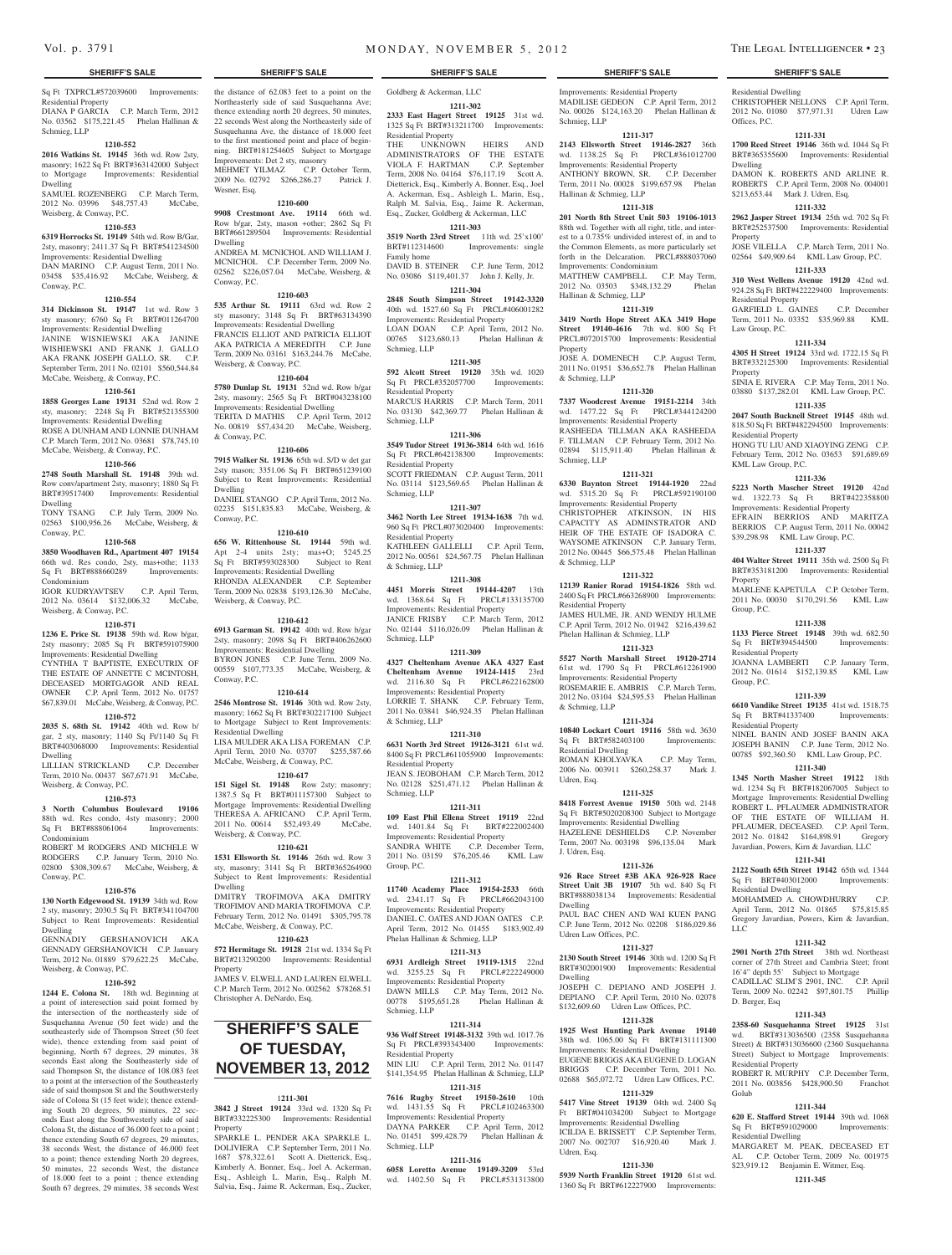**134 North Paxon Street 19139** 44th wd. Offices, P.C. 1616 Sq Ft BRT#441117000 Improvements: Residential Dwelling

CATHERINE W. SAUNDERS C.P. April Term, 2012 No. 02189 \$43,514.72 Gregory Javardian, Powers, Kirn & Javardian, LLC

# **1211-346**

LLC

**7508 Lawn Street 19128** 21st wd. 2688 Sq Ft BRT#212438440 Improvements: Residential Dwelling EUGENE KENNY AND LINDA M. ROBERT

C.P. April Term, 2012 No. 02232 \$53,280.36 Gregory Javardian, Powers, Kirn & Javardian,

# **1211-347**

**6516 Dorcas Street 19111** 53rd wd. 2653.56<br>
Sq Ft BRT#531201600 Improvements: Sq Ft BRT#531201600 Residential Property

# LUZ CONCEPCION C.P. January Term, 2012 No. 02335 \$163,847.83 KML Law Group, P.C.

# **1211-348**

**2014 East Ontario Street 19134** 45th wd. 1206 Sq Ft BRT#452075800 Improvements: Residential Property

ROBERT DERR C.P. June Term, 2012 No. 00607 \$71,390.02 KML Law Group, P.C.

# **1211-349**

**6742 Tulip Street 19135** 41st wd. 3750 Sq Ft BRT#412448000 Improvements: Residential Property

MARGO L. HUDSON AKA MARGO L. GRADY C.P. May Term, 2012 No. 02765 \$122,741.91 KML Law Group, P.C.

# **1211-350**

**7969 Temple Road 19150** 50th wd. 1620 Sq Ft BRT#501095700 Improvements: Residential Property

GORDON WILLIAMS AND JACQUELINE WILLIAMS C.P. September Term, 2009 No. 01283 \$97,471.50 KML Law Group, P.C. **1211-351**

# **2226 South Shields Street 19142** 40th

wd. 1720.50 Sq Ft BRT#403042200 Improvements: Residential Property EDLINA THOMAS C.P. January Term, 2012

No. 01581 \$88,599.78 KML Law Group, P.C.

# **1211-352**

**712 Mollbore Terrace 19148** 39th wd. 1053.36 Sq Ft BRT#395028100 Improvements: Residential Dwelling CHRISTOPHER M. QUIGLEY C.P. February Term, 2012 No. 000937 \$170,747.72 Martha E. Von Rosenstiel, Esq.

#### **1211-353**

**2170 Cumberland Street 19152** 31st wd. Row 3 story, masonry, approx 1908 Sq Ft BRT#314011500 Improvements: Residential Dwelling

MICHAEL BRINSON AND KAREN BRINSON C.P. May Term, 2012 No. 001244 \$143,938.53 Federman & Associates, LLC

# **1211-354**

**4523 Magee Street 19135** 41st wd. Semi det 2 story masonry, approx 1500 Sq Ft BRT#411182300 Improvements: Residential Dwelling KELLY G. PIERRON AND DAVID PIERRON

C.P. July Term, 2011 No. 002195 \$108,875.94 Federman & Associates, LLC **1211-355**

# **2705 S. 16th Street 19145** 26th wd. 780 Sq Ft

OPA#261258900 Improvements: Residential Dwelling

DOMINIQUE M. PULEIO C.P. March Term, 2012 No. 0986 \$160,417.30 Mitchell B. Klein, Esq.

#### **1211-356**

**10848 Modena Drive 19154** 66th wd. 2486.55 Sq Ft OPA#662054800 Improvements: Residential Dwelling

PATRICK J. RICCA AND KIMBERLY A. RICCA AKA KIMBERLY A. WAGNER C.P. February Term, 2012 No. 00455 \$84,169.75 Mitchell B. Klein, Esq.

### **1211-357**

**6258 North Lawrence Street 19120** 61st wd. on Westerly side of Lawrence Street 64'10" southwardly of the southerly side of Chelten Street, front 16'0", depth 96'0" BRT#611086600

ATSON C.P. December Term, 2011 No. 0104424 \$211,288.06 Louis P. Vitti, Esq.

### **1211-358 2037 South Garnet Street 19145** 48th wd. 684 Sq Ft BRT#481295000 Improvements:

Residential Dwelling AIMEE M. SKALAMERA C.P. April Term,

2012 No. 02478 \$70,417.60 Udren Law Offices, P.C.

# **1211-359**

**5217 West Clarkson Avenue 19144** 12th wd. 1380.16 Sq Ft BRT#121204800 Improvements: Residential Dwelling MIKE RAMLOGAN C.P. September Term, 2011 No. 01938 \$78,622.67 Udren Law

# **1211-360**

**6739 Marsden Street 19135** 41st wd. 980.53 Sq Ft BRT#412384500 Improvements: Residential Dwelling LAWRENCE GREENE AND ROSE SYLVESTER C.P. May Term, 2010 No. 04023 \$128,305.79 Mark J. Udren, Esq.

# **1211-361 936 E. Roumfort Road 19150** 50th wd. 1436

Sq Ft BRT#502511300 Improvements: Residential Property C.P. January Term, 2011 No. 01391 \$80,065.81 Scott A. Dietterick, Esq., Kimberly A. Bonner, Esq.,

# **1211-362**

**2010 East Somerset Street 19134** 25th wd. 890.97 Sq Ft BRT#252018500 Improvements: Residential Property KELVIN D. BROWN, SR. C.P. June Term, 2011 No. 02722 \$55,415.91 KML Law Group, P.C.

### **1211-363**

**3511 North 22nd Street 19140** 38th wd. 2925 Sq Ft BRT#112307100 Improvements: Residential Property SHALIMAR BLAKELY C.P. March Term, 2010 No. 00870 \$89,402.55 KML Law Group, P.C.

### **1211-364**

**2007 East Firth Street 19125** 31st wd. 845.25 Sq Ft BRT#314057700 Residential Property HOWARD RUFFIN C.P. January Term, 2010 No. 01747 \$36,974.98 KML Law Group, P.C.

### **1211-365**

**1510 East Mohican Street 19138** 10th wd. (formerly 50th) 1440 Sq Ft BRT#102230100 Improvements: Residential Property KIA HANDY C.P. May Term, 2010 No. 01682 \$127,328.49 KML Law Group, P.C.

**1211-366**

### **2008 Hart Lane 19134** 25th wd. 818.33 Sq Ft BRT#252048100 Subject to Mortgage Improvements: Residential Property NO AGENT PROPERTIES LLC AND ANTONIO SERRANO JR. C.P. July Term, 2010 No. 01275 \$13,939.56 KML Law Group, P.C.

**1211-367 1335 Dyre Street 19124** 62nd wd. 1510.32 Sq Ft BRT#621007200 Improvements: Residential Property ELWOOD G. THOMAS C.P. March Term, 2010 No. 05118 \$99,885.06 KML Law Group, P.C.

# **1211-368**

**509 West Tabor Road 19120** 61st wd. (formerly part of the 42nd) on North side of Tabor Road 85 ft 0" westwardly from the westerly side of Fifth Street front 25'0", depth 0'0" BRT#612006500 FREDRICK D. HAMIEL AND JOHNAY S.

GREENE C.P. September Term, 2010 No. 03926 \$107,234.60 Louis P. Vitti, Esq. **1211-369 5248 Castor Avenue 19124** 23rd wd. 1350.65 Sq Ft BRT#533132400 Improvements:

Residential Dwelling HELEN E. REID AKA HELEN REID CP. December Term, 2011 No. 00496 \$65,404.70 Udren Law Offices, P.C. **1211-370**

**2650 South 62nd Street 19142** 40th wd. 1141.85 Sq Ft BRT#402112300 Improvements: Residential Dwelling JACK JANES AKA JACK L. JANES C.P. March Term, 2012 No. 01130 \$65,076.56 Udren Law Offices, P.C.

### **1211-371 6359 Cottage Street 19135** 55th wd. 1458

Sq Ft BRT#552410100 Improvements: Residential Dwelling ALL UNKNOWN HEIRS OF THE ESTATE OF RICHARD WRIGHT C.P. July Term, 2010

No. 01647 \$164,140.48 Mark J. Udren, Esq. **1211-372 6710 Cornelius Street 19138** 10th wd. 1304

BRT#102374300 Improvements Residential Dwelling RANDOLPH WAITHE C.P. February Term, 2012 No. 01635 \$81,253.35 Udren Law Offices, P.C.

# **1211-373**

**2647 South Felton Street 19142** 40th wd. 1144 Sq Ft BRT#402116200 Improvements: Residential Dwelling JACK JANES AKA JACK L. JANES C.P. February Term, 2012 No. 02098 \$63,619.15 Udren Law Offices, P.C.

# **1211-374**

**1323 West Porter Street AKA 1323 Porter Street 19148** 39th wd. 1024 Sq Ft

# **SHERIFF'S SALE SHERIFF'S SALE SHERIFF'S SALE SHERIFF'S SALE SHERIFF'S SALE**

BRT#394322700 Improvements: Residential Term, 2012 No. 01255 \$205,538.04 KML

Law Group, P.C.

Residential Property

Property

Group, P.C.

Residential Property

Residential Property

Residential Property

Law Group, P.C.

Group, P.C.

Property

Group, P.C.

Residential Property

Law Group, P.C.

Residential Property

Residential Property

Residential Property

Residential Property

Residential Property

Group, P.C.

Group, P.C.

Group, P.C.

Group, P.C.

Property

**1211-389 5241 Lebanon Avenue 19131** 34th wd. 2190 Sq Ft BRT#521140700 Improvements: wd. (formerly part of the 50th) 1490 Sq Ft BRT#101022400 Improvements: Residential

LEMUEL SCOTT COLTER C.P. January Term, 2012 No. 04569 \$149,336.62 KML

**1211-404 1429 Rosalie Street 19149** 62nd wd. (formerly part of the 55th) 1521.39 Sq Ft BRT#621095200 Improvements: Residential Property JAWUAN D. BRUNSON C.P. August Term, 2005 No. 00503 \$72,089.29 KML Law

**1211-405 7108 Glenloch Street 19135** 41st wd. 2298.60 Sq Ft BRT#412329200 Improvements:

ESTANISLAO DIAZ QUINTANILLA C.P. April Term, 2012 No. 03605 \$210,210.23

**1211-406 1741 Kendrick Street 19152** 57th wd. 2159.76 Sq Ft BRT#562198000 Improvements:

MARCO A. TORRES AND PALOMA P. WILLIAMS C.P. April Term, 2012 No. 00768 \$174,074.88 KML Law Group, P.C. **1211-407 5636 Pentridge Street 19143** 51st wd. 1040 Sq Ft BRT#513237100 Improvements:

TIFFINE NORMAN C.P. January Term, 2012 No. 04591 \$101,929.62 KML Law

**1211-408 110 East Hortter Street 19119** 22nd wd. 1075.30 Sq Ft BRT#221163900 Improvements: Residential Property EULEEN BARRON, SOLELY IN HER CAPACITY AS HEIR OF ALMETTA MCCLINTON, DECEASED, FRANCINA CARROLL, SOLELY IN HER CAPACITY AS HEIR OF ALMETTA MCCLINTON, DECEASED, SHARON JONES, SOLELY IN HER CAPACITY AS HEIR OF ALMETTA MCCLINTON, DECEASED, VIVIA MCCLINTON, SOLELY IN HER CAPACITY AS HEIR OF ALMETTA MCCLINTON, DECEASED AND GIVEN MCCLINTON JR., SOLELY IN HIS CAPACITY AS HEIR OF ALMETTA MCCLINTON, DECEASED. C.P. March Term, 2012 No. 03512 \$124,632.91

Property

Law Group, P.C.

Group, P.C.

Residential Property

KML Law Group, P.C.

Residential Property

Residential Property

KML Law Group, P.C.

Residential Property

Residential Property

Residential Property

Residential Property

Single Family home

Karl, Esq.

Property

Property

Doyle, LLC

Group, P.C.

P.C.

P.C.

**1211-409 7178 North 19th Street 19126** 10th wd. 1670.62 Sq Ft BRT#101123600 Improvements:

CF 7178 REAL ESTATE, LLC AKA 7178 REAL ESTATE, LLC C.P. June Term, 2010 No. 03947 \$284,794.19 KML Law Group,

**1211-410 1825 Belfield Avenue 19141** 17th wd. 960 Sq Ft BRT#171007300 Improvements:

TAMIKA CASSELLE C.P. March Term, 2012 No. 01938 \$114,203.68 KML Law

**1211-411 3539 North 21st Street 19140** 38th wd. 1696 Sq Ft BRT#112297400 Improvements:

MAXINE KOON C.P. January Term, 2012 No. 04322 \$60,365.03 KML Law Group,

**1211-412 5603 Angora Terrace 19143** 51st wd. 1120 Sq Ft OPA#513064200 Improvements:

MARSHA FRANCIS C.P. December Term, 2010 No. 2807 \$57,866.07 Lauren Berschler

**1211-413** 1950 North Marshall Street 20th wd. 15'x84'10" BRT#201152600 Improvements:

DAVID B. STEINER C.P. July Term, 2011 No. 01053 \$57,664.69 John J. Kelly, Jr. **1211-414 1764 South 65th Street 40th wd. 1379 Sq Ft** BRT#403002300 Improvements: Residential

02262 \$79,849.11 Pressman & Doyle, LLC **1211-415 4723 Lansing Street** 65th wd. 1205 Sq Ft BRT#651180600 Improvements: Residential

PATRICIA WALTERS C.P. August Term, 2011 No. 02669 \$116,123.27 Pressman &

**1211-416 3023 Chatham Street** 25th wd. on Southeast side of Chatham Street 112'7-1/4" northward from the northeast side of Indiana Street, front 14'4", depth 82'6" BRT#251402900 JORGE CARABALLO C.P. September Term,

 $BRIAN C. AUSTIN C.P. July Tei$ 

Group, P.C.

LORNA Y BROWNE-ROWE AND ANDRE ROWE C.P. March Term, 2010 No. 03509 \$85,768.43 KML Law Group, P.C. **1211-390 2429 Locust Street, Apartment 216 AKA 2429 Locust Street Unit 216 19103** 8th wd. Together with a proporionate undivided interest in the common elements of 0.83%, 707 Sq Ft BRT#888049580 Improvements: Residential

KENNETH L. TRIBOLETTI C.P. May Term, 2008 No. 01868 \$284,777.40 KML Law

**1211-391 5714 Harbison Avenue 19135** 62nd wd. 1246.08 Sq Ft BRT#622402200 Improvements:

KOWANA MANLEY C.P. May Term, 2012 No. 02171 \$67,484.33 KML Law Group, P.C. **1211-392 6805 Guyer Avenue 19142** 40th wd. 1088 Sq Ft BRT#406314600 Improvements:

SHERENE HOPE C.P. March Term, 2012 No. 03536 \$42,396.97 KML Law Group, P.C. **1211-393 603 West Olney Avenue 19120** 61st wd. (formerly part of the 52nd) 2475 Sq Ft BRT#612010600 Improvements: Residential

IMA MORRIS C.P. February Term, 2012 No. 04054 \$57,223.68 KML Law Group, P.C. **1211-394 6715 Emlen Street 19119** 22nd wd. 8257.50 Sq Ft BRT#223219300 Improvements:

LINDETTE THORNTON C.P. September Term, 2010 No. 04009 \$504,971.05 KML

**1211-395 2438 77th Avenue 19150** 50th wd. 1894.80 Sq Ft BRT#501420200 Subject to Mortgage Improvements: Residential Property RICHARD H JORDAN C.P. June Term, 2011 No. 01342 \$45,418.00 KML Law

**1211-396 309-313 Arch Street, Unit 202 19106** 5th wd. Together with a proportionate undivided interest in the common elements of 0.87%, 408 Sq Ft BRT#888058702 Improvements: Residential

NICHOLAS S. PATAPIS C.P. April Term, 2012 No. 03771 \$151,793.61 KML Law

**1211-397 2838 Willits Road 19136** 57th wd. 2355.21 Sq Ft BRT#572076364 Improvements:

MAURICE WINKFIELD SR C.P. January Term, 2012 No. 02704 \$174,627.84 KML

**1211-398 3639 Haywood Street 19129** 38th wd. 10674 Sq Ft BRT#382067920 Improvements:

MAXINE RASHED AND MUSTAFA RASHED C.P. November Term, 2010 No. 01717 \$283,010.95 KML Law Group, P.C. **1211-399 1174 East Dorset Street 19150** 50th wd. 1616 Sq Ft BRT#502371900 Improvements:

CHARLES H. EMERY C.P. February Term, 2012 No. 03335 \$132,535.34 KML Law

**1211-400 1533 North 28th Street 19121** 29th wd. 1044.67 Sq Ft BRT#292097000 Improvements:

EDWARD J. O'FLYNN JR. C.P. May Term, 2012 No. 00157 \$72,479.40 KML Law

**1211-401 6905 Horrocks Street 19149** 54th wd. 1473.69 Sq Ft BRT#542350300 Improvements:

MOHAMMED ABDULLAH C.P. July Term, 2008 No. 00597 \$175,390.68 KML Law

**1211-402 2053 East Pacific Street 19134** 45th wd. 661.76 Sq Ft BRT#452175500 Improvements:

ROLANDO GONZALEZ C.P. February Term, 2012 No. 02597 \$50,011,62 KML Law

**1211-403 6731 North Sydenham Street 19126** 10th

Dwelling VERONICA BRANCO C.P. August Term, 2010 No. 03706 \$205,094.17 Mark J. Udren, Esq.

# **1211-375**

**5016 D Street 19120** 42nd wd. 1160 Sq Ft BRT#421461300 Improvements: Residential Dwelling JUAN C. CARMONA AND SONIA R.

CARMONA C.P. February Term, 2012 No. 02248 \$86,036.61 Udren Law Offices, P.C. **1211-376**

**3082 Aramingo Avenue 19134** 25th wd. 998.73 Sq Ft BRT#251478600 Improvements: Residential Dwelling MARCELINO CUADRA, JR. AKA MARCELINO CAUDRA, JR. A

KATHLEEN A. CUADRA AKA KATHLEEN A. CAUDRA C.P. December Term, 2009 No. 02988 \$76,853.91 Mark J. Udren, Esq. **1211-377**

**4221 Marple Street 19136** 65th wd. 979.80 Sq Ft BRT#651104400 Improvements: Residential Property KIMBERLY A. PIERRON C.P. February Term, 2012 No. 03825 \$49,835.05 KML

Law Group, P.C. **1211-378**

**4642 Greene Street 19144** 12th wd. 2412.58 Sq Ft BRT#123158700 Improvements: Residential Property ANTHONY ROSS C.P. January Term, 2012

No. 01107 \$236,633.68 KML Law Group, P.C. **1211-379**

**2532 West Montgomery Avenue 19121** 32nd wd. (formerly part of the 29th) 960 Sq Ft BRT#324076400 Improvements: Residential Property ANDREW DOIRIN C.P. April Term, 2012 No.

01828 \$99,566.54 KML Law Group, P.C. **1211-380**

# **5621 North 11th Street 19141** 49th wd.

(formerly part of the 42nd) 1440 Sq Ft BRT#492238100 Improvements: Residential Property KARMA WATSON C.P. May Term, 2010 No.

02313 \$100,938.14 KML Law Group, P.C. **1211-381**

**232 North Wanamaker Street 19139** 4th wd. 994 Sq Ft BRT#042225100 Improvements: Residential Property

HIKEEM STEED C.P. February Term, 2012 No. 01752 \$52,677.41 KML Law Group, P.C.

# **1211-382**

**6621 Leeds Street 19151** 34th wd. 907.50 Sq Ft BRT#344036000 Improvements: Residential Property ERIC HARRISON C.P. January Term, 2012 No. 00740 \$104,545.87 KML Law Group, P.C.

# **1211-383**

**2020 South 65th Street 19142** 40th wd. 1168 Sq Ft BRT#403009400 Improvements: Residential Property

WELDE A. MABRAT C.P. June Term, 2012 No. 00597 \$117,806.43 KML Law Group, P.C. **1211-384**

**1535 South Woodstock Street 19146** 36th wd. 672 Sq Ft BRT#363246200 Improvements:

GOLOVER WOODFORD C.P. April Term, 2012 No. 03872 \$69,637.68 KML Law

**1211-385 1902 East Firth Street 19125** 31st wd. 618<br>
Sq Ft BRT#314044200 Improvements:

VIVIAN D. DOELUE AND JATINDER SINGH C.P. February Term, 2012 No. 04075 \$141,288.35 KML Law Group, P.C. **1211-386 7417 Georgian Road 19138** 10th wd. 1464.27 Sq Ft BRT#10112990 Improvements:

MILDRED C. FERGUSON C.P. January Term, 2010 No. 02769 \$106,485.97 KML

**1211-387 1527 South 26th Street 19146** 36th wd. 896<br>
Sq Ft BRT#364210200 Improvements:

JOHN DOE, OWNER OR ANY UNKNOWN PERSONS HAVING OR CLAIMING AN INTEREST OR TITLE TO THE SUBJECT PREMISES. C.P. April Term, 2005 No. 03085 \$115,101.78 KML Law Group, P.C. **1211-388 9552 James Street 19114** 65th wd. 0 Sq Ft BRT#888651365 Improvements: Residential

ASSOCIATION, GERALDINE C. NAGLE AND GERALDINE RODRIGUEZ C.P. June

BEND CONDOMINIUM

Residential Property

Sq Ft BRT#314044200 Residential Property

Residential Property

Law Group, P.C.

Property<br>RIVER'S

Sq Ft BRT#364210200 Residential Property

Group, P.C.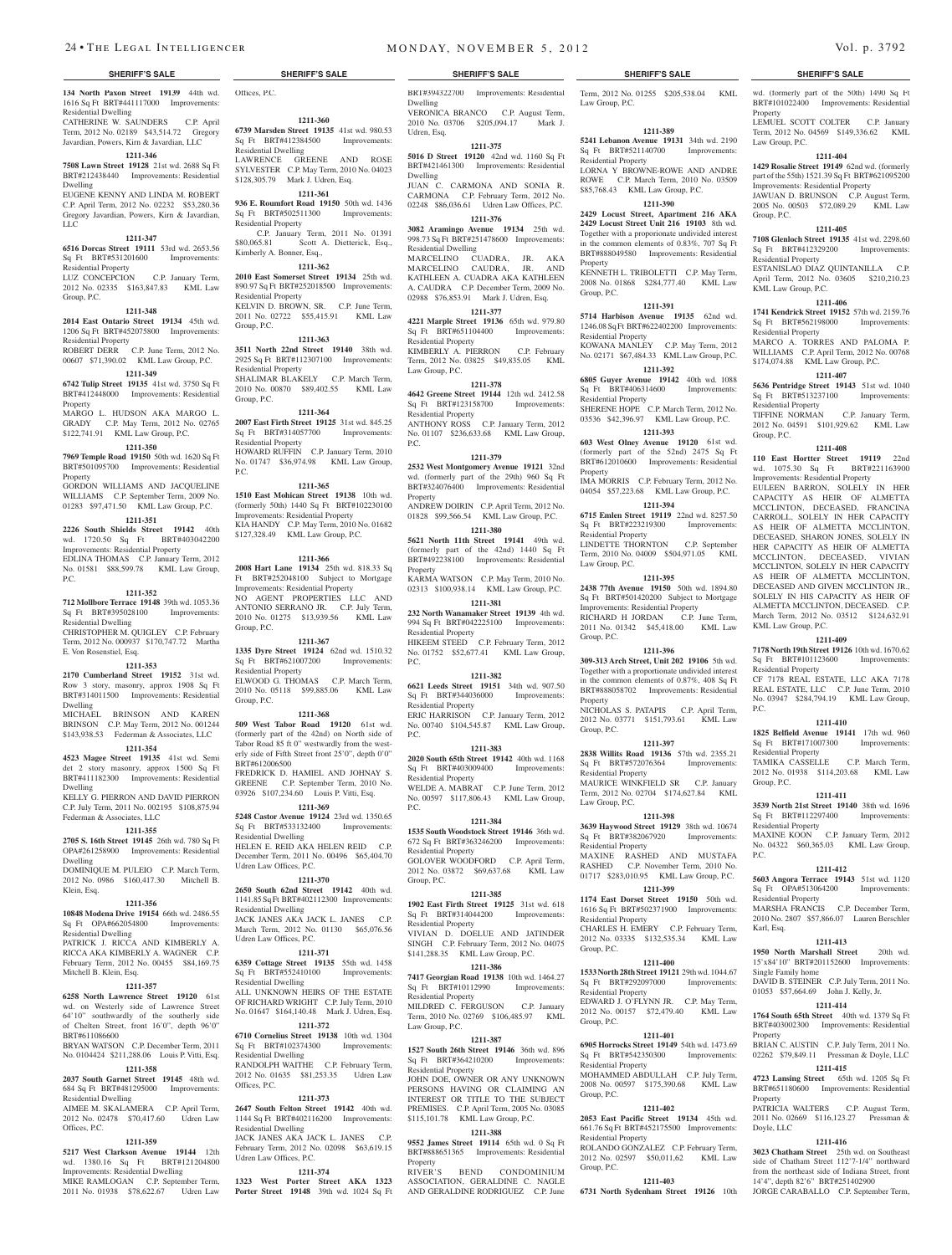# **SHERIFF'S SALE SHERIFF'S SALE SHERIFF'S SALE SHERIFF'S SALE SHERIFF'S SALE**

2010 No. 000794 \$113,643.06 Louis P. Vitti, Esq.

# **1211-417**

**2913 Rorer Street 19134** 33rd wd. 1010 Sq Ft BRT#071528300 Improvements: Residential Property

BORIS SKYLAR C.P. May Term, 2012 No. 000669 \$62,559.82 Christopher A. DeNardo, Esq.

# **1211-418**

**2103 East Ontario Street 19134** 45th wd. 1430 Sq Ft BRT#452086800 Improvements: Residential Property

GENEVIEVE RYNKIEWICZ AND STANLEY A. RYNKIEWICZ, JR.. C.P. May Term, 2012 No. 2365 \$89,420.91 Christopher A. DeNardo, Esq.

# **1211-419**

**441 Emily Street 19148** 39th wd. 1120 Sq Ft BRT#392039300 Improvements: Residential Property RICHARD J. SITES AKA RICHARD SITES

C.P. May Term, 2012 No. 3455 \$102,827.37 Christopher A. DeNardo, Esq.

# **1211-420**

**2014 South Garnet Street 19145** 48th wd. 962 Sq Ft BRT#481298800 Improvements: Residential Property

NAGHAMANA JAMAL AKA NAGHM JAMAL C.P. January Term, 2012 No. 4222 \$83,302.76 Christopher A. DeNardo, Esq.

# **1211-421**

**5246 N. 2nd Street 19120** 42nd wd. Land area 3500 Sq Ft, improvement area 1200 Sq Ft BRT#422411400 Improvements: Residential Real Estate - Single Family Dwelling BRIAN E. WALKER C.P. May Term, 2011 No. 01380 \$95,553.59 Robert J. Wilson, Esq., Wilson Law Firm

# **1211-422**

**125 W. Walnut Park Drive** 61st wd. 2914.85 Sq Ft BRT#611372400 Improvements: Residential Dwelling DOROTHY E. THOMPSON, ADMINISTRATRIX OF THE ESTATE OF MADELENE GREEN. C.P. September Term, 2011 No. 2822 \$113,092.37 Gregory Javardian, Esq.

# **1211-423**

**857 Glenn Street** 58th wd. 3904 Sq Ft BRT#581174100 Improvements: Residential Dwelling EDWARD M. MURT AND DONNA M. MURT

C.P. March Term, 2011 No. 1475 \$211,939.69 Gregory Javardian, Esq.

# **1211-424**

**4100 Fairdale Road** 66th wd. 3280.20 Sq Ft BRT#662566400 Subject to Mortgage Improvements: Residential Dwelling WAYNE KECK AKA WAYNE T KECK AND JANET KECK AKA JANET L KECK C.P. May Term, 2012 No. 000504 \$17,218.27 Gregory Javardian, Esq.

# **1211-425**

**2767 Kirkbride Street 19137** 45th wd. 1316 Sq Ft BRT#453127700 Improvements: Residential Dwelling LAWRENCE J. LUDWIG AND CHARLEEN

M. LUDWIG C.P. April Term, 2012 No. 02210 \$56,508.16 Gregory Javardian, Powers, Kirn & Javardian, LLC

# **1211-426**

**7556 Overbrook Avenue 19151** 34th wd. Two story masonry; 1152 Sq Ft BRT#343253900 Improvements: Residential Dwelling NO AGENT PROPERTIES, LLC AND DEAN ROSSI C.P. April Term, 2012 No. 003173 \$92,097.70 Federman & Associates, LLC

# **1211-427**

**527 Penny Lane, Unit C5-3 19111** Res Condo 3101 Sq Ft BRT#888630202 Subject to Mortgage Improvements: Residential Dwelling KATHLEEN CHUNG AKA KATHLEEN BANGWHAN CHUNG AND EUGENE E CHUNG C.P. November Term, 2010 No. 03349 \$110,803.61 Federman & Associates, LLC

#### **1211-428 418 Hellerman Street 19111** 35th wd. 2700

Sq Ft BRT#353061500 Improvements: Residential Property ZAHRIUL CHOWDHURY C.P. December Term, 2009 No. 03366 \$265,729.59 KML Law Group, P.C.

# **1211-429**

**4324 Pilling Street 19124** 23rd wd. 1406.50 Sq Ft BRT#234239900 Improvements: Residential Property

ANTONIO NEVAREZ AND JESSICA NEVAREZ C.P. February Term, 2010 No. 02186 \$65,581.72 KML Law Group, P.C.

# **1211-430**

**946 Kenwyn Street 19124** 23rd wd. (formerly part of the 35th) 2625 Sq Ft BRT#233053700 Improvements: Residential Property JONEL DEANS C.P. May Term, 2012 No. 02335 \$127,540.81 KML Law Group, P.C.

**1211-431 2652 East Tioga Street 19134** 45th wd. 864 Sq Ft BRT#451059700 Improvements:

Residential Property QUINN C. KAZARNOWICZ C.P. April Term, 2012 No. 00769 \$113,659.59 KML Law Group, P.C.

# **1211-432**

**7464 Rhoads Street 19151** 34th wd. 1626.90 Sq Ft BRT#343156200 Improvements: Residential Property CARLA WATTS C.P. January Term, 2011 No. 02976 \$126,895.20 KML Law Group, P.C.

# **1211-433**

**664 Parlin Street 19116** 58th wd. 2673.25 Sq Ft BRT#582054917 Improvements: Residential Property ANDREW R. SMOLONSKY C.P. September

Term, 2011 No. 01761 \$218,480.14 KML Law Group, P.C. **1211-434**

### **242 West Abbottsford Avenue 19144** 13th wd.

(formerly 22nd) 1772.62 Sq Ft BRT#133036700 Improvements: Residential Property MABLE TRIPPETT AND MARK A TRIPPETT C.P. March Term, 2008 No. 05725 \$115,747.52 KML Law Group, P.C.

# **1211-435**

**6258 Jackson Street 19135** 55th wd. 1454.40 Sq Ft BRT#552460400 Improvements: Residential Property JOSEPH N. PANTALONE AS ADMINSTRATOR OF THE ESTATE OF KATHLEEN PANTALONE, DECEASED C.P. November Term, 2011 No. 00880 \$57,775.47 KML Law Group, P.C.

# **1211-436**

**3624 North Percy Street 19140** 43rd wd. 879.60 Sq Ft BRT#432120900 Improvements: Residential Property LUVENIA L. BROWN C.P. October Term, 2010 No. 03823 \$67,208.69 KML Law Group, P.C.

**1211-437**

**437 East Mount Pleasant Avenue 19119**  22nd wd. 18,500 Sq Ft BRT#222148900 Improvements: Residential Property KHADRI ABDUS-SABOOR AND RASHIDA PATIENCE C.P. August Term, 2009 No. 02451 \$766,346.11 KML Law Group, P.C.

# **1211-438**

**10882 Knights Road 19154** 66th wd. 3873 Sq Ft BRT#662209035 Improvements: Residential Property MUZAFAR AHMED MEHKRI AND MAHVISH MUZAFAR MEHKRI C.P. September Term, 2010 No. 03567 \$255,147.02 KML Law Group, P.C.

# **1211-439**

**3061 Martha Street 19134** 25th wd. 1001.62 Sq Ft BRT#252423900 Improvements: Residential Property DIONISIO ESPINAL C.P. July Term, 2009

# No. 02776 \$75,300.60 KML Law Group, P.C.

**1211-440 6116 Palmetto Street 19111** 35th wd. 3691.32 Sq Ft BRT#352291300 Improvements: Residential Property MANUEL A. ROMAN JR. AND MAXINE ROSARIO C.P. August Term, 2011 No. 03302 \$68,538.69 KML Law Group, P.C.

# **1211-441**

**2043 East Willard Street** 45th wd. Northeast side of Willard Street and northwest side of Joyce<br>Street, front 18', depth 85' Improvements: Street, front 18', depth 85' Residential Property SHAUN MCGOWAN AKA SHAWN MCGOWAN C.P. February Term, 2012 No. 002223 \$66,880.82 Phillip D. Berger, Esq

# **1211-442**

**245 E. Sheldon Street 19120-3517** 42nd wd. 14'6" frontage x 82'6" depth OPA#421169200 Improvements: Residential Property FREDERICK KING C.P. November Term, 2011 No. 00515 \$30,326.46 Richard M. Squire & Associates, LLC

# **1211-443**

**7249 Souder Street 19149** 35th wd. 16'1/2" frontage x 93' depth OPA#542330600 Improvements: Residential Property DENNIS T. ANTHONY AKA DENNIS TIMOTHY ANTHONY C.P. December Term, 2011 No. 03328 \$92,604.12 Richard M. Squire & Associates, LLC

# **1211-444**

**4736 Lansing Street 19136** 65th wd. 16'4" frontage x 70' depth OPA#651173300 Improvements: Residential Property MICHAEL DIXON AND UNITED STATES OF AMERICA C.P. October Term, 2011 No. 01113 Richard M. Squire & Associates, LLC **1211-445**

**2114 East York Street** 31st wd. 840 Sq Ft BRT#313141800 Improvements: Residential Property

DAVID B. STEINER C.P. May Term, 2011 No. 2645 \$162,303.58 Bruce M. Dolfman

**1211-446**

2597 \$158,108.65 Bruce M. Dolfman **1211-447 2310 East Thompson Street** 31st wd. 840 Sq Ft BRT#312123200 Improvements:

DAVID B. STEINER C.P. May Term, 2011 No. 2544 \$158,475.13 Bruce M. Dolfman **1211-448 6656 Edmund Street 19135** 41st wd. 1280<br>
Sq Ft BRT#411399600 Improvements:

TRACY WANINGER C.P. May Term, 2010 No. 00937 \$64,184.31 Benjamin E. Witmer, Esq. **1211-449 1257 South 22nd street** 36th wd. Row 2 sty, masonry; Containing in front or breadth on the said twnety-second street, 18' and extending of that width in length or depth eastward, the north line thereof along the said south said of Titan Street, 74' to a certain 4' wide alley, which extends northward and southward from the said Titan Street to Wharton Street. Subject

PROPERTY OF 1257 SOUTH 22ND STREET, LLC C.P. March Term, 2012 No. 01029 \$205,940.05 Chandra M. Arkema, Esq. **1211-450 1555 N. Orkney Street** 17th wd. Row 3 sty, masonry; situate no the eastside of Orkney Street (25 feet wide) at the distance of 28'7-3/8" southward from the south line of Oxford Street (50 ft

RAQUEL MANGUAL C.P. March Term, 2012 No. 01971 \$79,756.37 Chandra M.

**1211-451 2635 Elbridge Street 19149** 35th wd. 2987.25

CARLUS GRUNDY AND ANGELA S. HENDERSON C.P. January Term, 2010 No. 00789 \$195,511.23 KML Law Group, P.C. **1211-452 3137 W. Thompson Street 19121** 29th wd. 1367 Sq Ft together with a proportionate undivided interest in the common elements of 0.694% BRT#888290036 Improvements:

EDWARD AYZENBERG C.P. March Term, 2012 No. 01611 \$247,070.26 KML Law

**1211-453 10043 Ferndale Street 19116** 58th wd. 2850 Sq Ft BRT#582479900 Improvements:

VASYL FEDELESH C.P. March Term, 2012 No. 00444 \$147,998.24 KML Law Group,

**1211-454 3302 Fairdale Rd 19154** 66th wd. 1800 Sq Ft BRT#663022000 Improvements: Residential

BO HDAN CHAC AND LINDA RAUDENBUSH C.P. January Term, 2012 No. 02337 \$104,609.68 KML Law Group, P.C. **1211-455 3578 New Queen Street 19129** 38th wd. 766.39 Sq Ft BRT#382153400 Improvements:

HEATHER HILLANBRAND C.P. August Term, 2011 No. 02762 \$134,290.69 KML

**1211-456 4421 North 18th Street 19140** 13th wd. 954.56<br>
Sq Ft BRT#132168100 Improvements:

ELIZABETH MCNAIR C.P. December Term, 2010 No. 00963 \$75,267.73 KML Law

**1211-457 4039 Neilson Street 19124** 33rd wd. 900 Sq Ft BRT#332527500 Improvements: Residential

LANEESHIA CHASE AKA LENEESHIA CHASE C.P. October Term, 2010 No. 02538 \$44,526.97 KML Law Group, P.C. **1211-458**

Sq Ft BRT#621512800 Improvements:

MOON JEKARL AND HYE KYUNG BAXTER C.P. September Term, 2010 No. 04011 \$129,379.36 Mark J. Udren, Esq. **1211-459 4313 Ludlow Street 19104** 27th wd. 1204 Sq Ft BRT#272006800 Improvements:

BASHISHA SHERROD C.P. January Term, 2007 No. 001374 \$68,697.74 Mark J.

**1211-460 5630 Hazel Avenue 19143** 46th wd. 952.50

wide). Subject to Mortgage

Sq Ft BRT#621301100 Residential Property

Residential Property

Residential Property

Residential Property

Sq Ft BRT#132168100 Residential Property

Law Group, P.C.

Group, P.C.

Property

Residential Dwelling

Residential Dwelling

Udren, Esq.

Group, P.C.

 $PC$ 

Property

**Property** 

Residential Property

Sq Ft BRT#411399600 Residential Dwelling

to Mortgage

Arkema, Esq.

**2106 East Dauphin Street** 31st wd. 795 Sq Ft BRT#313067300 Improvements: Residential DAVID B STEINER C.P. May Term, 2011 No. Sq Ft BRT#463020700 Improvements: Residential Dwelling SYRETTA JEFFERSON AKA SYRETTA N. JEFFERSON C.P. April Term, 2012 No. 01083 \$49,094.19 Udren Law Offices, P.C.

### **1211-461 4829 Hazel Avenue 19143** 46th wd. 2310 Sq Ft BRT#461063000 Improvements: Residential Dwelling

Sq Ft BRT#621589400 Improvements:

CHAU THI LUONG C.P. August Term, 2009 No. 02115 \$123,561.33 KML Law

**1211-476 1540 North Felton Street 19151** 34th wd. 1350 Sq Ft BRT#342347700 Improvements:

CAHTERINE GLADDEN C.P. February Term, 2012 No. 03483 \$70,715.64 KML

**1211-477 257 East Haines Street 19144-5769** 59th wd. 2191.28 Sq Ft PRCL#592003805 Improvements: Residential Property PATRICIA RAMSEY C.P. August Term, 2009 No. 04203 \$73,521.61 Phelan Hallinan &

**1211-478 4300 Greenmount Road 19154-3708**  58th wd. 2212.50 Sq Ft PRCL#662456600 Improvements: Residential Property NANCY C. LODISE C.P. April Term, 2012 No. 03603 \$187,958.16 Phelan Hallinan &

**1211-479 5804 Tulip Street 19135-4208** 41st wd. 2500 Sq Ft PRCL#411420400 Improvements:

WILLIAM GROSS C.P. October Term, 2011 No. 00049 \$110,439.46 Phelan Hallinan &

**1211-480 7542 Fayette Street 19150-1802** 50th wd. 1600 Sq Ft PRCL#501017600 Improvements:

ANDREW NELSON HUGHLETT, III IN HIS CAPACITY AS HEIR OF ANDREW N. HUGHLETT, JR., DECEASED. UNKNOWN HEIRS, SUCCESSORS, ASSIGNS, AND ALL PERSONS, FIRMS, OR ASSOCIATIONS CLAIMING RIGHT, TITLE, OR INTEREST FROM OR UNDER ANDREW N. HUGHLETT JR., DECEASED C.P. June Term, 2010 No. 01251 \$115,343.04 Phelan Hallinan &

**1211-481 902 Bridge Street 19124-1711** 35th wd. 1140 Sq Ft PRCL#351147200 Improvements:

STEPHANIE LUNDY C.P. May Term, 2009 No. 00491 \$77,494.11 Phelan Hallinan &

**1211-482 1625 Dounton Street 19140-2907** 13th wd. 716.24 Sq Ft PRCL#132295900 Improvements: Residential Property ADRIAN TYLER C.P. May Term, 2012 No. 01421 \$35,269.40 Phelan Hallinan &

**1211-483 6339 Glenloch Street 19135-3203** 41st wd. 1046 Sq Ft PRCL#411211700 Improvements:

DONNA M. BALLARD C.P. May Term, 2009 No. 01944 \$118,941.41 Phelan Hallinan &

**1211-484 3308 Aldine Street 19136-3802** 56th wd. 1623.64 Sq Ft PRCL#642107500 Improvements: Residential Property UNKNOWN HEIRS, SUCCESSORS, ASSIGNS, AND ALL PERSONS, FIRMS, OR ASSOCIATIONS CLAIMING RIGHT. TITLE, OR INTEREST FROM OR UNDER VERONICA MULCAHY, DECEASED C.P. June Term, 2010 No. 03143 \$124,960.81

Phelan Hallinan & Schmieg, LLP

Residential Property

Schmieg, LLP

Hallinan & Schmieg, LLP

Residential Property

& Schmieg, LLP

**1211-485 621 East Thayer Street 19134-1825** 33rd wd. 637 Sq Ft PRCL#331145300 Improvements:

LOUISE ANNETTE NEDD C.P. April Term, 2012 No. 01944 \$68,829.04 Phelan Hallinan

**1211-486 6547 Theodore Street 19142-2821** 14th wd. 1042.60 Sq Ft PRCL#406239800 Improvements: Residential Property NYIMA J. HARRIS C.P. July Term, 2010 No. 01079 \$45,316.03 Phelan Hallinan &

**1211-487 1242 Alcott Street 19149-3710** 35th wd. 1102.50 Sq Ft PRCL#352068600 Improvements: Residential Property ENOCH GEORGE BUTLER C.P. December Term, 2011 No. 01544 \$79,989.58 Phelan

**1211-488 6739 Gillespie Street 19135-2205** 41st wd. 1440 Sq Ft PRCL#552452000 Improvements:

OLENA MALAYDAKH C.P. June Term,<br>2010 No. 03251 \$151,655.40 Phelan 2010 No. 03251 \$151,655.40 Hallinan & Schmieg, LLP

Residential Property

Residential Property

Law Group, P.C.

Schmieg, LLP

Schmieg, LLP

Schmieg, LLP

Schmieg, LLP

Schmieg, LLP

Schmieg, LLP

Schmieg, LLP

Residential Property

Residential Property

Residential Property

Residential Property

Group, P.C.

DAVID TIBBS AND DENISE E. TIBBS C.P. May Term, 2010 No. 04558 \$159,324.03 Udren Law Offices, P.C.

# **1211-462**

**4832 Tackawanna Street 19124** 23rd wd. Front 16'1/4" x depth 80'7", 1290 Sq Ft OPA#23234200 NEUTRAL GUARDIAN, INC. C.P. January

Term, 2011 No. 01621 \$11,765.00 Joshua B Ladov, Esq., Ladov Law Firm, PC **1211-463 2106 N. Marvine Street 19122** 20th wd. 1839 Sq Ft more or less BRT#202246100 Improvements: Residential Dwelling

QUANDA N. GARRISON C.P. September Term, 2011 No. 01193 \$80,551.01 Leona Mogavero, Esq., Klehr Harrison Harvey Branzburg LLP

# **1211-464**

**2311 Loney Street 19152** 56th wd. 1486 Sq Ft BRT#561566000 Improvements: Residential Property JOSEPH K. KELLER AND MARGARET A.

KELLER C.P. June Term, 2012 No. 0677 \$133,880.04 Christopher A. DeNardo, Esq.

# **1211-465**

**1427 Marlborough Street 19125** 18th wd. 1329 Sq Ft BRT#181070600 Improvements: Residential Property HECTOR O. RODRIGUEZ C.P. March Term, 2012 No. 00513 \$264,382.57 Christopher

# A. DeNardo, Esq. **1211-466**

**1010 West Ontario Street 19140** 43rd wd. 1025 Sq Ft BRT#431057800 Improvements: Residential Real Estate PHILLIP JAMAL WYNN C.P. April Term, 2012 No. 03508 \$38,846.23 Stern & Eisenberg, PC

# **1211-467**

**2335 Fuller Street 19152** 56th wd. 2808 Sq Ft BRT#562030800 Improvements: Residential Real Estate JOSEPH G. MARONSKI C.P. June Term, 2012 No. 00173 \$116,260.11 Stern &

Eisenberg, PC **1211-468**

**149 East Wishart Street 19134** 7th wd. 1120 Sq Ft BRT#071293700 Improvements: Residential Dwelling ERICA MARIA C.P. April Term, 2012 No. 02409 \$67,085.64 Gregory Javardian, Powers, Kirn & Javardian, LLC

# **1211-469**

**6822 Paschall Street AKA 6822 Paschall Avenue 19142-1817** 40th wd. 3772.80 Sq Ft PRCL#403320700 Improvements Residential Property LINDA WILLIAMS C.P. October Term, 2011 No. 04684 \$167,811.09 Phelan Hallinan & Schmieg, LLP

# **1211-470**

**225 South Alden Street 19139-3819** 60th wd. 900 Sq Ft PRCL#604260300 Improvements: Residential Property GENEVA CHURCH C.P. January Term, 2012 No. 02571 \$51,825.77 Phelan Hallinan & Schmieg, LLP

#### **1211-471 2424 South 71st Street 19142-1500** 40th wd.

1090 Sq Ft PRCL#404000900 Improvements: Residential Property KRISTINA S. ARTHUR C.P. November Term, 2011 No. 01763 \$133,494.03 Phelan Hallinan & Schmieg, LLP

# **1211-472**

**1708 Unity Street 19124** 23rd wd. 3600 Sq Ft BRT#232054900 Improvements: Residential Property

# YULISA ALVAREZ TOLEDO C.P. May Term, 2010 No. 02071 \$84,299.69 KML Law Group, P.C.

# **1211-473**

**6306 Leonard Street 19149** 62nd wd. 1510.52 **6252 Tackawanna Street 19135** 55th wd. 1994.64 Sq Ft BRT#552243800 Improvements: Residential Property JOHN S. MAHONEY AND CARA STEARS C.P. February Term, 2012 No. 04086 \$140,206.55 KML Law Group, P.C.

> **1211-474 2441 South Alder Street 19148** 39th wd. (formerly known as 3rd) 714 Sq Ft BRT#394122500 Improvements: Residential Property JAMIE DEVITO AND JOHN M. DEVITO C.P. March Term, 2008 No. 01030 \$55,972.93

> **1211-475 6254 Brous Avenue 19149** 62nd wd. 1050

KML Law Group, P.C.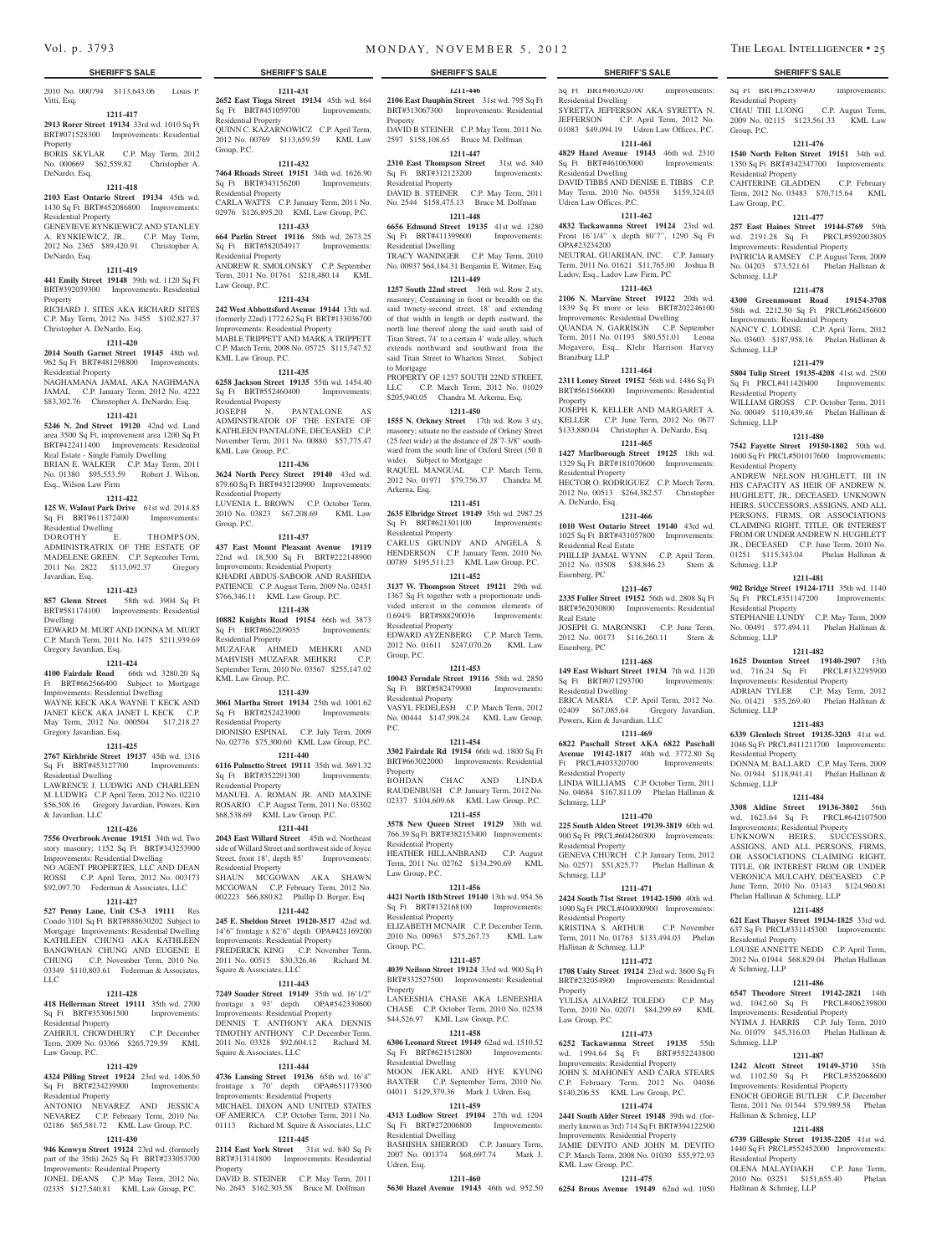# **1211-489**

**2301 Cherry Street, Unit 3H AKA Apt 3H 19103-1041** 88th wd. Being and designated as Unit No 3-H; together with a proportionate undivided interest in the common elements (as defined in such declaration) of .8603%. PRCL#888084028 Improvements: condominium unit

ANGELA V. CHANDLER C.P. March Term, 2012 No. 01350 \$245,896.94 Phelan Hallinan & Schmieg, LLP

#### **1211-490**

**3543 North Marvine Street 19140-4201** 

# 43rd wd. 1204.75 Sq Ft PRCL#432147300 Improvements: Residential Property NATIVIDAD DEL CARMEN GARCIA C.P. April Term, 2012 No. 01150 \$27,556.74

# Phelan Hallinan & Schmieg, LLP **1211-491**

**6327 Dicks Avenue 19142-3008** 40th wd. 1317.50 Sq Ft PRCL#402268700 Improvements: Residential Property CODY CHOUNLAMOUNTRY C.P. February Term, 2012 No. 03246 \$88,884.34 Phelan Hallinan & Schmieg, LLP

#### **1211-492**

**3901 Folsom Street 19104-1643** 24th wd. 1046.09 Sq Ft PRCL#243060300 Improvements: Residential Property HORACE L. SMITH AND JULIA M. SMITH C.P. May Term, 2010 No. 02525 \$45,846.58 Phelan Hallinan & Schmieg, LLP

# **1211-493**

**6615 Glenloch Street 19135-2718** 41st wd. 2250 Sq Ft PRCL#411213800 Improvements: Residential Property

JOSE ABARCA C.P. April Term, 2012 No. 02923 \$118,455.28 Phelan Hallinan & Schmieg, LLP

#### **1211-494**

**7217 Hanford Street 19149-1313** 54th wd. 1620 Sq Ft PRCL#542474500 Improvements: Residential Property

JOVANNI MARTINEZ C.P. April Term, 2012 No. 00152 \$156,411.31 Phelan Hallinan & Schmieg, LLP

#### **1211-495**

**648 East Lippincott Street 19134-2307**  33rd wd. 712.50 Sq Ft PRCL#331019300

Improvements: Residential Property ARACELY GARCIA AND ANGEL GARCIA C.P. December Term, 2009 No. 02088

# \$34,279.44 Phelan Hallinan & Schmieg, LLP **1211-496**

### **2335 South Hutchinson Street 19148- 3704** 39th wd. 672 Sq Ft PRCL#393465500 Improvements: Residential Property STANLEY T. RUTKOWSKI C.P. January Term, 2011 No. 01427 \$100,996.38 Phelan Hallinan & Schmieg, LLP

# **1211-497**

**160A Fountain Street 19127-1924** 21st wd. 2550 Sq Ft PRCL#212288800 Improvements: Residential Property CHRISTOPHER CAMPBELL C.P. February

Term, 2012 No. 03449 \$324,994.95 Phelan Hallinan & Schmieg, LLP

# **1211-498**

**5003 Irving Street 19139-4112** 60th wd. 1230 Sq Ft PRCL#602087000 Improvements: Residential Property

# YVONNE O. BROWN AKA YVONNE BOWLER C.P. March Term, 2012 No. 00758

# \$72,368.33 Phelan Hallinan & Schmieg, LLP

# **1211-499**

**1224 Fitzgerald Street 19148-3516** 29th wd. 700 Sq Ft PRCL#394310800 Improvements: Residential Property

VICTOR D'AGOSTINO C.P. May Term, 2010 No. 00465 \$176,706.54 Phelan Hallinan & Schmieg, LLP

# **1211-500**

**1444 North 53rd Street 19131-4038** 44th wd. 1405.55 Sq Ft PRCL#442338800 Improvements: Residential Property CHARLES CARTER C.P. April Term, 2012

No. 01661 \$115,945.68 Phelan Hallinan & Schmieg, LLP **1211-501**

#### **2212 North Salford Street 19131-2210**  52nd wd. 1443.20 Sq Ft PRCL#522265800 Improvements: Residential Property ZACHARY ROBINSON C.P. January 2008 No. 01586 \$124,465.55 Phelan Hallinan & Schmieg, LLP

### **1211-502**

**6549 Ditman Street 19135-2704** 41st wd. 1182.22 Sq Ft PRCL#411241700 Improvements: Residential Property SERGEY MUSHEYEV AKA SERGY MUSHEYEV AND EDVARD MUSHEYEV C.P. March Term, 2012 No. 00554 \$87,295.29 Phelan Hallinan & Schmieg, LLP

# **1211-503**

**926 Borbeck Ave. 19111-2603** 35th wd. 5562.50 Sq Ft PRCL#631251300 Improvements: Residential Property

UNKNOWN HEIRS, SUCCESSORS, ASSIGNS, AND ALL PERSONS, FIRMS, OR ASSOCIATIONS CLAIMING RIGHT, TITLE, OR INTEREST FROM OR UNDER ROBERT R. KULLMAN AKA ROBERT R. KULLMANN, DECEASED C.P. October Term, 2010 No. 00936 \$158,983.30 Phelan Hallinan & Schmieg, LLP

# **1211-504**

**802 North 20th Street 19130-2006** 15th wd. 1211.94 Sq Ft PRCL#151087000 Improvements: Residential Property SYLVIA S. BEY AND WILLIAM S. BEY C.P. March Term, 2010 No. 00459 \$699,650.19 Phelan Hallinan & Schmieg, LLP

# **1211-505**

**5033 Akron Street 19124-2629** 23rd wd. 1849.08 Sq Ft PRCL#621428100 Improvements: Residential Property MONICA WILLIAMS C.P. March Term, 2010 No. 04857 \$172,214.11 Phelan Hallinan & Schmieg, LLP

# **1211-506**

**1148 Marlyn Road 19151-3123** 34th wd. 1296 Sq Ft PRCL#344287700 Improvements: Residential Property TYRONE KNIGHT AND CAROL KNIGHT C.P. May Term, 2011 No. 01531 \$121,684.12 Phelan Hallinan & Schmieg, LLP

# **1211-507**

**2519 Nicholas Street AKA 2519 West Nicholas Street 19121-2816** 32nd wd. 751.54 Sq Ft PRCL#324030900 Improvements: Residential Property JAMES RICE AND DENISE M. PATTERSON C.P. June Term, 2011 No. 00660 \$22,752.52 Phelan Hallinan & Schmieg, LLP

# **1211-508**

**3323 Wellington Street 19149-1615** 55th wd. 1438.24 Sq Ft PRCL#551474500 Improvements: Residential Property BETTY NICHOLSON AKA BETTYANN NICHOLSON C.P. December Term, 2011 No. 01729 \$105,352.23 Phelan Hallinan & Schmieg, LLP

# **1211-509**

**1117 Custis Place 19122-4141** 20th wd. 1800 Sq Ft PRCL#141447100 Improvements: Residential Property HELENE SLOAN C.P. November Term, 2011 No. 02554 \$46,304.26 Phelan Hallinan & Schmieg, LLP

### **1211-510**

**950 Belmont Avenue 19104-1261** 6th wd. 1280 Sq Ft PRCL#062341700 Improvements: Residential Property VANESSA ORTIZ C.P. March Term, 2012 No. 03758 \$131,872.82 Phelan Hallinan & Schmieg, LLP

#### **1211-511**

**1926 North Patton Street 19121-1719**  32nd wd. 679.68 Sq Ft PRCL#323310000 Improvements: Residential Property UNKNOWN HEIRS, SUCCESSORS, ASSIGNS, AND ALL PERSONS, FIRMS, OR ASSOCIATIONS CLAIMING RIGHT, TITLE, OR INTEREST FROM OR UNDER ERVIN TOLAND, DECEASED C.P. December Term, 2011 No. 02846 \$33,757.66 Phelan Hallinan & Schmieg, LLP

#### **1211-512**

**1806 Titan Street 19146-2927** 36th wd. 832 Sq Ft TXPRCL#361096600 Improvements: Residential Property PERRY M. JACKSON C.P. April Term, 2012 No. 04287 \$177,106.26 Phelan Hallinan & Schmieg, LLP

# **1211-513**

**7627 Woodcrest Avenue 19151-2703** 34th wd. 1422.61 Sq Ft PRCL#343195100 Improvements: Residential Property HOWARD W. TUCKER C.P. April Term, 2010 No. 04373 \$47,652.77 Phelan Hallinan & Schmieg, LLP

# **1211-514**

**2243 Dickinson Street 19146-4204** 36th wd. 868 Sq Ft PRCL#364028300 Improvements: Residential Property BONNIE KUSHNER AND PETER DISSIN C.P. March Term, 2012 No. 02146 \$90,509.80 Phelan Hallinan & Schmieg, LLP

**1211-515**<br>**ber Street 19130-2018** 15th **810 North Uber Street** wd. 2840.80 Sq Ft PRCL#151067410 Improvements: Residential Property MIGDALIA M RAMIREZ C.P. July Term, 2011 No. 00616 \$52,422.01 Phelan Hallinan & Schmieg, LLP

# **1211-516**

**7104 Woolston Avenue 19138-2034** 10th wd. 1721.35 Sq Ft PRCL#102409300 Improvements: Residential Property HAYAT SAYED AND TYRELL AUSTIN C.P. December Term, 2011 No. 01124 \$86,662.43 Phelan Hallinan & Schmieg, LLP **1211-517**

**8061 Cresco Avenue 19136-2226** 64th

# 26 • THE LEGAL INTELLIGENCER MONDAY, NOVEMBER 5, 2012 Vol. p. 3794

# **SHERIFF'S SALE SHERIFF'S SALE SHERIFF'S SALE SHERIFF'S SALE SHERIFF'S SALE**

**1211-531 2111 South Beechwood Street 19145-3407**  48th wd. 712.50 Sq Ft PRCL#482167200 Improvements: Residential Property ERNEST MOORE AND MARLO MOORE C.P. June Term, 2007 No. 00215 \$96,680.75

MARC PALERMO C.P. March Term, 2012 No. 01035 \$368,087.81 Phelan Hallinan &

**1211-544 12516 Chilton Road 19154** 66th wd. 2109.40 Sq Ft BRT#663320400 Improvements:

ANNMARIE B. DELUCA C.P. November Term, 2009 No. 04772 \$239,786.66 KML

**1211-545 728 West Fisher Avenue 19120** 49th wd. 1350 Sq Ft BRT#492040200 Improvements:

PROPERTY OF SONYA COTTM PEARCE, KNOWN HEIR TO THE ESTATE OF JANICE WILSON, DECEASED AND UNKNOWN HEIRS OF THE ESTATE OF JANICE WILSON, DECEASED. C.P. May Term, 2009 No. 04234 \$99,086.51 KML

**1211-546 2005 Emily Street 19145** 48th wd. (formerly part of the 36th) 672.60 Sq Ft BRT#481113600 Improvements: Residential Property<br>NADIRAH WESTBROOK C.P. November

Term, 2011 No. 02985 \$29,991.18 KML

**1211-547 6309 Trotter Street 19111** 35th wd. 2025.75 Sq Ft BRT#531236400 Improvements:

AYESHIA PAYNE C.P. December Term, 2009 No. 01841 \$175,055.18 KML Law

**1211-548 6350 North 8th Street 19126** 49th wd. 3140<br>
Sq Ft BRT#492135200 Improvements:

MARIE HENRY AND GASPARD HENRY C.P. November Term, 2009 No. 05030 \$232,936.25 Stern & Eisenberg, PC **1211-549 1854 Hoffman Street 19145** 48th wd. 752 Sq Ft BRT#481079700 Improvements:

DAVID LINGHAM C.P. May Term, 2012 No. 01759 \$134,730.83 Stern & Eisenberg, PC **1211-550 5115 Arch Street 19139** 44th wd. 16' frontage x 74' depth OPA#441019200 Improvements:

FRANKLIN W. BOGLIN C.P. May Term, 2011 No. 03252 \$26,421.38 Richard M.

**1211-551 616 North 64th Street 19151** 34th wd. 2500 Sq Ft BRT#344245700 Improvements:

CHERYL L. STEPHENS C.P. February Term, 2012 No. 003830 \$238,838.46 Martha E.

**1211-552 9955 Alicia Street 19115** 58th wd. 2899.20 Sq Ft BRT#581225800 Improvements:

ERIC PATRICK AND SONDRA BACHMANN C.P. April Term, 2012 No. 001043 \$221,728.99

**1211-553 3202 Tyson Avenue 19149** 55th wd. 2271.45 Sq Ft BRT#551330000 Improvements:

INGRID QUICENO C.P. January Term, 2012 No. 002176 \$210,759.88 Martha E. Von

**1211-554 642 North 56th Street 19131** 4th wd. (formerly part of the 34th) 1,440 Sq Ft BRT#043047700 Improvements: Residential Dwelling ROBYN D. BROTHERS C.P. August Term, 2011 No. 04286 \$78,756.74 Udren Law

**1211-555 1514 Arrott St 19124** 23rd wd. 2,000 Sq Ft BRT#232140000 Improvements: Residential

NANCY GREEN C.P. August Term, 2010 No. 03860 \$137,773.98 Udren Law Offices, P.C. **1211-556 6800 Oxford Avenue 19111** 35th wd. 10,979.50 Sq Ft BRT#353311905 Improvements:

PAULINE PAPAGEORGIOU C.P. June Term, 2011 No. 03264 \$158,404.03 Udren Law

**1211-557 2909 South 67th Street 19142** 40th wd. 1794.60 Sq Ft BRT#406615400 Subject to Mortgage Improvements: Residential Dwelling BERHANE GHEBRE AND ELSA HAGOS C.P. October Term, 2011 No. 01709 \$185,319.13

**1211-558 2169 Knorr Street 19149** 54th wd. 1628.10 Sq Ft BRT#542013100 Improvements:

Schmieg, LLP

Residential Property

Residential Property

Law Group, P.C.

Law Group, P.C.

Residential Property

Sq Ft BRT#492135200 Residential Real Estate

Residential Real Estate

Residential Property

Residential Dwelling

Von Rosenstiel, Esq.

Residential Dwelling

Residential Dwelling

Rosenstiel, Esq.

Offices, P.C.

Dwelling

Residential Dwelling

Udren Law Offices, P.C.

Residential Dwelling

Offices, P.C.

Martha E. Von Rosenstiel, Esq.

Squire & Associates, LLC

Group, P.C.

NADIRAH WESTBROOK

Law Group, P.C.

**1211-532 20 West Harvey Street, 22 West Harvey Street 19144** 59th wd. 2880 Sq Ft & 2480 Sq Ft PRCL#593046000 & PRCL#593046100

MICHAEL P. MEYERS C.P. April Term, 2012 No. 02278 \$106,361.89 Phelan Hallinan &

**1211-534 403 South 51st Street 19143-1607** 60th wd. 2000 Sq Ft PRCL#602163400 Improvements:

SELVA CENTURION C.P. May Term, 2012 No. 00586 \$233,611.82 Phelan Hallinan &

**1211-535 813 Knorr Street 19111-4825** 53rd wd. 3328 Sq Ft PRCL#532131700 Improvements:

FRANK R. DOYLE, III AND DEBORAH ANN DOYLE C.P. April Term, 2012 No. 03371 \$182,069.80 Phelan Hallinan & Schmieg, LLP **1211-536 6511 Walnut Park Drive 19120-1031** 61st wd. 2048 Sq Ft PRCL#611029400 Improvements:

TOSHIKA SALMONS-GREEN C.P. March Term, 2009 No. 03245 \$91,404.88 Phelan

**1211-537 1825 West Ashdale Street 19141-1006** 17th wd. 900 Sq Ft PRCL#171054800 Improvements:

GUY M. SCHOOLFIELD AND MELISSA V. SCHOOLFIELD C.P. March Term, 2012 No. 02611 \$32,439.42 Phelan Hallinan &

**1211-538 1916 East Wensley Street 19134-2516**  45th wd. 2197.80 Sq Ft PRCL#452055300 Improvements: Residential Property MAGALY GERENA C.P. April Term, 2012 No. 04291 \$136,707.61 Phelan Hallinan &

**1211-539 1428 69th Avenue 19126-1612** 10th wd. 1536 Sq Ft PRCL#101264300 Improvements:

YOLANDA S. RICHARDS C.P. March Term, 2012 No. 03103 \$137,051.48 Phelan Hallinan

**1211-540 5407 Oakland Street 19124-1210** 62nd wd. 1196 Sq Ft PRCL#621406800 Improvements:

DARRYL LEONARD AND DORREEN LEONARD C.P. April Term, 2012 No. 03246 \$65,648.10 Phelan Hallinan & Schmieg, LLP **1211-541 2008 Carpenter Street 19146-2617** 30th wd. 960 Sq Ft PRCL#301241800 Improvements:

JOHN J. CHEATLEY C.P. May Term, 2012 No. 00588 \$227,126.32 Phelan Hallinan &

**1211-542 90 West Sharpnack Street 19119-2723** 5th wd. 2000 Sq Ft PRCL#223035800 Improvements:

YASMINE PERKINS, IN HER CAPACITY AS HEIR OF MARY H. PERKINS AKA MARY C PERKINS, DECEASED, YVETTE PERKINS IN HER CAPACITY AS HEIR OF MARY H. PERKINS AKA MARY C. PERKINS, DECEASED STEWART PERKINS, IN HIS CAPACITY AS HEIR OF MARY H. PERKINS AKA MARY C. PERKINS, DECEASED KARL PERKINS, IN HIS CAPACITY AS HEIR OF MARY H. PERKINS AKA MARY PERKINS, DECEASED UNKNOWN HEIRS, SUCCESSORS, ASSIGNS, AND ALL PERSONS, FIRMS, OR ASSOCIATIONS CLAIMING RIGHT, TITLE OR INTEREST FROM OR UNDER MARY H. PERKINS, DECEASED. C.P. June Term, 2010 No. 00963 \$130,586.25 Phelan Hallinan & Schmieg, LLP **1211-543 201 North 8th Street Unit 802 AKA 201-59 North 8th Street Unit 802 19106-1017** 88th wd. Together with all right, title, and interest to a 0.747% undivided interest of, in and to the common elements as more particularly set forth in the declaration. PRCL#888037280

Phelan Hallinan & Schmieg, LLP

Improvements: Residential Property TOVA M. DODGE AND JOSHUA C. TANGEMAN C.P. May Term, 2012 No. 01389 \$231,508.15 Phelan Hallinan & Schmieg, LLP **1211-533 1229 E. Fletcher Street 19125-3503** 18th wd. 814.56 Sq Ft PRCL#181260100 Improvements:

Residential Property

Residential Property

Residential Property

Residential Property

Residential Property

Schmieg, LLP

Schmieg, LLP

Residential Property

& Schmieg, LLP

Residential Property

Residential Property

Residential Property

Improvements: Condominium

Schmieg, LLP

Hallinan & Schmieg, LLP

Schmieg, LLP

Schmieg, LLP

wd. 4175.10 Sq Ft PRCL#642001000 Improvements: Residential Property CHRISTOPHER HENNIGAR AND TIFFANY A. MARYANSKI AKA TIFFANY MARYANSKI C.P. November Term, 2010 No. 04614 \$271,419.13 Phelan Hallinan & Schmieg, LLP

#### **1211-518**

**1431-35 Vista Street 19111-3723** 56th wd. 8437.50 Sq Ft PRCL#561327200 Improvements: Residential Property SEYED AHMAD ZIABARI AKA SEYAD AHMAD ZIABARI C.P. July Term, 2010 No. 02662 \$149,735.19 Phelan Hallinan & Schmieg, LLP

# **1211-519**

**3426 E. Street 19134-1102** 7th wd. 735 Sq Ft PRCL#073197600 Improvements: Residential Property

GEORGE M. SOWDEN C.P. January Term, 2012 No. 04039 \$51,727.86 Phelan Hallinan & Schmieg, LLP

# **1211-520**

**516 E. Luray Street 19120-4504** 42nd wd. 1037.40 Sq Ft PRCL#421037100 Improvements: Residential Property FLORINA MATTHEWS-KONCE AKA FLORINA MATTHEWS AND JEFFREY

KONCE C.P. April Term, 2012 No. 02917 \$89,286.83 Phelan Hallinan & Schmieg, LLP **1211-521**

**1408 South 27th Street 19146-3701**  36th wd. 821.28 Sq Ft PRCL#364295200 Improvements: Residential Property EDWARD B. ELLISON C.P. April Term, 2012

No. 00156 \$81,182.36 Phelan Hallinan & Schmieg, LLP **1211-522**

#### **1727 S. 16th Street** 36th wd. 896 Sq Ft BRT#365126800 Improvements: Residential Property

MULJANTI LILIJAN C.P. August Term, 2011 No. 02661 \$124,822.04 Pressman &

# Doyle, LLC

**1211-523 2211 North 52nd Street 19131** 53rd wd. 11250 Sq Ft PRCL#521298300 Improvements: Residential Property UNKNOWN HEIRS, SUCCESSORS, ASSIGNS, AND ALL PERSONS, FIRMS, OR ASSOCIATIONS CLAIMING RIGHT, TITLE OR INTEREST FROM OR UNDER JAMES BERTRAND, DECEASED ET AL C.P. July Term, 2009 No. 02028 \$195,744.77 Phelan Hallinan & Schmieg, LLP

# **1211-524**

**2036 Bridge Street 19124-2128** 62nd wd. 1431.90 Sq Ft PRCL#622102800 Improvements: Residential Property EMMA COLON C.P. February Term, 2012 No. 02696 \$80,543.37 Phelan Hallinan & Schmieg, LLP

### **1211-525**

**1337 Wells Street 19111-4921** 53rd wd. 1170 Sq Ft PRCL#532020900 Improvements: Residential Property MIKHAIL KHALAPOV C.P. August Term,

2011 No. 00977 \$134,460.34 Phelan Hallinan & Schmieg, LLP

**1211-526 4428 Chestnut Street 19104-2914** 27th wd. 2200 Sq Ft PRCL#272020000 Improvements: Residential Property WILLIAM H. MAGILL C.P. February Term,

2012 No. 02257 \$293,884.71 Phelan Hallinan & Schmieg, LLP

# **1211-527**

**6144 Ludlow Street 19139-3019** 3rd wd. 1424.70 Sq Ft PRCL#031015500 Improvements: Residential Property GARNELL BELL, JR. C.P. January Term, 2010 No. 00771 \$103,791.45 Phelan Hallinan & Schmieg, LLP

# **1211-528**

**1708 N. Marshall Street** 20th wd. On the west side of Marshall St., 72 ft-2-3/4" northward from the north side of Columbia Avenue front 17'6", depth 64'10" BRT#201144800 ROGEL S. SPENCER C.P. April Term, 2012 No. 02976 \$105,109.64 Louis P. Vitti, Esq.

# **1211-529 1234-40 Rising Sun Avenue 19140** 43rd wd.

RISING SUN REALTY CORP., LLC C.P. June Term, 2012 No. 01209 \$283,819.12 David

**1211-530 7118 Rising Sun Avenue** 35th wd. Situate at the corner formed by the intersection of the northwesterly side of Friendship Street (50 ft wide) Subject to Mortgage Improvements:

LINDA G. SMITH C.P. February Term, 2012 No. 00351 \$146,073.20 Chandra M.

Sq Ft BRT#881054630

Banks, Esq., Banks & Banks

S/D w det gar 2 sty masonry

Arkema, Esq.

Sq Ft, improvement Area 8656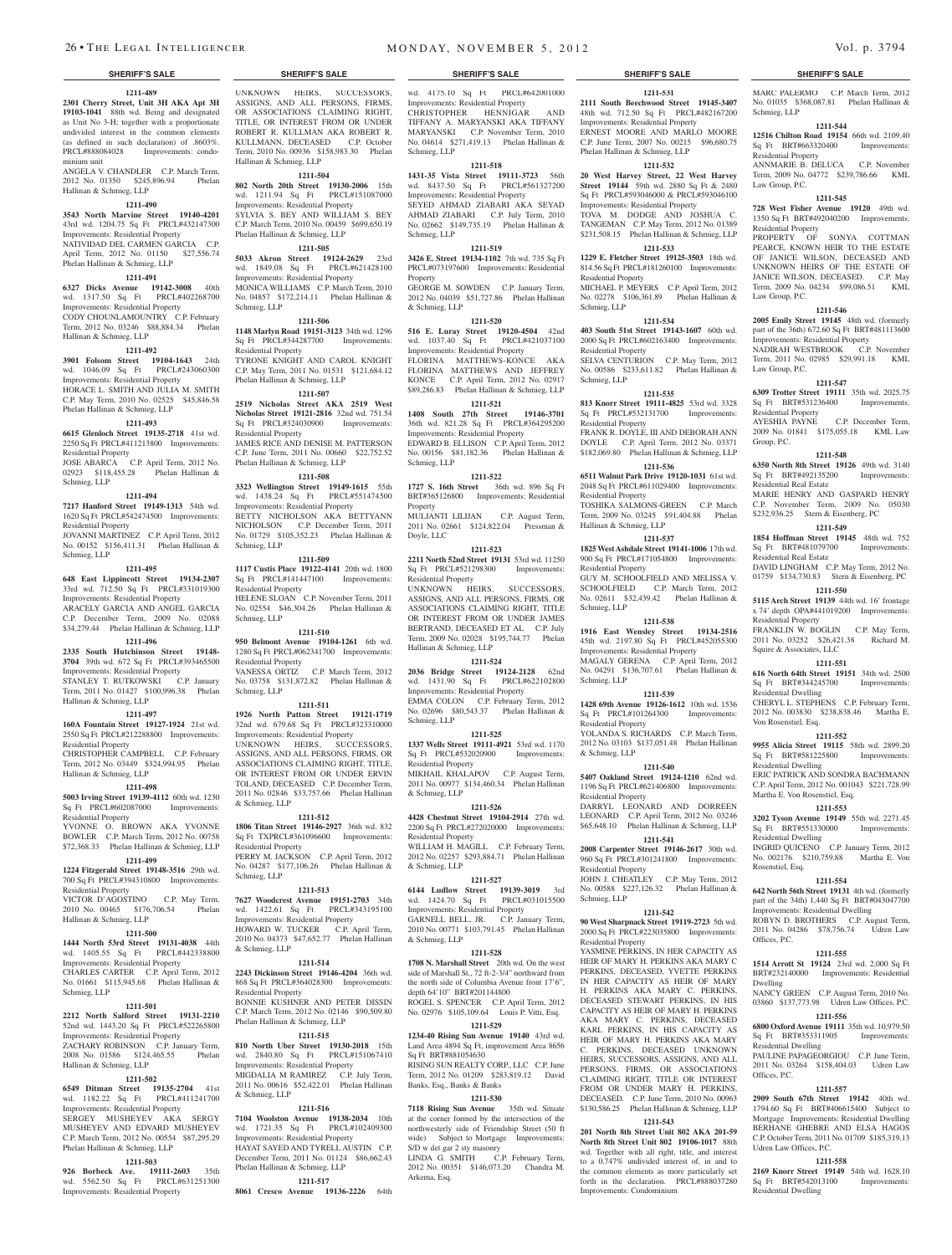# **SHERIFF'S SALE SHERIFF'S SALE SHERIFF'S SALE SHERIFF'S SALE SHERIFF'S SALE**

XIU MING LI C.P. May Term, 2012 No. 01834 \$84,521.01 Udren Law Offices, P.C. **1211-559**

**123 West Upsal Street 19119** 22nd wd. 14060 Sq Ft BRT#2230217 Improvements: Residential Dwelling

STANLEY MCKENZIE, NEVILLE NICHOLAS AND OPAL YOUNG C.P. October Term, 2009 No. 03127 \$212,699.52 Mark J. Udren, Esq.

#### **1211-560**

Udren Law Offices, P.C.

**7250 Calvert Street 19149** 35th wd. 1435.50 Sq Ft BRT#542502900 Improvements: Residential Dwelling JENNIFER FRANK AND JUSTIN FRANK C.P. August Term, 2011 No. 02529 \$106,154.95

# **1211-561**

**4528 Locust Street 19139** 46th wd. 1552 Sq Ft BRT#461009300 Improvements:

Residential Dwelling TATIJANA MILETIC C.P. March Term, 2010 No. 02988 \$233,771.18 Mark J. Udren, Esq.

# **1211-562**

**611 E. Courtland Street 19124** 42nd wd. 1083.22 Sq Ft Improvements: Residential Dwelling NATHANIEL HEAD AND SHARLENE HEAD AKA SHARLENE R HEAD (INDIVIDUALLY AND AS EXECUTRIX OF THE ESTATE OF WALTER A. SAUNDERS, JR.) C.P. August Term, 2011 No. 03300 \$28,198.74 Udren Law Offices, P.C.

#### **1211-563**

**122 West Sharpnack Street 19119** 22nd wd. 2002 Sq Ft BRT#223037400 Improvements: Residential Dwelling

MARCEL C. FRANKLIN C.P. May Term, 2010 No. 04319 \$212,340.53 Udren Law Offices, P.C.

#### **1211-564**

**132 North 55th Street 19139** 04th wd. 1844 Sq Ft BRT#041170002 Improvements: Residential Dwelling KAREN LEMON C.P. May Term, 2007 No. 001043 \$68,965.15 Mark J. Udren, Esq.

# **1211-565**

**1431 Church Street 19124** 23rd wd. 904.50 Sq Ft BRT#234032500 Improvements: Residential Dwelling WILLIAM CLAUDIO AND ANGIE

VALENTIN AKA ANGIE VALENTINE C.P. May Term, 2011 No. 03892 \$51,282.18 Udren Law Offices, P.C.

# **1211-566**

**6409 North 6th Street 19126** 61st wd. 8330 Sq Ft BRT#611127800 Improvements:

Residential Dwelling VAN A. COPELAND JR. AND VAN A. COPELAND, SR. C.P. August Term, 2011 No. 03323 \$197,487.76 Udren Law Offices, P.C.

### **1211-567**

**2341 Christian Street 19146** 13th wd. 952.20 Sq Ft BRT#302133100 Improvements: Residential Dwelling DEBORAH A. HOPKINS C.P. June Term,

2008 No. 002934 \$212,378.42 Mark J. Udren, Esq.

# **1211-568**

**49 West Carpenter Lane 19119** 22nd wd. 4324.92 Sq Ft BRT#223114600 Improvements: Residential Dwelling CORINTHIA CALHOUN AND RONNIE CALHOUN C.P. September Term, 2011 No. 00670 \$244,668.07 Udren Law Offices, P.C.

# **1211-569**

**2220 South Chadwick Street 19145** 26th wd. 658 Sq Ft BRT#261326000 Improvements: Residential Dwelling

CHRISTOPHER S. KNOTT C.P. May Term, 2012 No. 01066 \$149,281.02 Udren Law Offices, P.C.

# **1211-570**

**2133 South Chadwick Street 19145** 26th wd. 745.16 Sq Ft BRT#261311600 Improvements: Residential Dwelling ROBERT DELVISCIO C.P. February Term,

2011 No. 03103 \$103,459.81 Udren Law Offices, P.C.

# **1211-571**

**6412 Chelwynde Avenue 19143** 40th wd. 1120 Sq Ft BRT#406273900 Subject to Mortgage Improvements: Residential Dwelling EUGENE D. LOGAN BRIGGS C.P. January Term, 2011 No. 02936 \$146,475.54 Mark J. Udren, Esq.

# **1211-572**

**3470 Vinton Road 19154** 58th wd. 2000 Sq Ft BRT#663125200 Improvements: Residential Dwelling JEANNE K. CLAUSON AND ERIC J.

# CLAUSON C.P. January Term, 2007 No. 001095 \$235,235.69 Mark J. Udren, Esq. **1211-573**

**6447 North 12th Street FKA 6415 North 12th Street 19126** 49th wd. BRT#493132400 Subject to Mortgage Improvements: Residential Dwelling RENEE LIFE C.P. July Term, 2011 No. 03117

\$354,616.09 Udren Law Offices, P.C. **1211-574 1723 South Street AKA 1720 Rodman Street** 

**19146** 30th wd. 1360 Sq Ft BRT#303067400 Improvements: Residential Dwelling RONALD J. PRESSLEY C.P. October Term, 2007 No. 00419 \$385,352.79 Udren Law Offices, P.C.

# **1211-575**

**337 Leverington Ave. 19128** 21st wd. 1463.72 Sq Ft BRT#211402100 Improvements: Residential Dwelling BRYAN FULGINITTI AND HEATHE MODRES C.P. October Term, 2007 No. 02148

# \$120,078.95 Udren Law Offices, P.C.

**1211-576 3206 Ancona Road 19154** 66th wd. 2640 Sq Ft BRT#663075500 Improvements: Residential Dwelling MARK J. MCNAMEE AND KRISTY MCNAMEE C.P. October Term, 2007 No.

02046 \$164,437.55 Udren Law Offices, P.C. **1211-577 5823 Malvern Avenue 19131** 52nd wd. 1296

Sq Ft BRT#522120300 Improvements: Residential Dwelling HOWARD WILKS AKA HOWARD WILKES C.P. February Term, 2006 No. 000077 \$123,000.35 Mark J. Udren, Esq.

# **1211-578**

**4160 Gilham Street 19135** 55th wd. 975 Sq Ft BRT#552131800 Improvements: Residential Dwelling GLORIA HALL-BRUITCHER C.P. May Term, 2012 No. 03323 \$90,376.40 Udren

# **1211-579**

Law Offices, P.C.

**6755 Glenloch Street 19135** 41st wd. 1348.50<br> **Sq** Ft BRT#412337000 Improvements: Sq Ft BRT#412337000 Residential Dwelling MICHAEL AMERY C.P. October Term, 2008 No. 003036 \$166,951.73 Mark J. Udren, Esq.

**1211-580 8022 Buist Avenue 19153** 40th wd. 1290 Sq Ft BRT#405766700 Improvements: Residential

Dwelling PAULA A. CLARK AND GREGORY S. CLARK C.P. November Term, 2009 No. 02248 \$137,401.83 Mark J. Udren, Esq.

**1211-581**

**5234 Irving Street 19139** 60th wd. 1360 Sq Ft BRT#602101300 Improvements: Residential Dwelling AMIN AMENRA C.P. January Term, 2012 No. 02031 \$101,284.28 Udren Law Offices,

# **1211-582**

P.C.

**6246 North Camac Street 19141** 49th wd. 3192 Sq Ft BRT#493190200 Improvements: Residential Dwelling RAYMOND E. SMITH C.P. March Term, 2009 No. 001503 \$23,573.41 Mark J. Udren, Esq.

# **1211-583**

**6030 Edmund Street 19135** 41st wd. 1935 Sq Ft BRT#411389100 Residential Dwelling RUSSELL COOPER AND DARNISE COOPER AKA DENISE COOPER C.P. August Term, 2006 No. 000236 \$96,722.37 Mark J. Udren, Esq.

# **1211-584**

**5753 Pemberton Street 19143** 46th wd. 909.60<br>
Sq Ft BRT#463064300 Improvements: Sq Ft BRT#463064300 Residential Dwelling

STEVEN SIMS C.P. March Term, 2010 No. 05145 \$62,998.54 Udren Law Offices, P.C.

# **1211-585**

**2019 Stanwood Street 19152** 56th wd. 5400<br>
Sq Ft BRT#562036800 Improvements:  $\overline{Sq}$  Ft BRT#562036800 Residential Dwelling FERNANDA C. DEFREITAS C.P. May Term, 2012 No. 03937 \$358,430.33 Udren Law Offices, P.C.

### **1211-586**

**1657 North Robinson Street 19151** 34th wd. 1434.56 Sq Ft BRT#342277800 Subject to Mortgage Improvements: Residential Dwelling WENDY STOWE C.P. September Term, 2003 No. 004389 \$55,923.47 Mark J. Udren, Esq.

# **1211-587**

**3002 Agate Street 19134** 25th wd. 672 Sq Ft BRT#252340800 Improvements: Residential Dwelling WILLIAM WING AKA WILLIAM O WING C.P. June Term, 2012 No. 02056 \$41,083.49 Udren Law Offices, P.C.

# **1211-588**

**4717 Unruh Avenue 19135** 41st wd. 3350 Sq Ft BRT#412002000 Improvements: Residential Dwelling FRANCIS HENDERSON AND JULIA

HENDERSON C.P. March Term, 2010 No. 02295 \$156,334.71 Udren Law Offices, P.C.

Vol. p. 3795 MONDAY, NOVEMBER 5, 2012 THE LEGAL INTELLIGENCER • 27

feet wide) at the distance of two hundred twentytwo and six hundred ninety one thousandths feet along the said southerly side of Nevada Street. Subject to Mortgage Improvements: S/D w det

or depth southward on the west line thereof 90 feet 8 and 3/4 inches and on the easterly line thereof, which extends along the westerly side of Park Ave 88 ft, 4-3/4 inches to a certain 16 ft wide driveway which extends eastwardly into Park Ave and west into broad St and containing in width along the rear line thereof 28 ft 1-3/16 inches. BRT#632040200 Subject to Mortgage Improvements: S/D w b/g 2s masonry DANIEL CAMPBELL AKA DANIEL J CAMPBELL C.P. December Term, 2011 No. 02362 \$214,507.58 Patrick J. Wesner, Esq. **1211-612 6020 Greene Street 19144** 59th wd. 21600 Sq Ft BRT#593172400 Subject to Mortgage ARTIS T ORE AND VERLETTE Y ORE C.P. May Term, 2012 No. 002529 \$301,212.68

Daniel D. Haggerty, Esq.

Residential Dwelling<br>RAYMOND CESAR

Offices, P.C.

Offices, P.C.

Residential Property

Residential Property

Goldberg & Ackerman, LLC

Wesner, Esq.

sty masonry

units 2sty, masonr

**1211-613 5233 Arbor Street 19120-3603** 42nd wd. 1480 Sq Ft BRT#421392500 Improvements:

2011 No. 03913 \$141,905.90 Udren Law

**1211-614 3509 North 18th Street 19140** 38th wd. 3426.96 Sq Ft BRT#112250800 Improvements: Residential Dwelling CANDACE KOERBER C.P. August Term, 2008 No. 01112 \$206,075.23 Udren Law

**1211-615** 2013 Spruce Street 8th wd. Beginning at a point on the northerly side of Spruce Street (56 feet wide) measured westwardly along the said northerly side of Spruce Street. Subject to Mortgage Improvements: Row 4 sty masonry MARVIN GALFAND AND MYRNA WEISS GALFAND C.P. March Term, 2010 No. 06387 \$1,178,260.20 Chandra M. Arkema, Esq. **1211-616 5400 Regent Street 19143-4919** 51st wd. 1140 Sq Ft BRT#514144100 Improvements:

DONNA M. COOPERAKA DONNA COOPER AND DONELL COOPER C.P. December Term, 2011 No. 3416 \$50,471.83 Scott A. Dietterick, Esq., Kimberly A. Bonner, Esq., Joel A. Ackerman, Esq., Ashleigh L. Marin, Esq., Ralph M. Salvia, Esq., Jaime R. Ackerman, Esq., Zucker, Goldberg & Ackerman, LLC **1211-617 1235 Levick Street 19111** 53rd wd. 1530 Sq Ft BRT#531082900 Improvements:

KAMIKA L. SUDLER, ADMINSTRATRIX OF THE ESTATE OF CHARLES A. SUDLER, JR., AKA CHARLES ALLEN SUDLER, DECEASED. C.P. June Term, 2011 No. 3184 \$78,299.32 Scott A. Dietterick, Esq., Kimberly A. Bonner, Esq., Joel A. Ackerman, Esq., Ashleigh L. Marin, Esq., Ralph M. Salvia, Esq., Jaime R. Ackerman, Esq., Zucker,

**1211-618 4912 North Smedley Street 19141** 17th wd. Row b/gar 2 sty masonry; 1955 Sq Ft BRT#172164300 Subject to Mortgage Improvements: Residential Dwelling IVAN PERRY AKA IVAN PERRY, JR. C.P. January Term, 2012 No. 04857 \$57,396.41 McCabe, Weisberg, & Conway, P.C. **1211-619 5141 North 6th Street** 42nd wd. Containing in front or breadth on the said Sixth Street, fourteen feet eleven inches and extending of that width in length or depth eastwardly between lines parallel with the said Duncannon Ave, partly passing through the center brick party walls, 116 ft 7-1/2 inches to a point in the bed of a certain 15 ft wide driveway which extends northwardly and southwardly and communicates at its northernmost end thereof with a certain other 10 ft wide driveway which extends westwardly into the said 6th St. BRT#492105400 Subject to Mortgage Improvements: Row b/gar 2sty masonry<br>SOUDCHAI SENOUTHAI AKA SOUDCHAI SENOUTHAI SOUDCHAI SENONTHAI AND VORA DOUANGPRASEUTH C.P. October Term, 2011 No. 03363 \$46,427.15 Patrick J.

**1211-620A-B 49th wd. (5912 North 11th Street - Premises A)** 120'N of Nedro; 400 Sq Ft BRT#493075500 Subject to Mortgage Improvements: Priv gar 1

**49th wd. (5914 North 11th Street - Premises B)**  140' N of Nedro; 1280 Sq Ft BRT#493075600 Subject to Mortgage Improvements: Apt 2-4

BETTY B. BLUE C.P. September Term, 2008 No. 05189 \$93,732.13 Patrick J. Wesner, Esq. **1211-621 5435 Upland Way** 34th wd. Containing in front or breadth on the said Upland Way fifteen feet, seven inches, and extending of that width in length or depth northeastwardly between par-

C.P. August Term,

FRANCIS KILSON C.P. March Term, 2012 No. 02129 \$149,489.61 Chandra M. Arkema,

**1211-605 2235 South Croskey Street 19145** 48th wd. 679.68 Sq Ft BRT#482214800 Improvements:

DENISE PINE C.P. May Term, 2012 No. 00663 \$94,490.09 KML Law Group, P.C. **1211-606 4617 Chester Ave. 19143** 46th wd. 4544 Sq Ft BRT#461122900 Improvements: Residential

SUI L. JONES AKA SUI LIN JONES C.P. May Term, 2012 No. 01763 \$423,430.81

**1211-607 3339 Water Street AKA 3339 N. Water Street 19134** 7th wd. 14'10" frontage x 72' depth OPA#073044200 Improvements: Residential

CARMEN SANTIAGO AND JULIO A. RODRIGUEZ C.P. May Term, 2011 No. 003827 \$12,739.48 Richard M. Squire &

**1211-608 7705 Lawnton Street 19128** 21st wd. 5000 Sq Ft BRT#214161400 Improvements:

JOHN C. MCGRATH AND PATRICIA A MCGRATH C.P. November Term, 2010 No. 003833 \$313,049.01 Martha E. Von

**1211-609 9197 Ryerson Road** 57th wd. all that certain lot or piece of ground with buildings and improvements thereon erected, situate in the 57th ward of the City of Philadelphia, described in accordance with a survey and plan of property made for Ashton Park, Inc, by John J. McKeough, Jr. surveyor and regulator of the First district dated March 18, 1966, to wit: Beginning at a point on the Northeasterly side of Ryerson Road (50 feet wide) measured South 51 degrees, 3 minutes, 18 seconds East along the said northeasterly side of Ryerson Road the distance of 15 feet 3 and 1/2 inches, from a point of tangent is measured southwardly on the arc of a circle curving to the left connecting the said northeasterly side of Ryerson Road and the southeasterly side of ashton road(64 feet wide) having radius of 20 feet the arc distance of 31 feet 5 inches from a point of curve on the ssaid southeasterly side of Ashton Road. Containing in front or brreadth along said Ryerson Road 18 feet and 1 inch and extending of that width in length or depth northeastwardly between parallel lines at right angles to the said Ryerson Road 90 feet. The southeasterly and northwesterly lines passing through the centers of party walls between the aid premises and the premisis adjoining on the southeast and northwest. BRT#572197200 Subject to Mortgage Improvements: Row b/gar 2sty masonry MICHAEL J. MCSORLEY, JR. AND MARY E MCSORLEY C.P. March Term, 2012 No. 00959 \$172,284.03 Patrick J. Wesner, Esq. **1211-610 1514 Levick Street** 54th wd. Beginning at a point on the southwesterly side of Levick street (seventy feet wide), which point is measured north 52 degrees, 18 minutes, 7 seconds west 104 feet 10-1/2 inches from a point of intersection of the southwesterly side of Levick St and the northwesterly side of Everett Ave (70 ft wide); thence extending south 37 degrees, 41 minutes, 53 seconds west partly passing through the center of the party wall between this premisis and the premisis adjoining on the southeast and crossing the bed of a certain 15 ft wide driveway which extends southeaswardly into Everett Ave and communicates at the Northwest end thereof with a certain other 15 ft wide driveway which extends northeastwardly into Levick St 207 ft 9-3/8 inches to a point; thence extending north 81 degrees, 4 minutes, 24 seconds west 20 ft 5-3/8 inches to a point; thence extending north 37 degrees, 41 minutes, 53 seconds east recrossing the bed of said driveway and partly passing through the center of the party wall between this premisis and the premisis adjoining on the northwest 217 7-1/2 inches to a point on the southwesterly side of Levick St; thence extending along the side of Levick St south 52 degrees, 18 minutes, 7 seconds east 17 ft 11 inches to the first mentioned point and place of beginning. BRT#541098200 Subject to Mortgage Improvements: Row b/

gar 2sty, stone

Residential Property

Stern & Eisenberg, PC

Real Estate

Property

Associates, LLC

Residential Dwelling

Rosenstiel, Esq.

Esq.

**1211-589 5447 Osage Avenue 19143** 60th wd. 961 Sq Ft BRT#60310000 Improvements: Residential Dwelling CHARLES GREGG C.P. April Term, 2010

No. 04270 \$59,344.98 Mark J. Udren, Esq. **1211-590**

**6228 Cottage Street 19135** 41st wd. 1440 Sq Ft BRT#552385200 Improvements: Residential Dwelling TIMOTHY S. BRILL C.P. October Term, 2011 No. 00500 \$136,656.78 Udren Law

# **1211-591**

Offices, P.C.

**7363 Garman Street 19153** 40th wd. 1790 Sq Ft BRT#404306600 Improvements: Residential Dwelling CUTHBERT PAYNTER C.P. January Term,

2012 No. 03744 \$31,202.10 Udren Law Offices, P.C. **1211-592**

### **319 E. Claremont Avenue 19120** 61st wd. 1600 Sq Ft BRT#611350500 Improvements: Residential Dwelling

JULIA R. BRIDGES C.P. June Term, 2008 No. 03854 \$143,592.36 Mark J. Udren, Esq. **1211-593**

**1938 74th Street 19138** 10th wd. 1050 Sq Ft BRT#101386600 Improvements: Residential Dwelling PEARL MOORE C.P. January Term, 2006

No. 001865 \$69,799.79 Mark J. Udren, Esq. **1211-594**

**4528 Sansom Street 19139** 60th wd. All that certain lot or piece of ground with the buildings and improvements thereon erected. Situate on the southerly side of Sansom Street at the distance of 252 ft eastwardly from the easterly side of 46th Street in the 60th Ward of the City of Philadelphia. TXPRCL#601030800 Udren Law Offices, P.C.

# **1211-595**

**6656 Blakemore Street 19119** 22nd wd. 1517.23 Sq Ft BRT#221286100 Improvements: Residential Dwelling SHERRI JEFFRIES AND CARL PRAY C.P. March Term, 2010 No. 05237 \$171,561.47 Udren Law Offices, P.C.

# **1211-596**

**6524 Bobolink Pl 19142** 40th wd. on the Southeasterly side of Bobolink Pl 135.17 ft 0" northeasterly side of 66th St, front 19.94 ft, depth 538.12 ft BRT#406567913 PATRICK TURRY C.P. September Term, 2009 No. 0441 \$206,088.11 Louis P. Vitti, Esq.

# **1211-597**

**2624 South 73rd Street 19153** 40th wd. 1258.91 Sq Ft BRT#404076400 Improvements: Residential Dwelling LASHON ROPER C.P. June Term, 2011 No.

01172 \$76,590.80 Udren Law Offices, P.C. **1211-598**

**3136 Wellington Street 19149-1507** 55th wd. 1430 Sq Ft PRCL#551456700 Improvements: Residential Property BRUCE SCHMITT AND NINA M. SCHMITT C.P. April Term, 2012 No. 00145 \$112,010.20

Phelan Hallinan & Schmieg, LLP **1211-599**

**5420 Gainor Road 19131-3112** 52nd wd. 3125 Sq Ft PRCL#522100600 Improvements: Residential Property NIKOLE ADAMS AKA NIKOLE FRANKLIN AND CHRISTOPHER J. ADAMS C.P. April Term, 2012 No. 01143 \$166,941.25 Phelan Hallinan & Schmieg, LLP

# **1211-600**

**2650 North Bancroft Street 19132-3933**  28th wd. 672 Sq Ft PRCL#161115000 Improvements: Residential Property BRANTLEY T. TAYLOR C.P. March Term, 2012 No. 01564 \$68,723.35 Phelan Hallinan & Schmieg, LLP

13th wd. 2411.25 Sq Ft PRCL#132259225 Improvements: Commercial Property NELSON R. WYNDER, JR. C.P. January Term, 2012 No. 02056 \$102,073.87 Phelan

**1211-602 1924 South Bouvier Street 19145-2908**  26th wd. 605.41 Sq Ft PRCL#481243400

**1211-603 1335 Friendship Street 19111-4205** 35th wd. 2713.50 Sq Ft PRCL#532308400 Improvements: Residential Property NAZMUL I CHOWDHURY C.P. February Term, 2012 No. 03460 \$150,821.04 Phelan

gar 2sty masonry

JOSE SANCHEZ C.P. July Term, 2011 No. 02350 \$63,047.85 Patrick J. Wesner, Esq. **1211-611 740 Susquehanna Road** 63rd wd. containing in front or breadth on the said 66th Ave north 28 feet and extending of that width in length

**1211-604 5110 W. Nevada Street** 52nd wd. Beginning at a point on the southerly side Nevada Street (fifty

Improvements: Residential Property JOHN CHEATLEY C.P. May Term, 2012 No. 00267 \$64,142.79 Phelan Hallinan &

# **1211-601 4349 Germantown Avenue 19140-1706**

Hallinan & Schmieg, LLP

Hallinan & Schmieg, LLP

Schmieg, LLP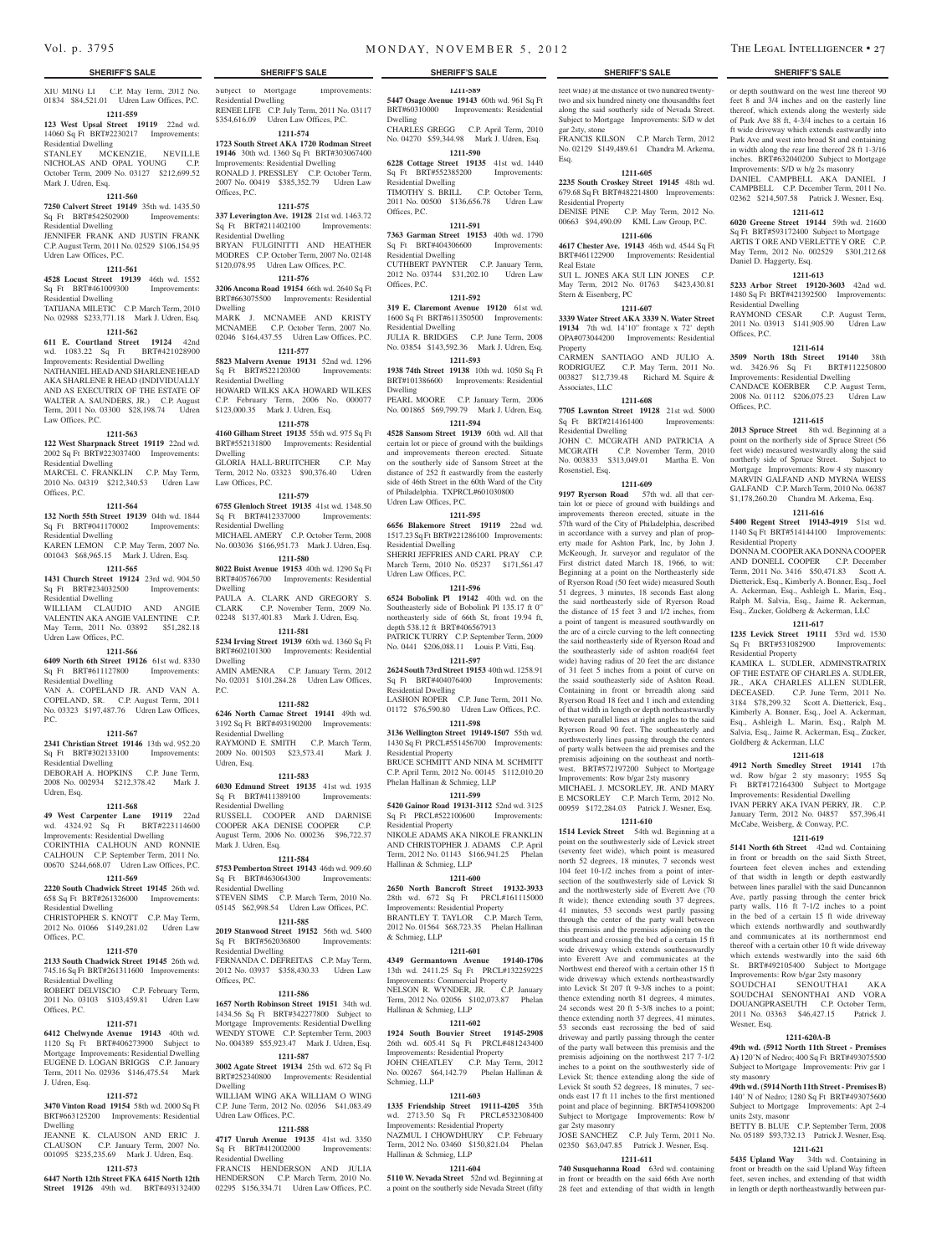allel lines at right angles with the said Upland Way Eighty-eight feet, cr BRT#522001000 Subject to Mortgage Improvements: Row b/ gar 2sty masonry

PROPERTY OF GREG CLARK, KNOWN HEIR OF EDWARD CLARK, DECEASED MORTGAGOR AND REAL OWNER, UNKNOWN HEIRS, SUCCESSORS, ASSIGNS, AND ALL PERSONS, FIRMS, O ASSOCIATIONS CLAIMING RIGHT, TITLE, OR INTEREST FROM OR UNDER EDWARD, AND KAREN THORPE, ADMINISTRATRIX OF THE ESTATE OF EDWARD CLARK. DECEASED MORTGAGOR AND REAL OWNER. C.P. March Term, 2009 No. 03282 \$49,744.69 Patrick J. Wesner, Esq.

# **1211-622**

**5118 James Street 19137-1209** 45th wd. Land 1353.01 Sq Ft, improvements 1632 Sq Ft BRT#89N1953 & BRT#453412000 ELENA YAKOVLEV AKA ELENA SKYLAR, EXECUTRIX OF THE ESTATE OF KOSTYANTIN SKYLAR AKA KONSTANTIN SKYLAR, DECEASED AND

ELENA YAKOVLEV AKA ELENA SKYLAR. INDIVIDUALLY C.P. March Term, 2012 No. 2086 \$72,203.32 Brian H. Smith, Esq. **1211-623**

**3418 Jasper Street 19134-2002** 45th wd. Land 812.49 Sq Ft, improvements 1227 Sq Ft BRT#26N3160 & BRT#452382200 Subject to Rent

ELENA YAKOVLEV AKA ELENA SKYLAR C.P. March Term, 2012 No. 02074 \$67,871.25 Brian H. Smith, Esq.

# **1211-624**

**6838 Gorsten Street 19119** 22nd wd. 5400 Sq Ft BRT#222260400 Improvements: Residential Property

FERNWOOD M JONES, III; EILEEN A JONES AKA EILEEN JONES C.P. May Term, 2010 No. 3552 \$82,965.27 Scott A. Dietterick, Esq., Kimberly A. Bonner, Esq., Joel A. Ackerman, Esq., Ashleigh L. Marin, Esq., Ralph M. Salvia, Esq., Jaime R. Ackerman, Esq., Zucker, Goldberg & Ackerman, LLC

# **1211-625**

**5815 Bustleton Avenue 19149** 35th wd. 18'x83' OPA#621506700 Improvements: one story masonry dwelling PARKER HOSGOOD PROPERTY GROUP, LP C.P. May Term, 2012 No. 01786 \$78,525.56 Robert S. Esposito, Esq.

# **1211-626**

**2647 Agate Street 19125** 31st wd. 14'x49' OPA#312002200 Improvements: two story masonry dwelling

PARKER HOSGOOD PRPERTY GROUP, LP C.P. May Term, 2012 No. 01786 \$82,632.03 Robert S. Esposito, Esq.

# **1211-627**

**6627 North Bouvier Street 19126** 10th wd. (formerly part of the 50th, formerly part of the 42nd) 1264 Sq Ft BRT#101066200 Improvements: Residential Property THE UNKNOWN HEIRS OF ELOISE KNOWLES, DECEASED AND VALERIE

HUNT, SOLELY IN HER CAPACITY AS HEIR OF ELOISE KNOWLES, DECEASED C.P. February Term, 2012 No. 04092 \$78,616.87 KML Law Group, P.C. **1211-628**

# **921 Alburger Ave. 19115** 57th wd. 49140 Sq Ft land, 1144 Sq Ft improvement OPA#632153100 Improvements: Residential Real Estate - Single

Family Dwelling GOSS FAMILY TRUST C.P. June Term, 2012 No. 02779 \$220,669.28 Robert J. Wilson, Esq., Wilson Law Firm

# **1211-629**

**3302 Princeton Avenue 19149** 55th wd. 1815 Sq Ft BRT#551383900 Improvements:

Residential Property EDWARD S. NUGENT C.P. April Term, 2008 No. 01273 \$126,110.45 Scott A. Dietterick, Esq., Kimberly A. Bonner, Esq., Joel A. Ackerman, Esq., Ashleigh L. Marin, Esq., Ralph M. Salvia, Esq., Jaime R. Ackerman, Esq., Zucker, Goldberg & Ackerman, LLC

# **1211-630**

**3628 Belgrade Street 19134** 45th wd. Row 2 sty masonry; 1615.12 Sq Ft BRT#451340000 Improvements: Residential Dwelling MAUREEN M. ANGELUCCI C.P. Term, 2007 No. 03075 \$73,876.83 McCabe, Weisberg, & Conway, P.C.

### **1211-631**

**349 East Albanus Street 19120** 42nd wd. Row conv/apt 2sty, masonry; 2371.42 Sq Ft BRT#421157700 Improvements: Residential Dwelling

HERTILYN CARTHY C.P. April Term, 2011 No. 01280 \$98,560.14 McCabe, Weisberg, & Conway, P.C.

# **1211-632**

**5431 Sansom Street 19139** 60th wd. Apt 2-4 units 2sty masonr; 3546 Sq Ft BRT#603019000 Improvements: Residential Dwelling

PROPERTY OF RAVEN O'JOY LEIGERTWOOD, ADMINISTRATRIX OF THE ESTATE OF VENO E. LEIGERTWOOD, DECEASED MORTGAGOR AND REAL OWNER C.P. March Term, 2011 No. 00537 \$72,609.16 McCabe, Weisberg, & Conway, P.C.

# **1211-633**

**2205 North Bouvier Street 19132** 16th wd. Row 2 sty, masonry; 1693.68 Sq Ft BRT#161210600 Improvements: Residential Dwelling

PROPERTY OF GUY BROWN, ONLY KNOWN SURVIVING HEIR OF JOSEPHINE GREEN, DECEASED MORTGAGOR AND REAL OWNER AND UNKNOWN SURVIVING HEIRS OF JOSEPHINE GREEN, DECEASED MORTGAGOR AND REAL OWNER C.P. August Term, 2010 No. 01884 \$57,145.52 McCabe, Weisberg, & Conway, P.C.

# **1211-634**

**2601 South Dewey Street 19142** 40th wd. Row conv/apt 2sty masonry; 2660.6 Sq Ft BRT#402074400 Improvements: Residential Dwelling MOHAMMAD SHOKROLLAH C.P. February Term, 2011 No. 00662 \$57,640.54 McCabe, Weisberg, & Conway, P.C.

# **1211-635**

**5456 Chestnut Street 19139** 60th wd. Str/off + Apts 2sty masonry; 4340 Sq Ft BRT#871255300<br>Subject to Mortgage Improvements: Subject to Mortgage Commercial Dwelling STEPHEN J. HILL AKA STEPHEN HILL C.P. May Term, 2012 No. 03512 \$122,264.29 McCabe, Weisberg, & Conway, P.C.

# **1211-636**

**1245 South 20th Street 19146** 36th wd. Row 2 sty masonry; 2346 Sq Ft BRT#361185500 Improvements: Residential Dwelling DAREN FINCH C.P. September Term, 2009 No. 02161 \$98,895.94 McCabe, Weisberg, & Conway, P.C.

#### **1211-637**

**7102 Bustleton Avenue 19149** 54th wd. Row b/gar 2sty masonry; 2064.70 Sq Ft BRT#542454500 Improvements: Residential Dwelling RAYMOND G BROWN AND PATRICIA A. BROWN C.P. February Term, 2012 No. 02988 \$81,739.86 McCabe, Weisberg, &

Conway, P.C. **1211-638**

**2767 Island Avenue 19153** 40th wd. Row b/gar 1sty masonry; 2655.50 Sq Ft BRT#406717400 Improvements: Residential Dwelling HUSSEIN O FASASI C.P. March Term, 2012 No. 00241 \$136,850.71 McCabe, Weisberg, & Conway, P.C.

# **1211-639**

**757 South 22nd Street 19146** 30th wd. Row 3 sty masonry; 3096 Sq Ft BRT#302145700 Improvements: Residential Dwelling VALERIE L LIPFORD C.P. November Term, 2009 No. 04759 \$693,495.96 McCabe,

# **1211-640**

Weisberg, & Conway, P.C.

**5933 Horrocks Street 19149** 62nd wd. Row b/ gar 2sty, masonry; 3138.35 Sq Ft BRT#621354600 Improvements: Residential Dwelling CAROLINA SELVA AND ROBERTO G. SELVA C.P. September Term, 2009 No. 00742 \$208,028.86 McCabe, Weisberg, & Conway, P.C.

# **1211-641**

**1816 Wilder St 19146** 36th wd. Row 2 sty masonry; 1620 Sq Ft BRT#363032800 Subject to Mortgage Improvements: Residential Dwelling ANDREA M. SMITH, EXECUTRIX OF THE ESTATE OF ROSE SMITH, DECEASED MORTGAGOR AND REAL OWNER C.P. June Term, 2012 No. 00686 \$41,568.56 McCabe, Weisberg, & Conway, P.C.

# **1211-642**

**6144 Nassau Road 19151** 34th wd. S/D w b/g 3s masonry; 5248.75 Sq Ft BRT#342079300 Improvements: Residential Dwelling HAROLD E. PARKER AKA HAROLD

PARKER AND BERNADETTE C. PARKER AKA BERNADETTE PARKER C.P. April Term, 2008 No. 03041 \$111,784.16 McCabe, Weisberg, & Conway, P.C.

# **1211-643**

**236 Roumfort Rd 19119** 09th wd. Det 2.5 sty stone; 9751 Sq Ft BRT#091052300 Improvements: Residential Dwelling ARTHUR TANSKY C.P. October Term, 2011 No. 2943 \$55,450.06 McCabe, Weisberg, & Conway, P.C.

# **1211-644**

**6364 Marsden Street 19135** 41st wd. Row 2 sty masonry; 2366.50 Sq Ft BRT#411253200 Improvements: Residential Dwelling MARIO STAGLIANO JR. C.P. June Term,<br>2012 No. 00188 \$85,481.35 McCabe, 2012 No. 00188 \$85,481.35

# Weisberg, & Conway, P.C. **1211-645**

**4916 Hoopes Street 19139** 44th wd.

Row conv/apt 2sty masonry; 1921.08 Sq Ft BRT#442032100 Improvements: Residential

Dwelling JENNIFER A. MOLNAR Docket #51595423 \$30,121.32 McCabe, Weisberg, & Conway, P.C.

**1211-646 2411 Kimball Street 19146** 30th wd. Row

2 sty masonry; 2061 Sq Ft BRT#302246200 Improvements: Residential Dwelling JOHN J. CHEATLEY C.P. June Term, 2012

No. 02808 \$234,917.47 McCabe, Weisberg, & Conway, P.C. **1211-647**

# **2651 South 7th Street 19148** 39th wd. Row 2 sty, masonry; 1710 Sq Ft Subject to Mortgage Improvements: Residential Dwelling KATHLEEN LUDY C.P. April Term, 2008

No. 04545 \$33,586.09 McCabe, Weisberg, & Conway, P.C. **1211-648**

**30 North Preston Street 19104** 06th wd. Row 3 sty masonry; 3256 Sq Ft BRT#061191400 Improvements: Residential Dwelling PURNIMA SOM C.P. June Term, 2012 No. 01688 \$166,646.76 McCabe, Weisberg, & Conway, P.C.

# **1211-649**

**1206 South Bonsall Street 19146** 36th wd. Row 2 sty masonry; 1929 Sq Ft BRT#361349500 Improvements: Residential Dwelling STROMAN-GIBSON, ADMINISTRATRIX OF THE ESTATE OF LEROY STROMAN, DECEASED MORTGAGOR AND REAL OWNER C.P. October Term, 2011 No. 04435 \$93,884.56 McCabe, Weisberg, & Conway, P.C.

# **1211-650**

**3100 Unruh Street 19149** 55th wd. Row b/ gar 2sty masonry; 3080 Sq Ft BRT#551140500 Improvements: Residential Dwelling TIFFANY MCCLINTOCK AND RYAN MCCLINTOCK C.P. January Term, 2012 No. 04921 \$179,969.63 McCabe, Weisberg, & Conway, P.C.

# **1211-651**

**6031 Webster Street 19143** 3rd wd. Row 2 sty masonry; 3260.1 Sq Ft BRT#033019600 Improvements: Residential Dwelling TERESA WILLA BROOKS AKA TERESA ROSS BROOKS C.P. June Term, 2010 No. 01858 \$116,795.39 McCabe, Weisberg, & Conway, P.C.

### **1211-652**

**4650 Edmund Street 19124** 23rd wd. Row 2 sty masonry; 2681.27 Sq Ft BRT#232386600 Improvements: Residential Dwelling FRANCIS X. DALEY C.P. January Term,<br>2010 No. 00744 \$64.164.67 McCabe. 2010 No. 00744 \$64,164.67 Weisberg, & Conway, P.C.

# **1211-653**

**1215 Foulkrod Street 19124** 23rd wd. Det 3 sty masonry; 3999 Sq Ft BRT#234101800 Improvements: Residential Dwelling RUZHDI GURRA AND HAVA GURRA \$85,326.32 McCabe, Weisberg, & Conway, P.C.

# **1211-654**

**2900 Robinson Street 19142** 40th wd. Row b/gar 2sty masonry; 2685.28 Sq Ft BRT#402098300 Subject to Mortgage Improvements: Residential Dwelling LAURA D. PUTT, KNOWN SURVIVING HEIR OF ANDREW PUTT, DECEASED MORTGAGOR AND REAL OWNER AND UNKNOWN SURIVING HEIRS OF ANDREW PUTT, DECEASED MORTGAGOR AND REAL OWNER. C.P. October Term, 2011 No. 02015 \$74,259.15 McCabe, Weisberg, & Conway, P.C.

# **1211-655**

**1802 North 77th Street 19151** 34th wd. Row b/ gar 2sty masonry; 2816 Sq Ft BRT#343357900 Improvements: Residential Dwelling NICOLE F. MITCHELL C.P. May Term, 2012 No. 00709 \$110,998.01 McCabe, Weisberg,

# **1211-656**

& Conway, P.C.

**1259 South Peach Street 19143** 51st wd. Row 2 sty masonry; 1602 Sq Ft BRT#511237200 Subject to Rent Improvements: Residential Dwelling

JACOB HASIS C.P. June Term, 2012 No. 01876 \$48,793.21 McCabe, Weisberg, & Conway, P.C.

# **1211-657**

**3612 North 17th Street 19140** 13th wd. Row 2 sty masonry; 2250 Sq Ft BRT#131222700 Improvements: Residential Dwelling ALIA BONNER EL C.P. June Term, 2012 No. 01191 \$82,069.61 McCabe, Weisberg, & Conway, P.C.

### **1211-658**

**7122 Gillespie Street 19135** 41st wd. Row b/ gar 2sty masonry; 2528 Sq Ft BRT#412296400 Improvements: Residential Dwelling GREGORY B. CULLINAN AKA GREGORY M. CULLINAN AND KRISTY A. CULLINAN C.P. April Term, 2012 No. 03316 \$113,003.48 McCabe, Weisberg, & Conway, P.C.

# **SHERIFF'S SALE SHERIFF'S SALE SHERIFF'S SALE SHERIFF'S SALE SHERIFF'S SALE**

**1211-659 5306 Lebanon Avenue 19131** 53rd wd. Row b/ gar 2sty masonry; 3576 Sq Ft BRT#521134900 Subject to Mortgage Improvements: Residential Dwelling

THE UNKNOWN HEIRS, EXECUTORS, AND DEVISEES OF THE ESTATE OF ESTELLE HAROLD. C.P. April Term, 2012 No. 03295 \$87,917.33 Stern & Eisenberg, PC **1211-672 5652 Montrose Street 19143** 46th wd. 848.96 Sq Ft BRT#463144700 Improvements:

ETTA K. SMITH C.P. July Term, 2010 No. 00852 \$47,966.04 KML Law Group, P.C. **1211-673 1423 Lardner Street 19149** 54th wd. 868.60 Sq Ft BRT#541033900 Improvements:

RICARDO JOHNSON C.P. March Term, 2012 No. 00466 \$124,889.56 KML Law

**1211-674 1930 West Sparks Street 19141** 17th wd. (formerly part of the 49th, formerly party of the 42nd) 1470 Sq Ft BRT#171272500 Improvements: Residential Property THE UNKNOWN HEIRS OF HELEN BUNTING, DECEASED AND MICHAEL BUNTING, INDIVIDUALLY AND IN HIS CAPACITY AS HEIR OF HELEN BUNTING, DECEASED C.P. January Term, 2012 No. 02435 \$125,394.79 KML Law Group, P.C. **1211-675 4706 Chestnut St 19139** 46th wd. Front 25' 1-1/4"; depth 107' 2"; 6800 Sq Ft BRT#881145040 Improvements: 4 story, 10

ARIF H MALIK AND TERRE TENANT C.P. June Term, 2012 No. 00317 \$219,007.76 Thomas D. Bielli, Esq., Daniel Patrick Murray, Esquire, O'Kelly Ernst Bielli & Wallen, LLC **1211-676 6709 Caster Ave.** 54th wd. on the Southeast side of Castor Ave 83 ft 0 in of Unruh Ave front:

CUI MEI ZHEN AKA CUI MEI ZEHN C.P. June Term, 2012 No. 0126 \$24,729.30

**1211-677 724 Dudley Street 19148** 39th wd. 700 Sq Ft BRT#393021500 Improvements: Residential

HANH T. NGUYEN C.P. December Term, 2011 No. 02450 \$123,170.02 Scott A. Dietterick, Esq., Kimberly A. Bonner, Esq., Joel A. Ackerman, Esq., Ashleigh L. Marin, Esq., Ralph M. Salvia, Esq., Jaime R. Ackerman, Esq., Zucker, Goldberg & Ackerman, LLC **1211-678 1502 Harrison Street** 23rd wd. 3819.51 Sq Ft BRT#232196700 Improvements: S/D conv.

DAVID STEINER C.P. May Term, 2011 No. 01158 \$289,663.03 William J. Levant, Esq. **1211-679 410 Dudley Street 19148** 39th wd. 700 Sq Ft BRT#392018910 Improvements: Residential

PYSETH DAO AND RITH DAO C.P. August Term, 2010 No. 02387 \$203,911.44 Brian M. Kile **1211-680 2307 South 22nd Street 19145** 48th wd. 992 Sq Ft BRT#482195400 Improvements:

MATTHEW E. PERRI C.P. March Term, 2011 No. 03030 \$182,315.31 Udren Law

**1211-681 7516 Palmetto St 19111** 56th wd. 2392.25 Sq Ft BRT#561010100 Improvements:

WILLIAM R. BALDERSTON AND CHERYL BALDERSTON C.P. August Term, 2010 No. 03102 \$198,764.98 Mark J. Udren, Esq. **1211-682 5109 Oxford Ave. 19124** 62nd wd. 15,638.84 Sq Ft BRT#621309700 Improvements:

MARIE DELLER C.P. September Term, 2010 No. 03234 \$132,241.53 Udren Law

**1211-683 6018 Latona St** 46th wd. Situate on the southerly side of Latona Street at the distance of One hundred and thirty-four feet nine inches westwardly from the westerly side of Sixtieth Street. Subject to Mortgage Improvements: row 2 sty masonry WAYNE BISHOP C.P. April Term, 2012 No. 03271 \$104,599.32 Chandra M. Arkema, Esq. **1211-684 6834 Roosevelt Boulevard 19149** 54th wd. 1773.69 Sq Ft BRT#542514200 Improvements: Residential Property WAYNE BLASSINGAME AND ANNETTE BLASSINGAME C.P. June Term, 2008 No. 3841 \$116,092.08 Scott A. Dietterick, Esq.,

Residential Property

Residential Property

unit apartment building

18 ft 0 in depth: 106 ft 1/4 in

McGrath Law Group

Property

apt 3sty frame

**Property** 

Residential Dwelling

Residential Dwelling

Residential Dwelling

Kimberly A. Bonner, Esq.,

Residential Property

**1211-685 7922 Mars Place 19153** 40th wd. 1617.30 Sq Ft BRT#405890021 Improvements:

Offices, P.C.

Offices, P.C.

Group, P.C.

DENEANE HUGHES, ADMINSTRATRIX OF THE ESTATE OF EDNA T CURTIS, DECEASED MORTGAGOR AND REAL OWNER C.P. October Term, 2011 No. 01652 \$75,300.24 McCabe, Weisberg, & Conway, P.C.

# **1211-660**

**1311 Wakeling Street 19124** 62nd wd. Semi/ det 3 sty masonry; 5345 Sq Ft BRT#621000700 Improvements: Residential Dwelling SHAMAINE JONES C.P. June Term, 2012 No. 01269 \$177,268.67 McCabe, Weisberg, & Conway, P.C.

# **1211-661**

**324 North Edgewood Street 19139-1116** 34th wd. S/D w det gar 2 sty mason; 3367 Sq Ft BRT#341109700 Improvements: Residential Dwelling SHEILA WALLER C.P. May Term, 2012 No. 00285 \$95,692.69 McCabe, Weisberg, & Conway, P.C.

**1211-662 6309 Limekiln Pike 19138** 17th wd. Row 2 sty masonry; 2907 Sq Ft BRT#172307600 Subject to Mortgage Improvements: Residential

PROPERTY OF HOPE HERBERT, ONLY SURVIVING HEIR OF VIVIAN HERBERT, DECEASED MORTGAGOR AND REAL OWNER AND UNKNOWN SURVIVING HEIRS OF VIVIAN HERBERT, DECEASED MORTGAGOR AND REAL OWNER C.P. April Term, 2010 No. 04511 \$72,442.14 McCabe, Weisberg, & Conway, P.C. **1211-663 2804 Sebring Rd 19152** 57th wd. 2717 Sq Ft OPA#571056500 Subject to Mortgage Improvements: Residential Property ELIZABETH E WILDING C.P. April Term, 2012 No. 2830 \$28,523.56 Lauren Berschler

**1211-664 7004 Lynford Street 19149** 54th wd. 1274.94 Sq Ft OPA#542192200 Improvements:

THOMAS CHACKO AND DEEPA THOMAS C.P. December Term, 2009 No. 892 \$138,464.00

**1211-665 4023 J Street 19124-5211** 33rd wd. 1260 Sq Ft BRT#332244900 Improvements: Residential

JOSE A. PENA; MARIA I. PENA C.P. January Term, 2012 No. 0713 \$114,704.31 Scott A. Dietterick, Esq., Kimberly A. Bonner, Esq., Joel A. Ackerman, Esq., Ashleigh L. Marin, Esq., Ralph M. Salvia, Esq., Jaime R. Ackerman, Esq., Zucker, Goldberg & Ackerman, LLC **1211-666 6332 Algon Ave. 19111** 53rd wd. 1530 Sq Ft BRT#531210200 Improvements: Residential

DEBORAH D. SMEDLEY C.P. November Term, 2010 No. 4660 \$82,888.69 Scott A. Dietterick, Esq., Kimberly A. Bonner, Esq., Joel A. Ackerman, Esq., Ashleigh L. Marin, Esq., Ralph M. Salvia, Esq., Jaime R. Ackerman, Esq., Zucker, Goldberg & Ackerman, LLC **1211-667 1802 Webster Street 19146** 13th wd. 546 Sq Ft BRT#301159900 Improvements: Residential

KEVIN BROOKS C.P. February Term, 2012 No. 02587 \$135,309.00 Stern & Eisenberg, PC **1211-668 236 Dorset Street AKA 236 E. Dorset Street 19119** 22nd wd. 80 ft x 15 ft (1200 total Sq Ft) BRT#222017900 Improvements: Row 2

SWEET HOME REAL ESTATE, LLC C.P. May Term, 2012 No. 02308 \$83,184.19 Janet

**1211-669 1802 North 22nd Street 19121** 32nd wd. 1360 Sq Ft BRT#322089300 Improvements:

WILL A. PITT, JR. C.P. May Term, 2010 No. 002716 \$141,173.01 Christopher A.

**1211-670 1948 South 23rd Street 19124** 48th wd. 1188 Sq Ft BRT#482259300 Improvements:

ROBERT D. WILSON C.P. October Term, 2009 No. 1636 \$78,890.39 Scott A. Dietterick, Esq., Kimberly A. Bonner, Esq., Joel A. Ackerman, Esq., Ashleigh L. Marin, Esq., Ralph M. Salvia, Esq., Jaime R. Ackerman, Esq., Zucker, Goldberg & Ackerman, LLC **1211-671 5913 Upland Way 19131** 52nd wd. 1398 Sq Ft BRT#522008700 Improvements: Residential

Dwelling

Karl, Esq.

**Property** 

**Property** 

Real Estate

sty masonry

L. Gold, Esq.

DeNardo, Esq.

Real Estate

Residential Property

Residential Property

Residential Property

Lauren Berschler Karl, Esq.